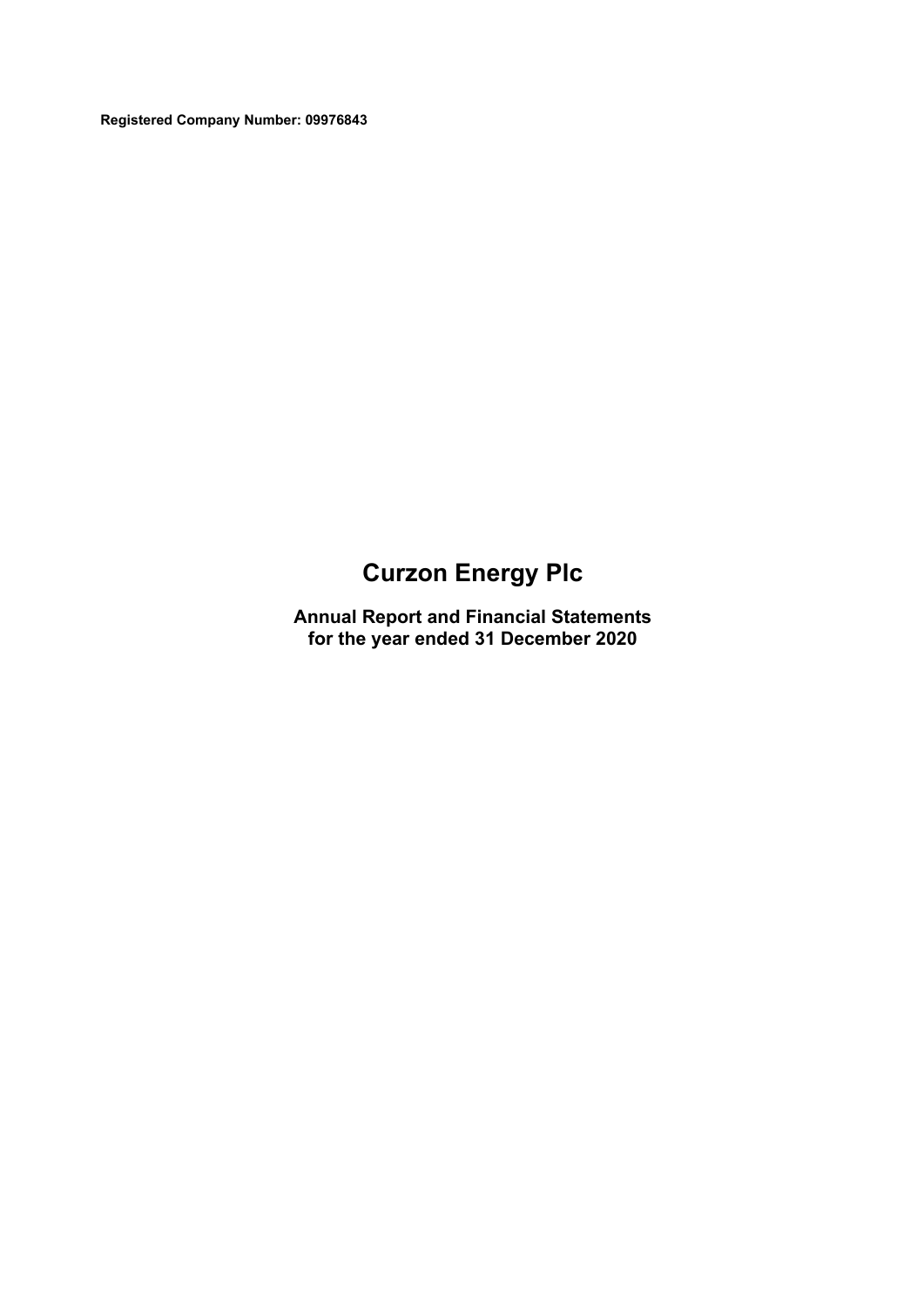| <b>Contents</b>                                                                                                                    | <b>Page Number</b> |
|------------------------------------------------------------------------------------------------------------------------------------|--------------------|
| Company Information                                                                                                                | (i)                |
| <b>Chairman's Statement</b>                                                                                                        | 1                  |
| <b>Strategic Report</b>                                                                                                            | 3                  |
| Directors' Report                                                                                                                  | 6                  |
| <b>Remuneration Report</b>                                                                                                         | 13                 |
| Statement of Directors' Responsibilities in Respect of the Strategic Report, the<br>Directors' Report and the Financial Statements | 17                 |
| Independent Auditors' Report to the Members of Curzon Energy Plc                                                                   | 18                 |
| Consolidated Statement of Comprehensive Income                                                                                     | 22                 |
| <b>Consolidated Statement of Financial Position</b>                                                                                | 23                 |
| Consolidated Statement of Changes in Equity                                                                                        | 24                 |
| <b>Consolidated Statement of Cash Flows</b>                                                                                        | 26                 |
| Notes to the Consolidated Financial Statements                                                                                     | 27                 |
| <b>Company Statement of Financial Position</b>                                                                                     | 54                 |
| Company Statement of Changes in Equity                                                                                             | 55                 |
| <b>Company Statement of Cash Flows</b>                                                                                             | 56                 |
| Notes to the Company Financial Statements                                                                                          | 57                 |

<u> 1980 - Johann Barbara, martxa amerikan per</u>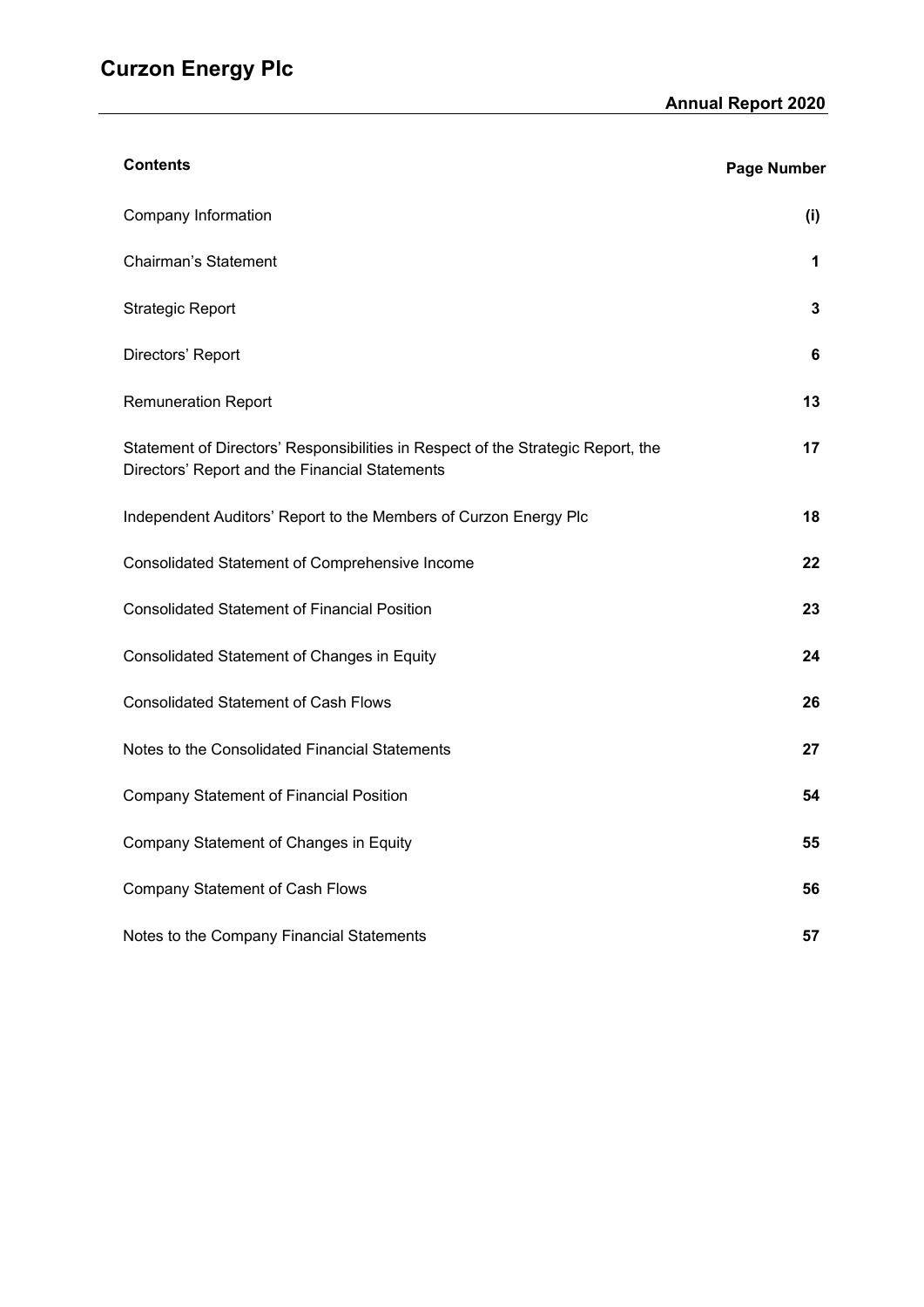# **Company Information**

**Directors**

**John McGoldrick** *Chairman and Non-Executive Director* **Scott Kaintz** *Executive Director* **Owen May** *Non-Executive Director*

**Company Secretary** Sam Quinn

**Registered Company Number** 09976843

**Website** [www.curzonenergy.com](http://www.curzonenergy.com/)

# **Registered Address**

Kemp House 152 City Road **London** EC1V 2NX

# **Independent Auditors**

Crowe UK LLP 55 Ludgate Hill London EC4M 7JW

# **Company's Solicitors**

Hill Dickenson LLP The Broadgate Tower 20 Primrose Street London EC2A 2EW

## **Financial Advisor and Broker**

SP Angel Corporate Finance LLP Prince Frederick House 35-39 Maddox Street London W1S 2PP

## **Registrars**

Neville Registrars Limited Neville House 18 Laurel Lane Halesowen B63 3DA

## **Bankers**

Barclays Bank Plc Level 27 One Churchill Place London E14 5HP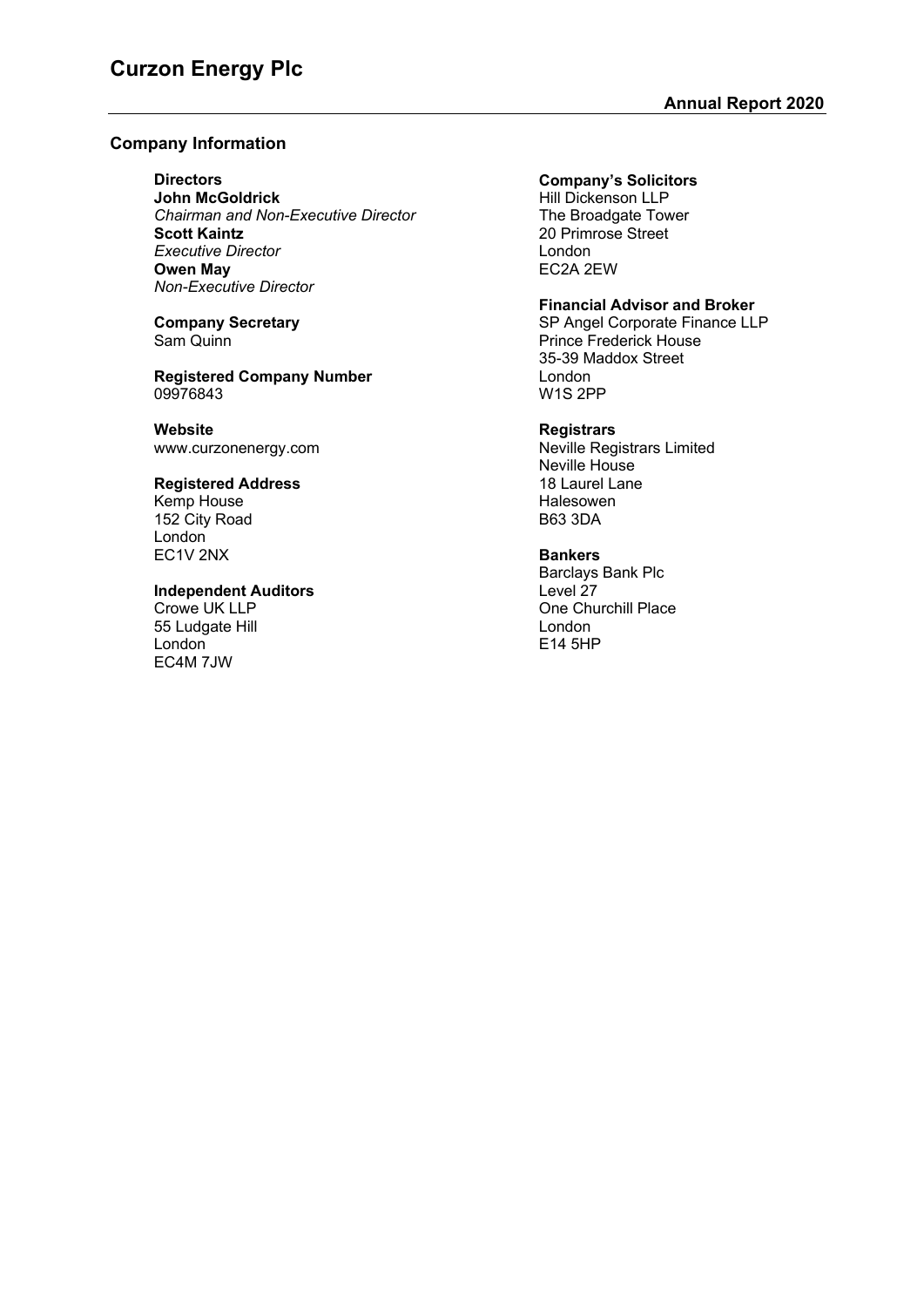# **Chairman's Statement**

I am pleased to present the annual report for Curzon Energy Plc (the "Company"), covering its results for the year to 31 December 2020.

## **Period in Review**

During the course of 2020, the Company focused its efforts on completing a potential reverse takeover transaction ("RTO") with Sun Seven Stars Investment Group ("SSSIG") that did not ultimately complete. While all parties put in significant amounts of time and effort towards this goal, and the target itself was considered of material scale and likely to be of real interest to potential investors, it was ultimately not possible to combine the various independent businesses proposed by SSSIG to progress a RTO to completion. As a result, the Company announced after the period, on 3 February 2021 that it had ceased discussions on a transaction with SSSIG.

Also on 3 February 2021, the Company announced that it had entered a period of exclusivity in order to conduct due diligence and to potentially acquire a 100% interest in Poseidon Enhanced Technologies Ltd ("PETL" or "Poseidon"), developer of a proprietary chemical Polyethylene terephthalate ("PET") plastic recycling technology, whose goal is to convert used PET into 100% recycled feedstock to support the global food-grade packaging and fibre industries. PETL's process allows for the conversion of previously unrecycled plastics such as colored bottles, trays, fibres and films, converting them directly into Poseidon rBHET, an interim feedstock for the global PET industry, and fully in line with and supporting a "Circular Economy".

Poseidon is currently developing its recycling technology at its facilities in Teesside, UK, and is planning a global industrial scale roll-out of its technology, following completion of its listing process and associated capital raise.

Activities at Coos Bay were minimal during the course of the year, with the project remaining on care and maintenance. The Company has been exploring formal extensions of the project leases as well as a potential farm-out or sale of the project more broadly.

#### **Results**

For the period ended 31 December 2020, the Group incurred a loss of US\$617,574 (2019: a loss of US\$3,580,750). The majority of this loss comprised administrative expenses, associated with supporting the SSSIG transaction as well as required listing and regulatory overheads. Overall administrative expenses fell during the period from US\$913,572 in 2019 to US\$528,799 as the Company continued to operate with reduced overheads.

# **Outlook**

At the time of writing, the United Kingdom and the larger world continue to deal with the effects of the COVID-19 pandemic and its associated volatility. While many commentators quite reasonably projected an extended economic downturn following the spread of the COVID-19 pandemic, markets remain exceptionally buoyant, following various governments' significant economic stimulus packages lifting valuations and the rise of retail day traders. Meanwhile, during lockdown, countless individuals have increased their savings rates whether intentionally or simply due to a lack of viable consumption options for goods and services. Much of that nascent financial firepower remains on the sidelines, as do the buildings and capital infrastructure, largely unaffected by the virus itself, and points to a potential period of significant financial growth, as well of course as the looming threat of inflation, as vaccination levels increase and consumers make up for missed spending opportunities and lost time.

What is clear, is that many of the world's governments from the United States to Europe have decided to use pandemic recovery efforts to refocus their attentions on the impact of carbon emissions and the environment, including sectors such agriculture, industry, waste, energy and transport. This invigorated environmental agenda means the opportunity in the Environmental, Social and Governance (ESG) space that PETL's chemical recycling addresses is a real one, and is only likely to be bolstered by government spending stimulus and the introduction of further regulation and legislation by governments in support of this agenda. Forthcoming virgin plastics penalties in regions such as the EU are stimulating global brands to invest in and support companies such as PETL offering 100% recycled plastic solutions, facilitating some of the world's largest drinks and food brands to honour their aggressive and very publicly declared recycling targets. PETL is expected to attract very strong investor interest and intends to access green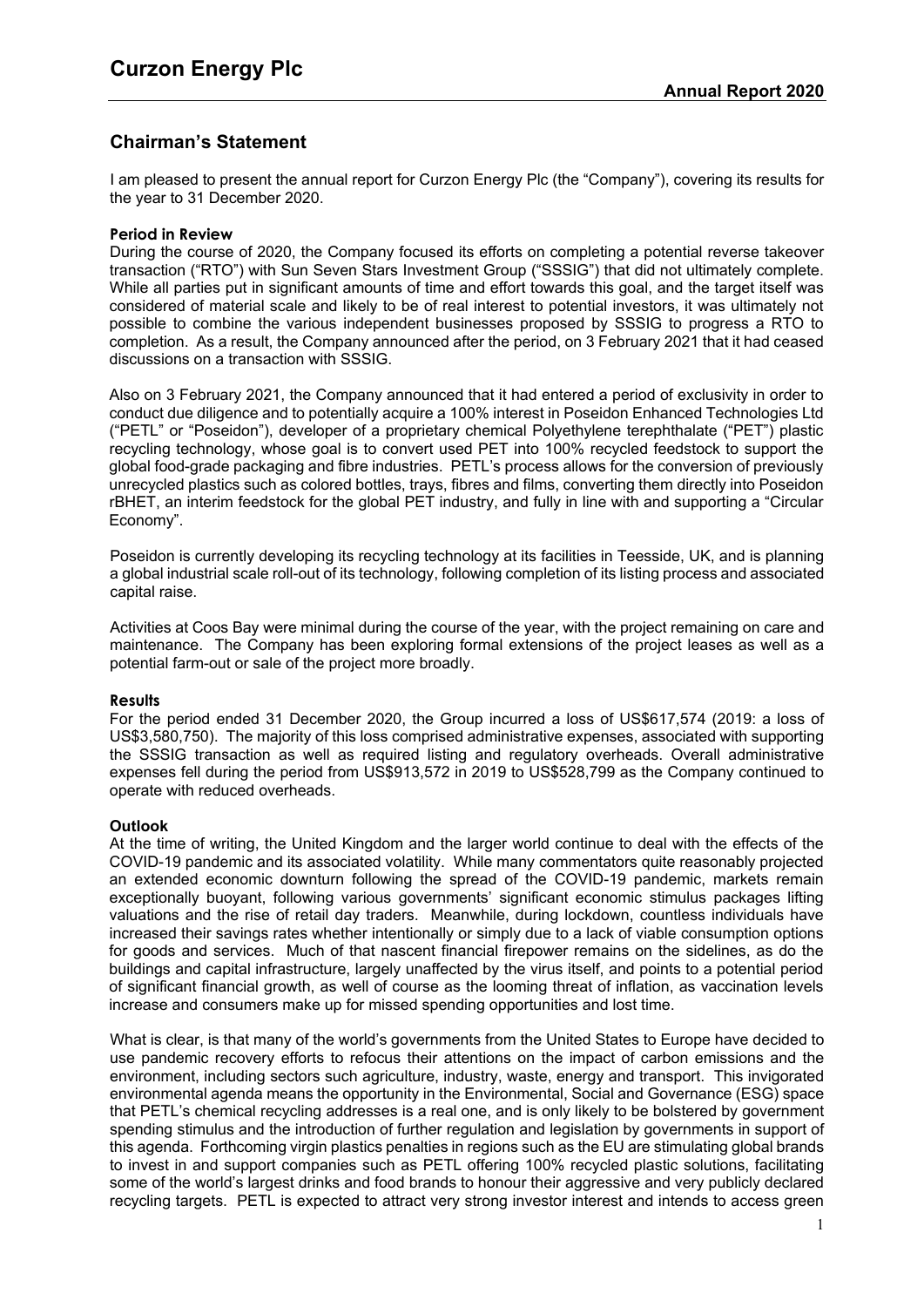# **Curzon Energy Plc Curzon Annual Report 2020**

bonds and related ESG focused capital to tackle what is in essence a multi-national challenge; making plastics a sustainable part of the global economy.

Curzon, after many months of effort, thus finds itself well positioned with a transaction on the leading edge of a massive global shift towards ESG investments. Through this transaction, Curzon has ambitious plans to enter a sector that could not be more in focus and topical, and where the completion of an RTO is likely to create a dynamic and high growth recycling entity, one that will appeal to institutional and retail investors alike and one that will help meet one of the world's great environmental challenges.

So, it is with high expectations that Curzon has begun 2021 and continues to advance a potential transaction with PET. We thank all stakeholders for their support both historically and in the period ahead as we look to advance and execute on the opportunity in front of us.

**John McGoldrick Non-Executive Chairman 29 April 2021**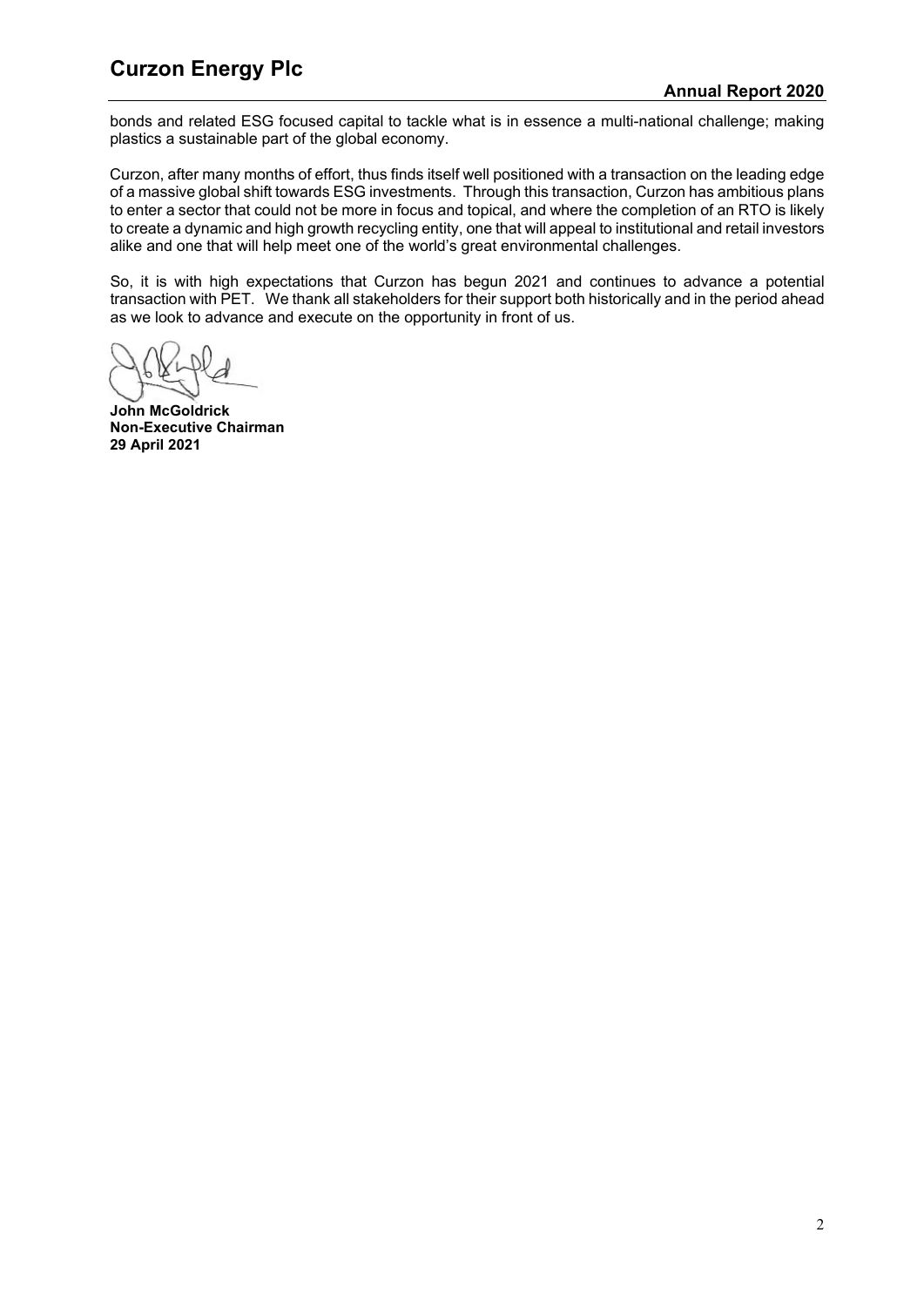# **Strategic Report**

## **Financial Results**

The Group loss for the year to 31 December 2020 was US\$617,574 (2019: US\$3,580,750). There were no revenues and the majority of this loss related to administrative and listing costs.

The loss per share was US\$0.008 (2019: loss per share US\$0.044).

The Group currently has no source of revenue and is reliant on loans to continue to meet its overhead expenditures. The Group held cash balances of US\$47,188 as at 31 December 2020 and has after the year end, increased its borrowing capacity and current liquidity through the agreement with Poseidon Enhanced Technologies Ltd.

The Directors note that the Group will need additional funding to continue operations for the foreseeable future and this means there is a material uncertainty as to the Group's ability to continue as a going concern, however, the Directors are confident that the Group will be able to raise, as required, sufficient cash or reduce its commitments to enable it to continue its operations and to continue to meet, as and when they fall due, its liabilities for at least the next twelve months from the date of approval of the Group Financial Statements. The Group Financial Statements have, therefore, been prepared on the going concern basis.

The Group has 3 members of staff (including Directors).

#### **Principal Activities**

The Company was incorporated in England and Wales on 29 January 2016 as an investment company to acquire oil and gas assets. Its first acquisition was of Coos Bay, which has now been wholly written off.

The Group's business is now operated through the United Kingdom and is focused on identifying and acquiring a new business in a promising sector.

#### **Review of the Business**

In March 2020, the Company announced that it had executed a letter of intent with Seven Sun Stars Investment Group ("SSSIG") to acquire a 100% interest in the London Critical Metals Market ("LCMM"). Following several months of due diligence, LCMM was over a period of time unable to provide the data required to advance a reverse takeover process, and as such on 3 February 2021 the Company terminated these discussions.

On 3 February 2021, the Company announced that it had executed a letter of intent with Poseidon Enhanced Technologies Ltd to acquire a 100% interest via a potential RTO. PETL and the Company had entered a period of exclusivity, where each party will conduct due diligence on the other. The parties have further agreed that during this period they will work towards the execution and delivery of a sale and purchase agreement.

## **Key Performance Indicators (KPIs)**

As the Company is currently pursuing a potential reverse takeover, the Directors take the view that KPIs would not provide materially useful information to investors at this time. As the business develops further, the addition of KPIs will be considered and added as appropriate.

# **Principal Risks and Risk Management**

As the Company is currently pursuing a reverse takeover, that would materially change the nature of the business, the primary risk to the business during this period is going concern risk and a potential inability to fund the business through the transition.

#### *The Company's Risk Mitigation Strategies Include the Following:*

- Utilising the Directors' experience in fundraising to maintain a balance of funding sources during the period of transition;
- Managing the Company's existing debt positions, keeping all stakeholders up to date and informed as to progress of the transaction;
- Judicious use of capital and cost control during the transition.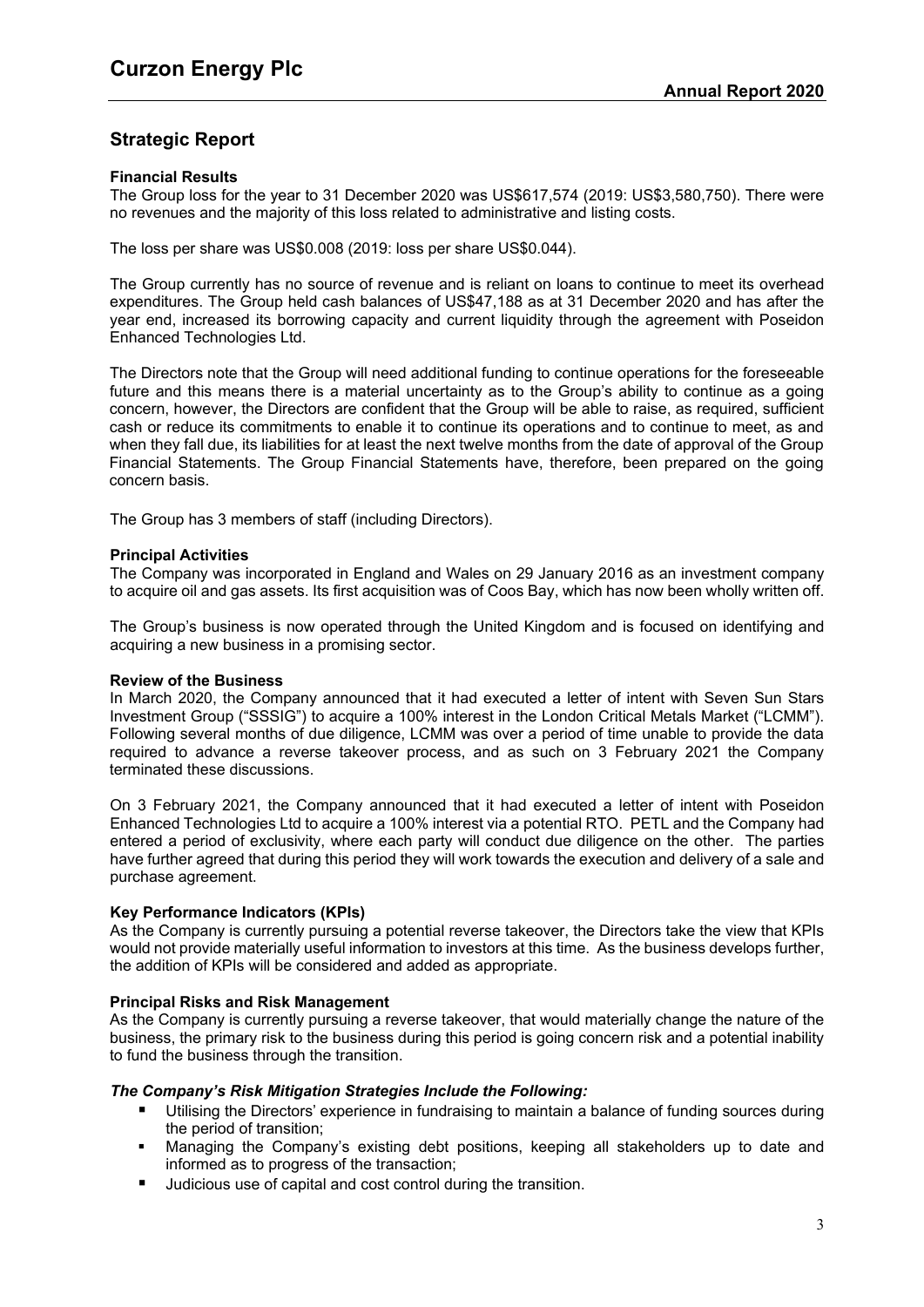# **Strategic Report continued**

## **Corporate Responsibility**

The Company takes its responsibilities as a corporate citizen seriously. The Board's primary goal is to create shareholder value in a responsible way, which serves all stakeholders.

#### **Section 172 Statement**

Section 172 of the Companies Act 2006 requires Directors to take into consideration the interests of stakeholders in their decision making. The Directors continue to have regard to the interests of the Company's employees and other stakeholders, including the impact of its activities on the community, the environment and the Company's reputation, when making decisions. Acting in good faith and fairly between members, the Directors consider what is most likely to promote the success of the Company for its members in the long term.

The Directors are fully aware of their responsibilities to promote the success of the Company in accordance with section 172 of the Companies Act 2006. The Board regularly reviews our principal stakeholders and how we engage with them. The stakeholder voice is brought into the boardroom throughout the annual cycle through information provided by management and also by direct engagement with stakeholders themselves. The relevance of each stakeholder group may increase or decrease depending on the matter or issue in question, so the Board seeks to consider the needs and priorities of each stakeholder group during its discussions and as part of its decision making.

The Board welcomes the opportunity to engage with our shareholders and with the capital markets more generally. The Board achieves this through dialogue with shareholders, prospective shareholders and capital markets participants, including corporate brokers. Feedback from any such meetings or calls would be shared with all Board members.

Investors, prospective investors and analysts can contact the Executive Director as well as access information on our corporate website. The Board believes that appropriate steps have been taken during the year so that all members of the Board, and in particular the non-executive Directors, have an understanding of the views of major shareholders.

#### **Governance**

The Board considers sound governance as a critical component of the Company's success and the highest priority. The Company has an effective and engaged Board, with a strong non-executive presence drawn from diverse backgrounds and with well-functioning governance committees. Through the Company's compensation policies and variable components of employee remuneration, the Remuneration Committee of the Board seeks to ensure that the Company's values are reinforced in employee behavior and that effective risk management is promoted.

| Category               | <b>Male</b> | Female |
|------------------------|-------------|--------|
| <b>Directors</b>       | ◠<br>v      | U      |
| <b>Senior Managers</b> |             | U      |
| Other Employees        |             | U      |

#### **Analysis by Gender**

#### **Employees and Their Development**

The Company is dependent upon the qualities and skills of its employees and their commitment plays a major role in the Company's business success. Employees' performance is aligned to the Company's goals through an annual performance review process and via incentive programs. The Company provides employees with information about its activities through regular briefings and other media. The Company operates a Share Option Scheme operated at the discretion of the Remuneration Committee.

#### **Diversity and Inclusion**

The Company does not discriminate on the grounds of age, gender, nationality, ethnic or racial origin, non-job-related-disability, sexual orientation or marital status. The Company gives due consideration to all applications and provides training and the opportunity for career development wherever possible. The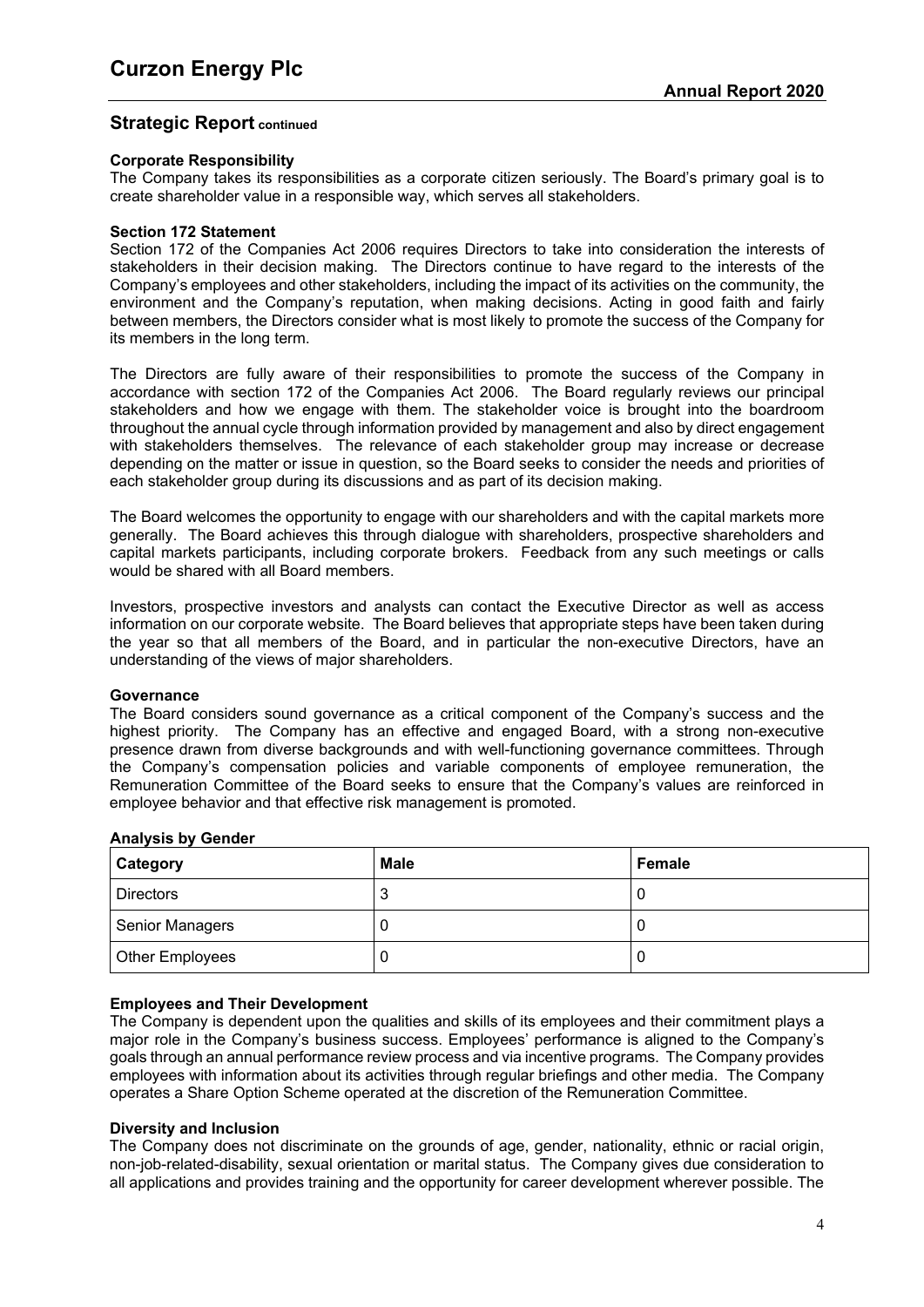# **Strategic Report continued**

Board does not support discrimination of any form, positive or negative, and all appointments are based solely on merit.

# **Health and Safety**

The Company endeavors to ensure that the working environment is safe and healthy and conducive to the wellbeing of employees, who are able to balance work and family commitments. The Company has a Health and Safety at Work Policy, which is reviewed regularly by the Board and is committed to the health and safety of its employees and others, who may be affected by the Company's activities. The Company provides the information, instruction, training and supervision necessary to ensure that employees are able to discharge their duties effectively. The health and safety procedures used by the Company ensure compliance with all applicable legal, environmental and regulatory requirements as well as its own internal standards.

# **Outlook**

Both PETL and the Company are currently working to expedite all aspects of a potential RTO process where such a transaction would be conditional upon agreeing definitive documentation and receipt of the required regulatory approvals from the FCA and its primary market functions, among other matters.

The Board's view is that current market conditions are ideal for an ESG-focused business such as PETL.

With the world beginning to come out of the COVID-19 pandemic and government stimulus expected to focus on green energy and sustainable investment, the Company anticipates that a transaction with PETL will deliver a dynamic business focused on plastics recycling with high-growth potential and with excellent ESG credentials. Such a business is expected to have broad appeal to both institutional and retail investors and attract appropriate funding that will allow it to achieve its potential in the coming years and in so doing help meet one of the world's great environmental recycling challenges.

After several challenging years, Curzon now seems poised to transform itself into an exciting and forwardlooking proposition for the benefit of all of our stakeholders.

Signed by order of the Board.

**Scott Kaintz**

**Chief Executive Officer** 29 April 2021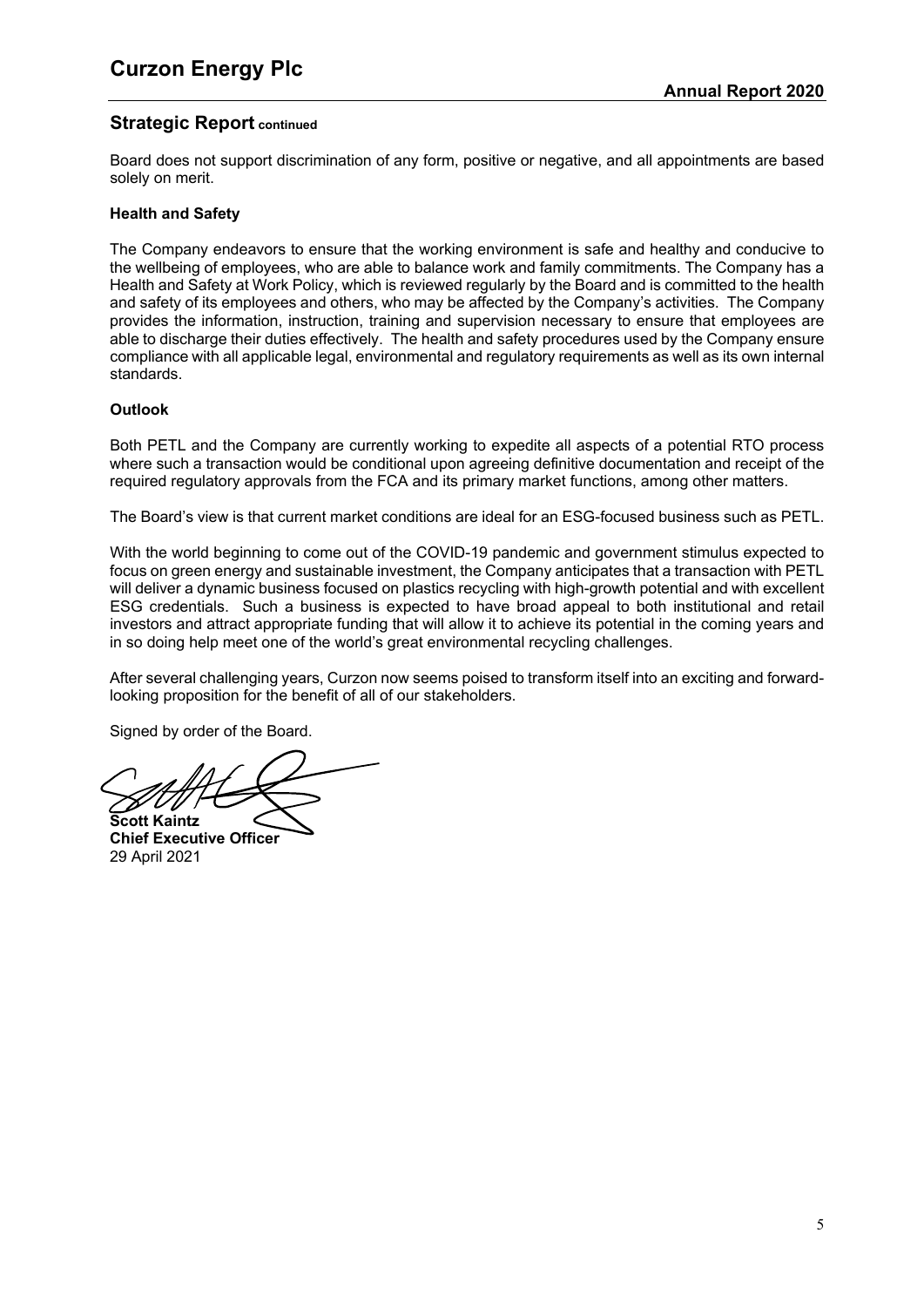# **Directors' Report**

The Directors present their report on the Company, together with the audited financial statements of the Company for the year ended 31 December 2020.

#### **Cautionary Statement**

The review of the business and its future development in the Strategic Report has been prepared solely to provide additional information to shareholders to assess the Company's strategies and the potential for these strategies to succeed. It should not be relied on by any other party for any other purpose. The review contains forward looking statements, which are made by the Directors in good faith based on information available to them up to the time of the approval of the reports and should be treated with caution due to the inherent uncertainties associated with such statements.

## **Results and Dividends**

Given the nature of the business and its development strategy, it is unlikely that the Board will recommend a dividend in the next few years. The Directors believe the Company should seek to re-invest any profits to fund the Company's growth strategy over the short- and medium-term horizons.

## **Directors' Insurance and Indemnities**

The Directors have the benefit of the indemnity provisions, contained in the Company's Articles of Association ('Articles'), and the Company has maintained throughout the year Directors' and officers' liability insurance for the benefit of the Company, the Directors and its officers. The Company has entered into qualifying third-party indemnity arrangements for the benefit of all its Directors in a form and scope, which comply with the requirements of the Companies Act 2006, and which were in force throughout the year and remain in force.

## **Business Review and Future Developments**

Details of the business activities and developments made during the period can be found in the Strategic Report and in note [1](#page-29-0) to the Financial Statements respectively.

#### **Financial Instruments and Risk Management**

Disclosures regarding financial instruments are provided within note [20](#page-50-0) to the Financial Statements.

#### **Capital Structure and Issue of Shares**

Details of the Company's share capital, together with details of the movements during the period, are set out in note [17](#page-47-0) to the Financial Statements. The Company has one class of Ordinary Shares, which carry no right to fixed income.

#### **Post Balance Sheet Events**

On 3 February 2021, the Company announced it has informed Sun Seven Stars Investment Group ("SSSIG") of the formal termination of the Letter of Intent, first announced on 18 March 2020. As the period of exclusivity with SSSIG had already expired, no further obligations remain among the parties. The Company further announced the execution of a Letter of Intent ("LOI") with Poseidon Enhanced Technologies Limited ("PET"). The Company will now enter an initial period of exclusivity with PET during which each party will conduct due diligence on the other. The parties have agreed that during this period they will work towards the execution and delivery of a definitive purchase agreement, contemplating a reverse takeover of Curzon by PET ("RTO"), which will be conditional upon receipt of the required regulatory approvals from the FCA and its primary market functions, among other matters. For providing PET with an initial period of exclusivity, lasting through to 28 February 2021, PET will lend the Company an initial amount of £65,000 in the form of a one-year loan Note (the "Note"), carrying an annual interest rate of 10% per annum, and convertible at the price of any subsequent share issue alongside the contemplated RTO transaction. Under the terms of the Note, a total of £500,000 is authorised to be made available to the Company through mutually agreed drawdowns. Any additional drawdowns, including in relation to potential ongoing exclusivity, will be deducted from this total authorised amount as they are made.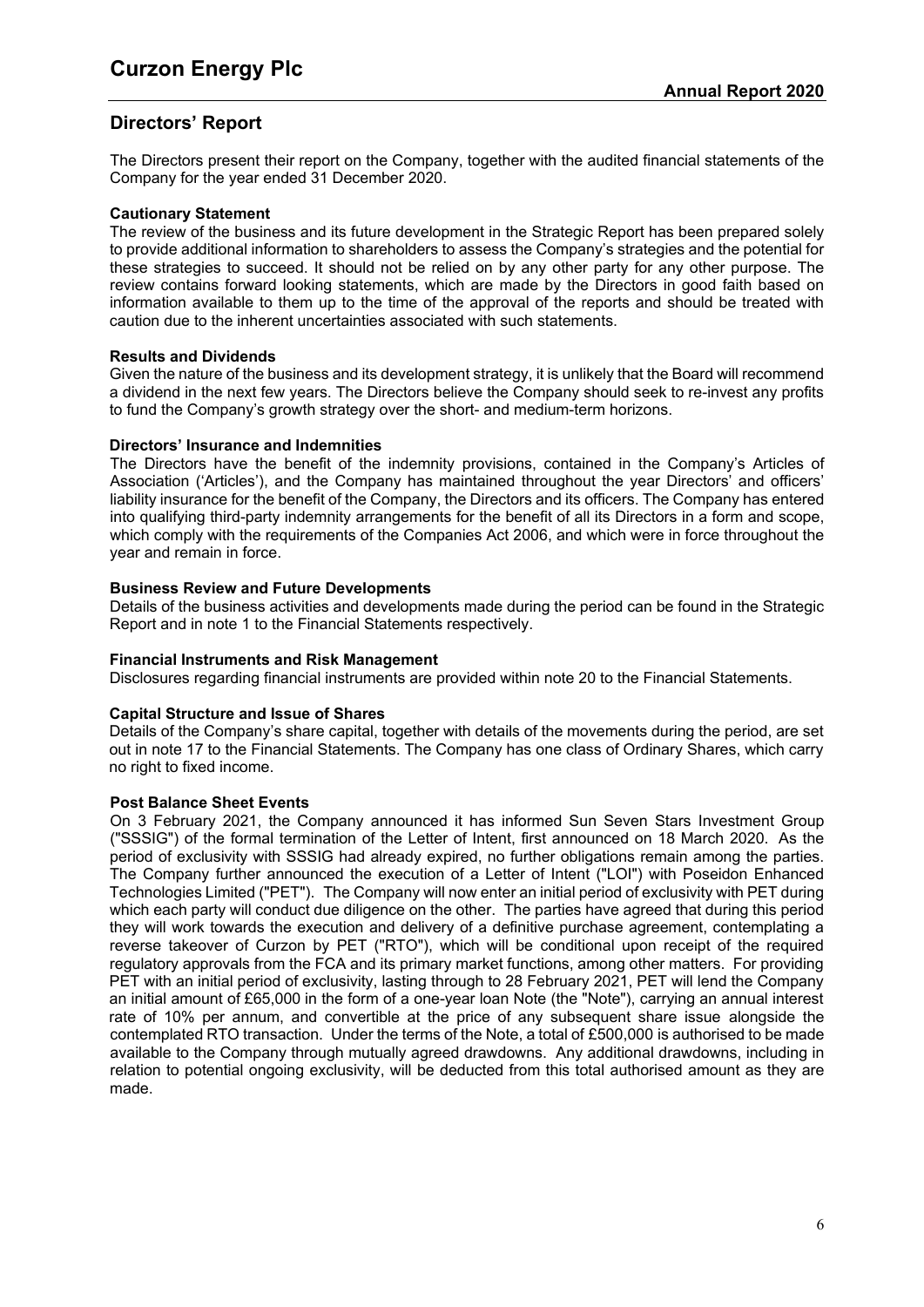## **Exclusivity Extension**

On 1 March 2021, the Company announced that under the terms of the LOI, initially announced on 3 February 2021, Poseidon Enhanced Technologies has informed the Company of an extension of the existing exclusivity period through 1 April 2021.

On 29 March 2021, the Company announced that Poseidon Enhanced Technologies has informed the Company of an extension of the existing exclusivity period through 1 May 2021.

On 28 April 2021, the Company announced that Poseidon Enhanced Technologies had informed the Company of an extension of the existing exclusivity period through 1 June 2021.

#### **Loan Extension**

On 25 March 2021, the Company announced that it had extended its outstanding loan with Sun Seven Stars Investment Group to 30 August 2021.

#### **Directors**

The Directors of the Company, who have served during the period and at the date of this report are:

| <b>Director</b> | Role                                           | Date of<br>Appointment | Date of<br><b>Resignation</b> | <b>Board</b><br>Committee* |
|-----------------|------------------------------------------------|------------------------|-------------------------------|----------------------------|
| John McGoldrick | Chairman and Non-<br><b>Executive Director</b> | 4/10/2017              |                               | N, R, A                    |
| Scott Kaintz    | <b>Executive Director</b>                      | 27/06/2018             |                               |                            |
| Owen May        | Non-Executive Director                         | 27/09/2016             |                               | N, R, A                    |

\*Board Committee abbreviations are as follows: N = Nomination Committee; A = Audit and Risk Committee; R = Remuneration Committee.

#### **Board of Directors**

Details of the current Directors and their backgrounds are as follows:

#### **John McGoldrick (***Chairman and Non-Executive Director, aged 63)*

John McGoldrick has over thirty years of experience in a variety of senior management roles, notably at Enterprise Oil where he was responsible for its US operations up until Shell's takeover in 2002. Since then, Mr. McGoldrick has served as executive chairman of Caza Oil & Gas Inc. (formerly Falcon Bay Energy LLC), a US onshore exploration and production company, which went public in Toronto and London in 2007, becoming Non-Executive Chairman in 2010. From 2008 to 2013, Mr. McGoldrick was a Non-Executive Director of Vanguard Natural Resources LLC, a NYSE-listed Oil & Gas company focused on the US. In January 2012, Mr. McGoldrick joined Dart Energy International as CEO, subsequently becoming CEO of Dart Energy in March 2013. He held this post until Dart Energy's takeover by IGas at the end of 2014. Mr. McGoldrick holds a Bachelor of Engineering in Chemical Engineering with Management Economics from University of Bradford.

#### **Scott Kaintz (***Executive Director and Chief Executive Officer, aged 43)*

Scott has extensive experience leading, funding and operating publicly traded natural resource exploration and development businesses on the London markets. He started his career as a US Air Force Officer working across Europe, the Middle East and Central Asia. He subsequently held managerial and technology roles in the defence sector in Europe, before transitioning to corporate finance and investment positions, focused primarily on capital raising and making debt and equity investments in small-cap listed companies. Scott has significant experience in emerging markets, with a particular emphasis on the countries of the former Soviet Union. Scott holds a BSLA in Russian language and Russian Area Studies from Georgetown University as well as MBA degrees from Columbia Business School and London Business School. He is also a Director of Corcel Plc and Red Rock Resources Plc.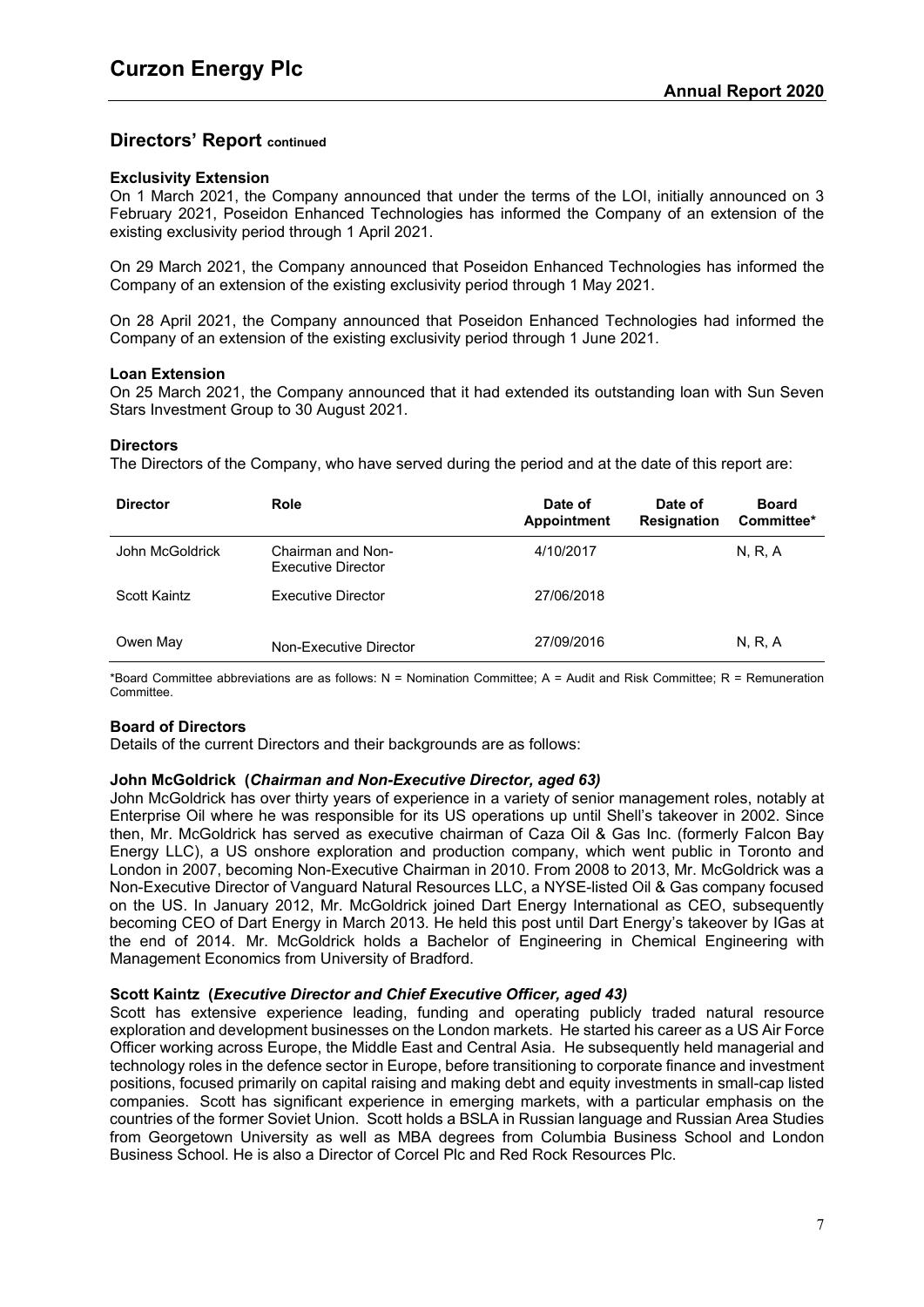## **Owen May (***Non-Executive Director, aged 60)*

Mr. Owen May is an American banker with over 30 years of experience on Wall Street. He currently serves as a Managing Director of MD Global Partners, a full-service investment-banking firm, and is actively involved in a broad range of investment activities in Israel, China and Europe. Mr. May started his career at Lehman Brothers as a Financial Advisor in the high-net-worth division in 1985. After leaving Lehman Brothers in 1989, Mr. May joined D.H. Blair & Co., a small boutique firm on Wall Street. In 1993, Mr May went on to establish May Davis Group, a full-service investment banking firm on Wall Street that offered a full range of investment banking, research, sales, trading and retail brokerage services. In 2007, Mr. May established MD Global Partners LLC, a firm that specialises in corporate finance, mergers & acquisitions, restructuring and business development. Following his undergraduate degree in Biology at University of Miami, Mr. May earned an MBA in Finance from Duke University's Fuqua School of Business, where he currently sits on the Board of Visitors and offers career coaching and opportunities to programme participants. He also continues to hold a position on the President's Council for the University of Miami.

## **Directors' Interests in Shares**

Directors' interests in the shares of the Company, at the date of this report, are disclosed below.

| <b>Director</b> | <b>Ordinary Shares Held</b> | % Held          |
|-----------------|-----------------------------|-----------------|
| John McGoldrick | 316.455                     | 0.32            |
| Scott Kaintz    | 949,367                     | 0.95            |
| Owen May        | $\,$                        | $\qquad \qquad$ |

# **Substantial Interests**

As at 08 March 2021, the Company has been advised of the following significant interests (greater than 3%) in its ordinary share capital:

| <b>Shareholder</b>                                                   | Ordinary<br><b>Shares Held</b> | % Held |
|----------------------------------------------------------------------|--------------------------------|--------|
| Jim Nominees Limited, Designation JARVIS                             | 40,042,082                     | 40.19% |
| Hargreaves Lansdown (Nominees) Limited, Designation 15942            | 5,409,227                      | 5.43%  |
| Interactive Investor Services Nominees Limited, Designation SMKTNOMS | 4.616.440                      | 4.63%  |
| Hargreaves Lansdown (Nominees) Limited, Designation HLNOM            | 4,219,667                      | 4.23%  |
| Queensbury Inc                                                       | 4.000.000                      | 4.01%  |
| Interactive Investor Services Nominees Limited, Designation SMKTNOMS | 3,288,979                      | 3.30%  |

#### **Corporate Governance**

The Board is committed to maintaining high standards of corporate governance and, so far as appropriate given the Company's size and the constitution of the Board, complies with the Corporate Governance Guidelines for Small and Mid-Sized Companies (the "QCA Code").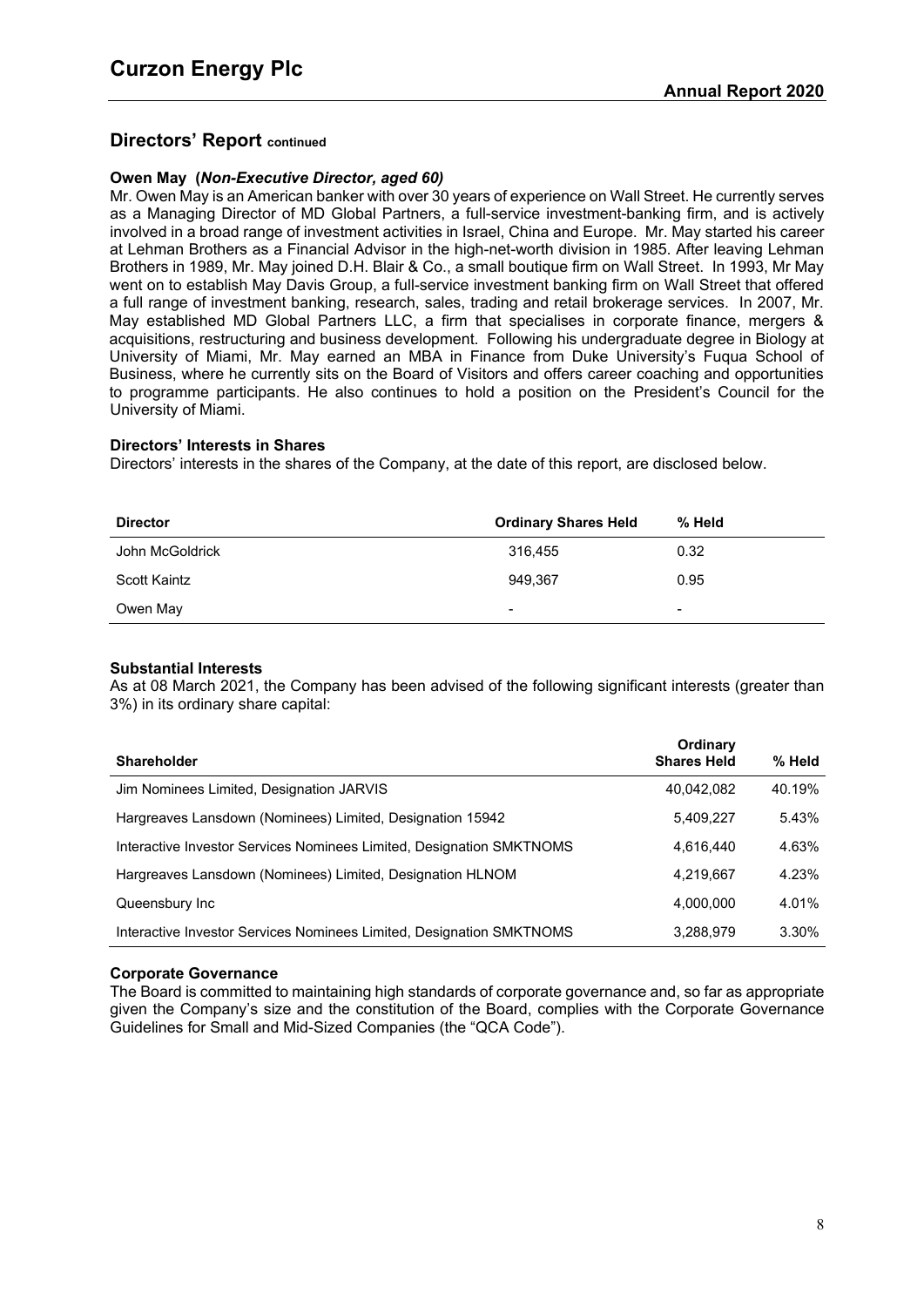## **The Board**

The Board currently comprises one Executive Director and two Non-Executive Directors. The Board is ultimately responsible for the day-to-day management of the Company's business, its strategy and key policies. Members of the Board are appointed by the Shareholders. The Board also has power to appoint additional directors, subject to such appointments being approved by Shareholders. At least six board meetings are held per year.

| <b>Director</b>     | <b>Number of Meetings Held During</b><br><b>Tenure</b> | <b>Number of Meetings Attended</b> |
|---------------------|--------------------------------------------------------|------------------------------------|
| John McGoldrick     |                                                        |                                    |
| <b>Scott Kaintz</b> |                                                        |                                    |
| Owen May            |                                                        |                                    |

As prescribed by the QCA Code, the Board has established three committees: An Audit and Risk Committee, a Remuneration Committee and a Nomination Committee.

Each of the committees were formed on admission of the Company to the Standard Listing Segment on 4 October 2017. The Audit and Risk Committee and the Remuneration Committees have met once each during 2020.

## **Audit and Risk Committee**

The Audit and Risk Committee, which comprises John McGoldrick and Owen May, is responsible, amongst other things, for monitoring the Group's financial reporting, external and internal audits and controls, including reviewing and monitoring the integrity of the Group's annual and half-yearly financial statements, reviewing and monitoring the extent of non-audit work undertaken by external auditors, advising on the appointment of external auditors, overseeing the Group's relationship with its external auditors, reviewing the effectiveness of the external audit process and reviewing the effectiveness of the Group's internal control review function. The ultimate responsibility for reviewing and approving the annual report and accounts and the half-yearly reports remains with the Board. The Audit and Risk Committee gives due consideration to laws and regulations, the provisions of the UK Corporate Governance Code and the requirements of the Listing Rules. The Audit and Risk Committee shall meet at least once a year at appropriate intervals in the financial reporting and audit cycle and otherwise as required.

#### **Remuneration Committee**

The Remuneration Committee, which comprises John McGoldrick and Owen May, is responsible, amongst other things, for assisting the Board in determining its responsibilities in relation to remuneration, including making recommendations to the Board on the Company's policy on executive remuneration, including setting the parameters and governance framework of the Group's remuneration policy and determining the individual remuneration and benefits package of each of the Company's Executive Directors and the Group. It is also responsible for approving the rules and basis for participation in any performance related pay-schemes, share incentive schemes and obtaining reliable and up-to-date information about remuneration in other companies. The Remuneration Committee shall meet at least once a year.

#### **Nomination Committee**

The Nomination Committee, which comprises John McGoldrick as Chairman and Owen May, will identify and nominate, for the approval of the Board, candidates to fill Board vacancies as and when they arise. The Nominations Committee will meet as required.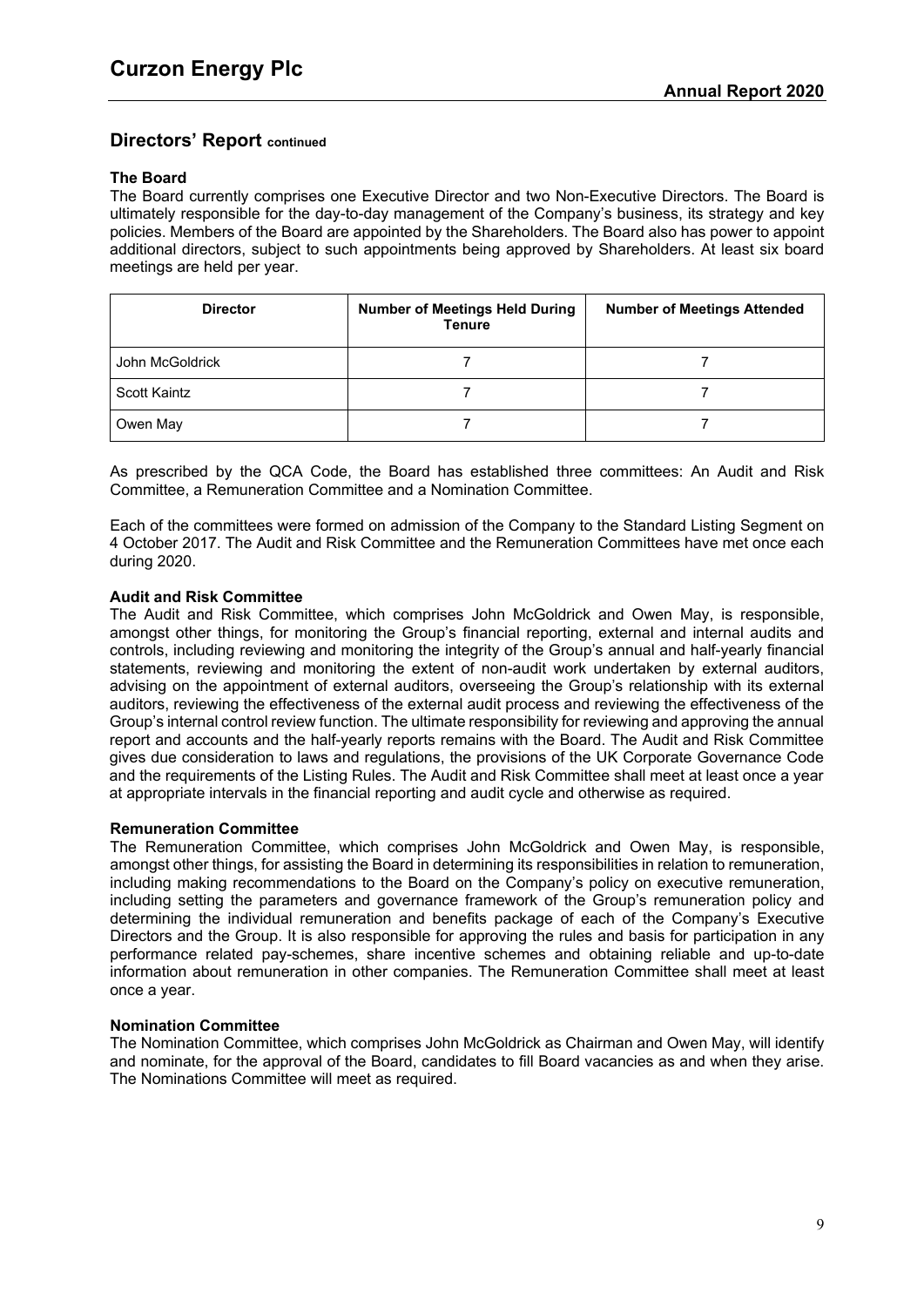## **Share Dealing Policy**

The Company has adopted a Share Dealing Policy, which sets out the requirements and procedures for dealings in any of its listed securities. The Share Dealing Policy applies widely to the Directors of the Company and its subsidiaries, the Company's employees and persons closely associated with them. The policy complies with the Market Abuse Regulations, which came into effect on 3 July 2016.

# **Anti-Bribery and Anti-Corruption Policy**

The Company has adopted an Anti-Bribery and Anti-Corruption Policy, which applies to the Directors and any future employees of the Company. The Directors believe that the Group, through its internal controls, has appropriate procedures in place to reduce the risk of bribery and that all employees, agents, consultants and associated persons are made fully aware of the Group's policies and procedures with respect to ethical behaviour, business conduct and transparency.

#### **Health and Safety**

The safety of the Group's employees and contractors is critical to its operations. Coos Bay requires its contractors working on site to comply with all applicable laws in connection with the performance of its work, including applicable requirements of the Occupational Health and Safety Act and the rules promulgated thereunder (OSHA). As Coos Bay currently maintains no employees and almost all work on site is performed by independent contractors, Coos Bay has not developed any formal safety procedures or training programs beyond those that may be required by OSHA or other applicable laws. The Board intends to review Coos Bay's health and safety practices from time-to-time to ensure that they remain consistent with current industry standards.

## **Relations with Shareholders**

As detailed further below, the Directors seek to build on a mutual understanding of objectives between the Company and its shareholders by meeting to discuss long term issues and receive feedback, communicating regularly throughout the year and issuing trading updates as appropriate. The Board also seeks to use the Annual General Meeting to communicate with its shareholders.

#### **Fair, Balanced and Understandable Assessment of Position and Prospects**

The Board has shown its commitment to presenting fair, balanced and comprehensible assessments of the Company's position and prospects by providing comprehensive disclosures within the financial report in relation to its activities. The Board has applied the principles of good governance relating to Directors' remuneration as described below. The Board has determined that there are no specific issues, which need to be brought to the attention of shareholders.

## **Remuneration Strategy**

The Company operates in a competitive market. If it is to compete successfully, it is essential that it attracts, develops and retains high quality staff. Remuneration policy has an important part to play in achieving this objective. The Company aims to offer its staff a remuneration package, which is both competitive in the relevant employment market and which reflects individual performance and contribution.

#### **Share Options and Warrants**

Certain Directors have interests in these as follows:

| Name            | Number of<br><b>Options or Warrants</b> | <b>Exercise Price</b> | Vestina      | <b>Expiry Date</b> |
|-----------------|-----------------------------------------|-----------------------|--------------|--------------------|
| John McGoldrick | 280.854                                 | £0.10                 | 25 Sept 2018 | 25 Sept 2022       |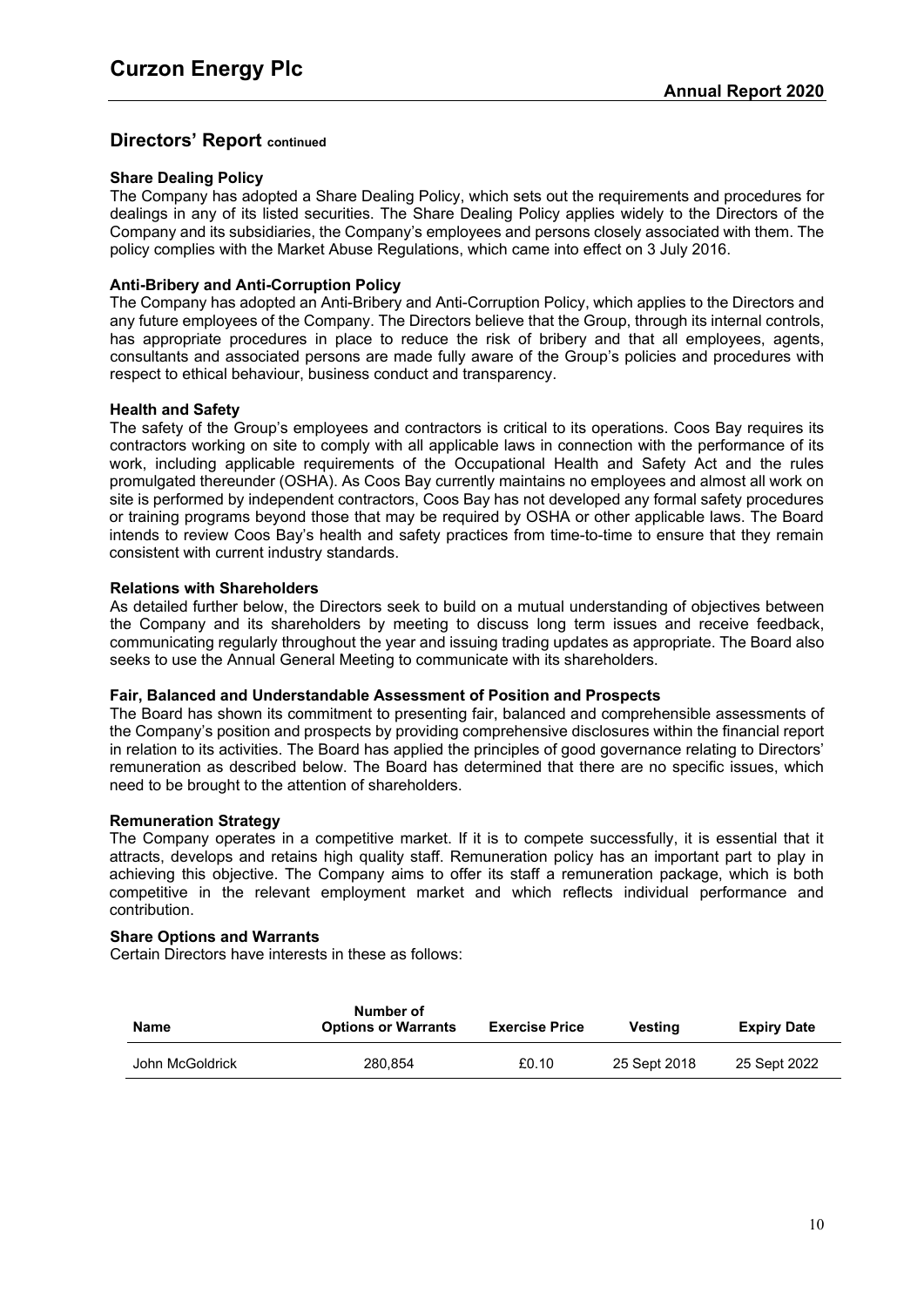## **Communication with Shareholders**

The Board attaches great importance to communication with both institutional and private shareholders. Regular communication is maintained with all shareholders through Company announcements, the halfyear Statement and the Annual Report and Financial Statements.

The Directors seek to build on a mutual understanding of objectives between the Company and its shareholders. Institutional shareholders are in contact with the Directors through presentations and meetings to discuss issues and to give feedback regularly throughout the year. With private shareholders, this is not always practical.

The Board therefore intends to use the Company's Annual General Meeting as the opportunity to meet private shareholders, who are encouraged to attend, and at which the Board will give a presentation on the activities of the Company.

Following the presentation, there will be an opportunity to meet and ask questions of Directors and to discuss development of the business.

The Company operates a website at <http://www.curzonenergy.com/investor-relations>

The website contains details of the Company and its activities, regulatory announcements, Company announcements, interim statements, preliminary statements and annual reports.

#### **Greenhouse Gas Emissions**

The Group has as yet minimal greenhouse gas emissions to report from the operations of the Company and its subsidiaries and does not have responsibility for any other emission producing sources under the Companies Act 2006 (Strategic Report and Directors Report) Regulations 2014.

#### **COVID-19 Pandemic**

The Group has been largely unaffected by the COVID-19 to date, however, the ongoing disruptions to the world economy may ultimately impact the Company's future prospects. Capital for future development may be scare or unavailable and material transactions such as the one currently proposed with Poseidon Enhanced Technologies Ltd (more fully detailed above in Post Balance Sheet Events) could ultimately be more difficult to complete.

The Company currently intends to hold its Annual General Meeting on 09 June 2021 at 2.00 pm, and due to potential social distancing restrictions, that may still be in place at that time, it encourages all shareholders to vote via proxy to avoid putting themselves and others at risk by attending the meeting in person.

#### **Financial Risk Management**

The Group is exposed to a variety of financial risks, including currency risk, credit risk and liquidity risk. Some of the objectives and policies applied by management to mitigate these risks are outlined in note 20 to the Consolidated Financial Statements.

#### **Share Capital**

The Company's Ordinary Shares of £0.0001 per share and Deferred share of £0.0099 represent 100% of its total share capital. At a meeting of the Company every member present in person or by proxy shall have one vote for every Ordinary Share of which he is the holder. Holders of Ordinary Shares are entitled to receive dividends. Deferred shares do not carry any voting right or right to receive dividends.

On a winding-up or other return of capital, holders are entitled to share in any surplus assets pro rata to the amount paid up on their Ordinary Shares. The shares are not redeemable at the option of either the Company or the holder. There are no restrictions on the transfer of shares.

#### **Independent Auditors**

During the year, Crowe U.K. LLP was re-appointed as auditor to the Company.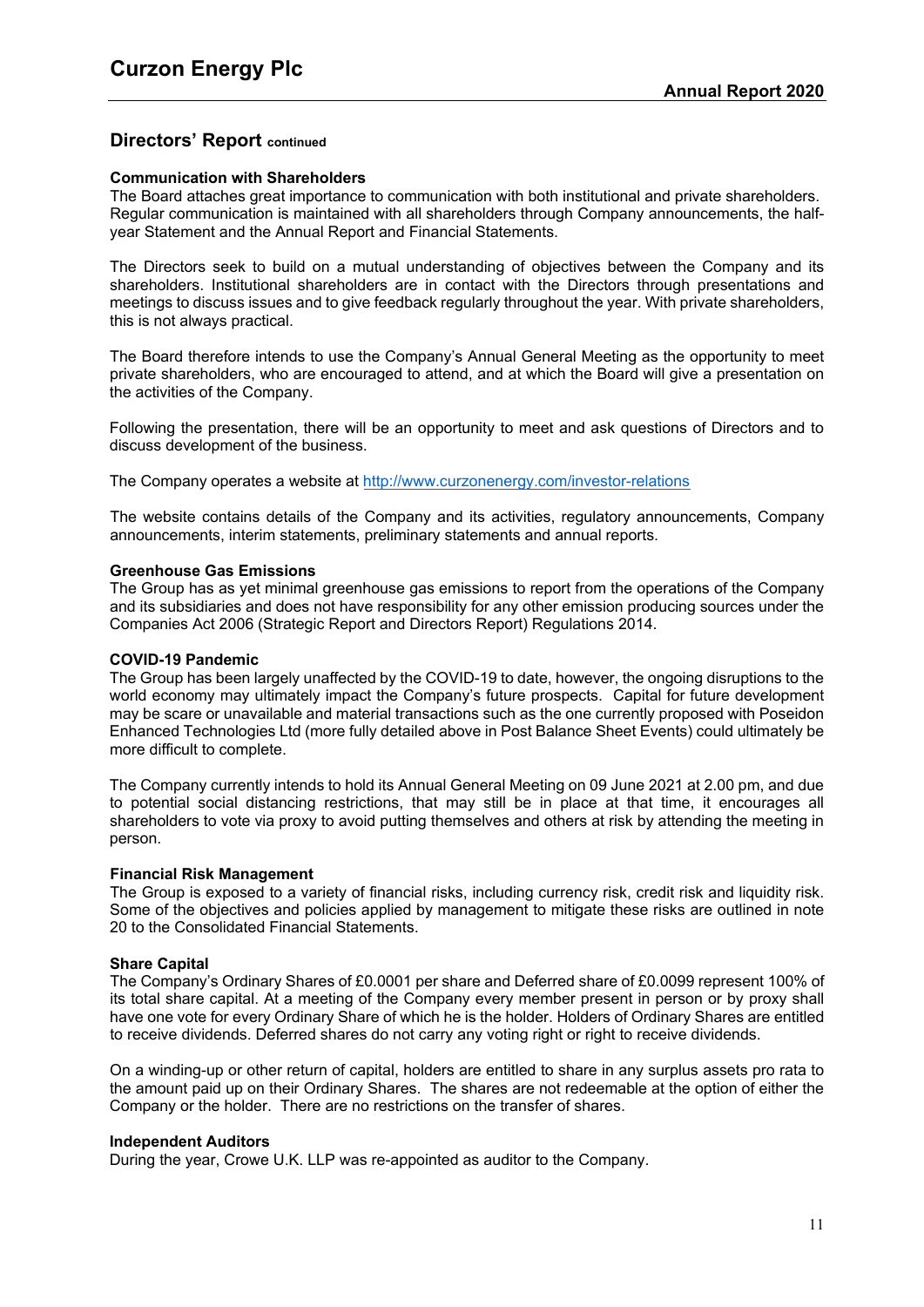## **Provision of Information to Auditors**

Each of the persons, who are Directors at the time when this Directors' Report is approved, has confirmed that:

- so far as that Director is aware, there is no information relevant to the audit of which the Company's auditors are unaware; and
- each Director has taken all the steps that ought to have been taken as a director in order to be aware of any information needed by the Company's auditors in connection with preparing their report and to establish that the Company's auditors are aware of that information.

Signed by order of the Board

**Scott Kaintz**

**Chief Executive Officer 29 April 2021**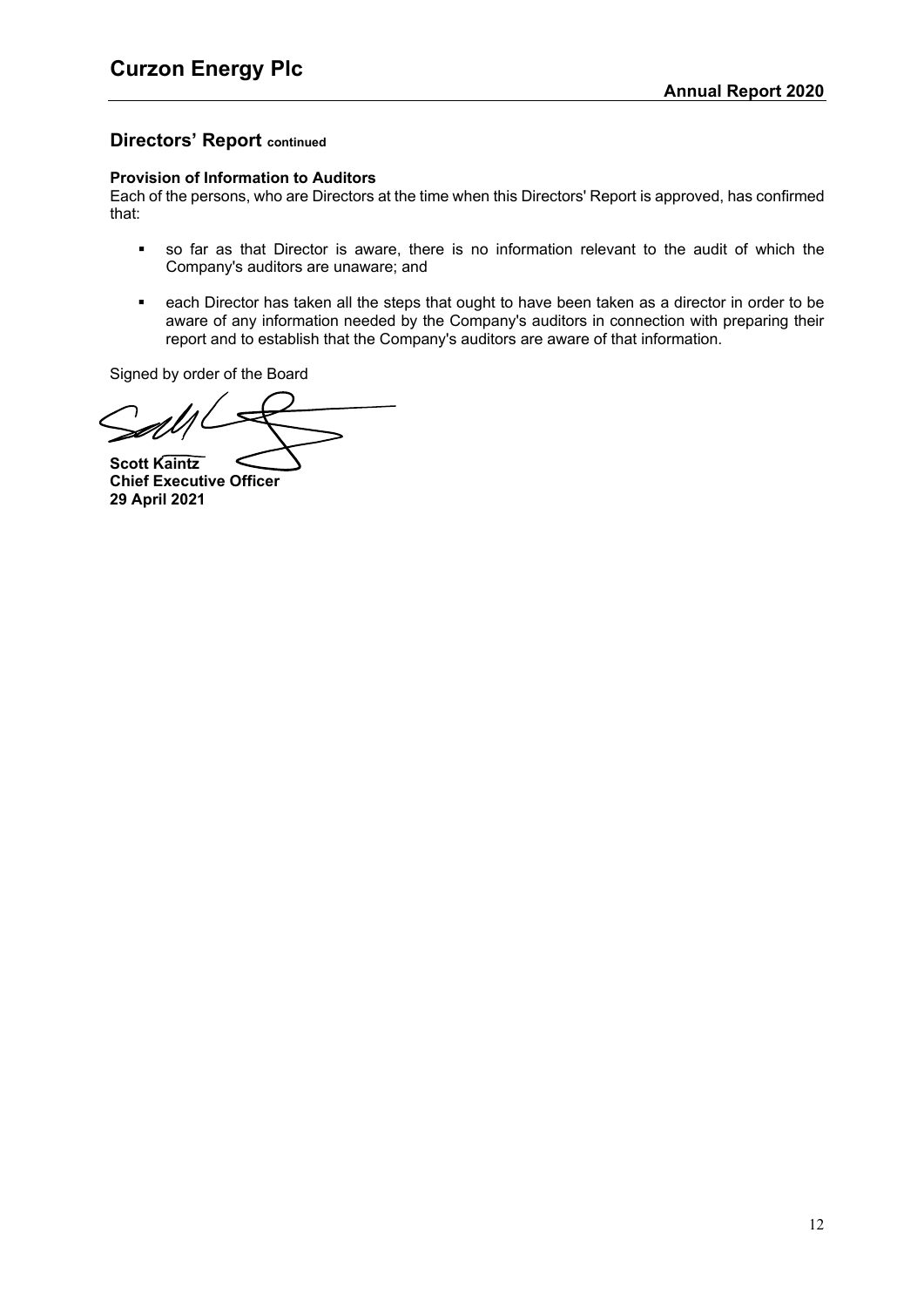# **Remuneration Report**

The Board of Directors has established a Remuneration Committee. The Remuneration Committee (the 'Committee') comprises our two Non-Executive Directors, John McGoldrick and Owen May.

The members of the Remuneration Committee have the necessary experience of executive compensation matters relevant to their responsibilities as members of such a committee by virtue of their respective professions, contacts within the minerals industry as well as experience in the broader business community. In addition, each member of the Remuneration Committee keeps abreast on a regular basis of trends and developments affecting executive compensation. Accordingly, it is considered that the Remuneration Committee has sufficient experience and knowledge to set appropriate levels of compensation. Neither the Company nor the Remuneration Committee engaged independent consultants to evaluate the levels of compensation during the year ended 31 December 2020.

## **Committee's Main Responsibility**

The Remuneration Committee is responsible, amongst other things, for assisting the Board in determining its responsibilities in relation to remuneration, including making recommendations to the Board on the Company's policy on executive remuneration, including setting the parameters and governance framework of the Group's remuneration policy and determining the individual remuneration and benefits package for the Company's Executive Directors and the Group. It is also responsible for approving the rules and basis for participation in any performance related pay-schemes, share incentive schemes and obtaining reliable and up-to-date information about remuneration in other companies. The Remuneration Committee shall meet at least once a year.

#### **Statement of Policy on Directors' Remuneration**

The Company's policy is to set remuneration to attract and retain the highest quality of directors and senior executives, and to:

- align their interests with shareholders';
- avoid incentivising excessive risk taking by executives;
- be proportionate to the contribution of the individuals concerned; and
- be sensitive to pay and employment conditions elsewhere in the group.

The Company is at an early stage of development. As a result, the use of traditional performance standards, such as corporate profitability, is not considered by the Remuneration Committee to be appropriate in the evaluation of corporate or Directors' performance. Discretionary bonuses may be paid to aid staff retention and reward performance.

The Company provides Executive Directors with base fees, which represent their minimum compensation for services rendered during the financial year. The base fees of Directors and senior executives depend on the scope of their experience, responsibilities and performance.

The Remuneration Committee has considered the risk implications of the Company's compensation policies and practices and has concluded that there is no appreciable risk associated with such policies and practices since such policies and practices do not have the potential of encouraging an executive officer or other applicable individual to take on any undue risk or to otherwise expose the Company to inappropriate or excessive risks. Furthermore, although the Company does not have in place any specific prohibitions, preventing executives from purchasing financial instruments, including prepaid variable forward contracts, equity swaps, collars or units of exchange funds that are designed to hedge or offset a decrease in market value of options or other equity securities of the Company granted in compensation or held directly or indirectly by the director, the Company is unaware of the purchase of any such financial instruments by any Director.

The Company does not anticipate making any significant changes to its compensation policies and practices during 2021.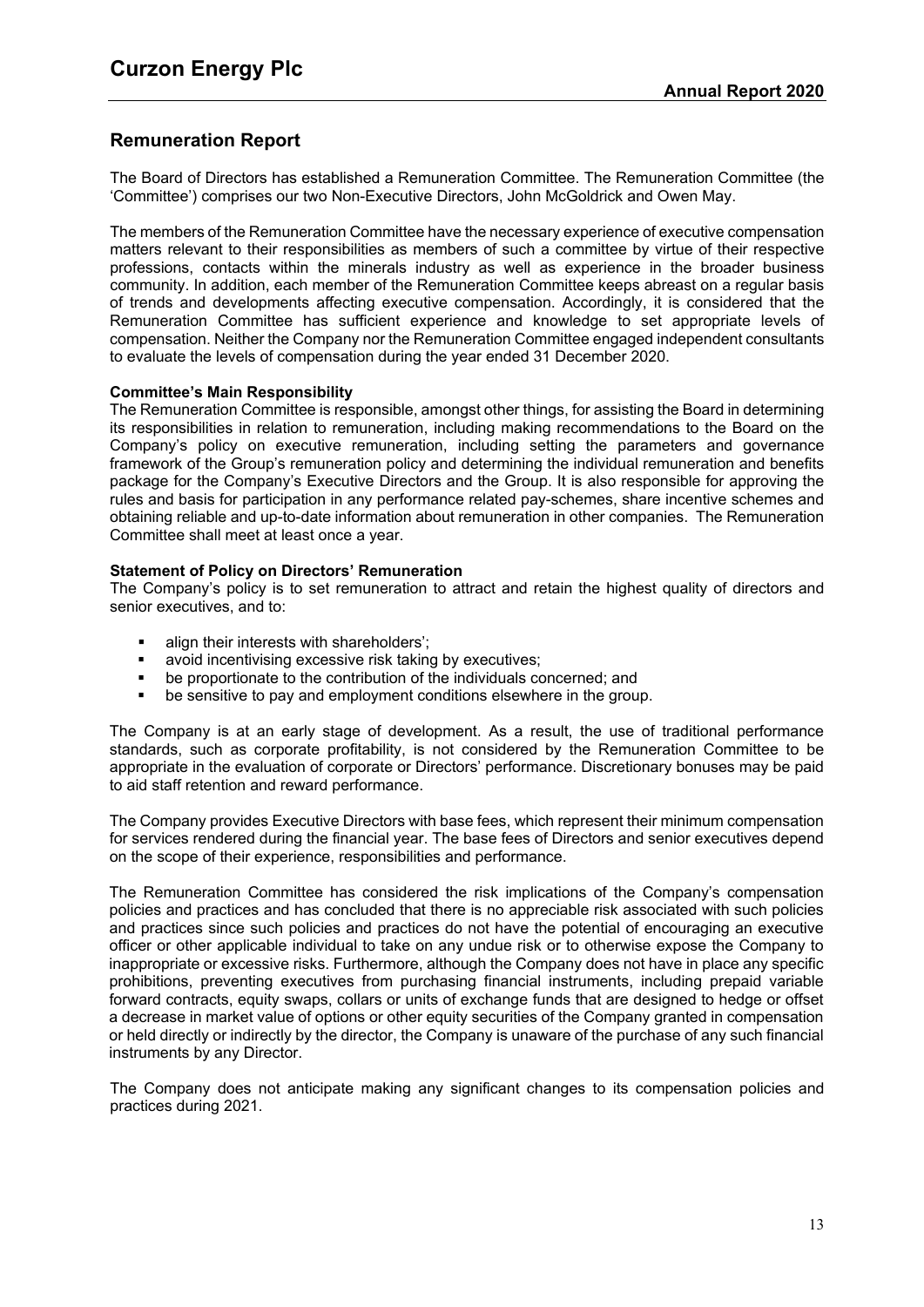# **Remuneration Report continued**

#### **Directors' Remuneration**

The Directors, who held office on 31 December 2020 and who had beneficial interests in the ordinary shares of the Company, are summarised as follows:

| <b>Name of Director</b> | <b>Position</b>                             |
|-------------------------|---------------------------------------------|
| John McGoldrick         | Chairman, Non-Executive Director            |
| Scott Kaintz            | Chief Executive Officer, Executive Director |

## **Directors' Service Contracts**

John McGoldrick was appointed by the Company with effect from Admission to act as Chairman and a Non-Executive Director of the Company under a letter of appointment, dated 04 October 2017. His appointment is terminable on three months' written notice on either side. He is entitled to a fee of £50,000 per annum.

Owen May was appointed as a Director on 27 September 2016. He has been appointed to act as a Non-Executive Director of the Company pursuant to a letter of appointment with the Company, dated 23 May 2017. His appointment is terminable on three months' written notice on either side. Owen is entitled to a fee of £25,000 per annum payable in cash or shares at the discretion of the Board.

Scott Kaintz was appointed as a Director on 27 June 2018. He was appointed to act as an Executive Director and Chief Executive Officer as of 5 November 2018. His appointment continues until terminated by either party giving four months written notice. Scott is entitled to a fee of £120,000 per annum.

#### **Summary Compensation Table (audited)**

The following table sets forth the compensation awarded, paid to or earned by each Director during 2020:

| 2020                                    | Directors'<br>fees<br>US\$ | <b>Social</b><br>security<br>costs<br>US\$ | Total cash-<br>compensation<br>US\$ | Share-based<br><b>Payments</b><br>(options)<br>US\$ | <b>Total</b><br>compensation<br>US\$ |
|-----------------------------------------|----------------------------|--------------------------------------------|-------------------------------------|-----------------------------------------------------|--------------------------------------|
| John McGoldrick                         | 63,800                     |                                            | 63,800                              | $\overline{\phantom{0}}$                            | 63,800                               |
| Scott Kaintz                            | 148.335                    | 20.995                                     | 169,330                             | -                                                   | 169,330                              |
| Owen May                                | 29,242                     | $\overline{\phantom{a}}$                   | 29.242                              | $\,$                                                | 29,242                               |
| <b>Total Directors'</b><br>compensation | 241,377                    | 20.995                                     | 262,371                             | -                                                   | 262,371                              |

John McGoldrick has, through agreement with the Company, agreed to defer payment of his 2017, 2018, 2019 and 2020 Director's compensation, which at 31 December 2020 totaled £152,500 (US\$208,498).

Owen May has, through agreement with the Company, agreed to defer payment of his 2018, 2019 and 2020 Director's compensation, which at 31 December 2020 totaled £47,917 (US\$65,512).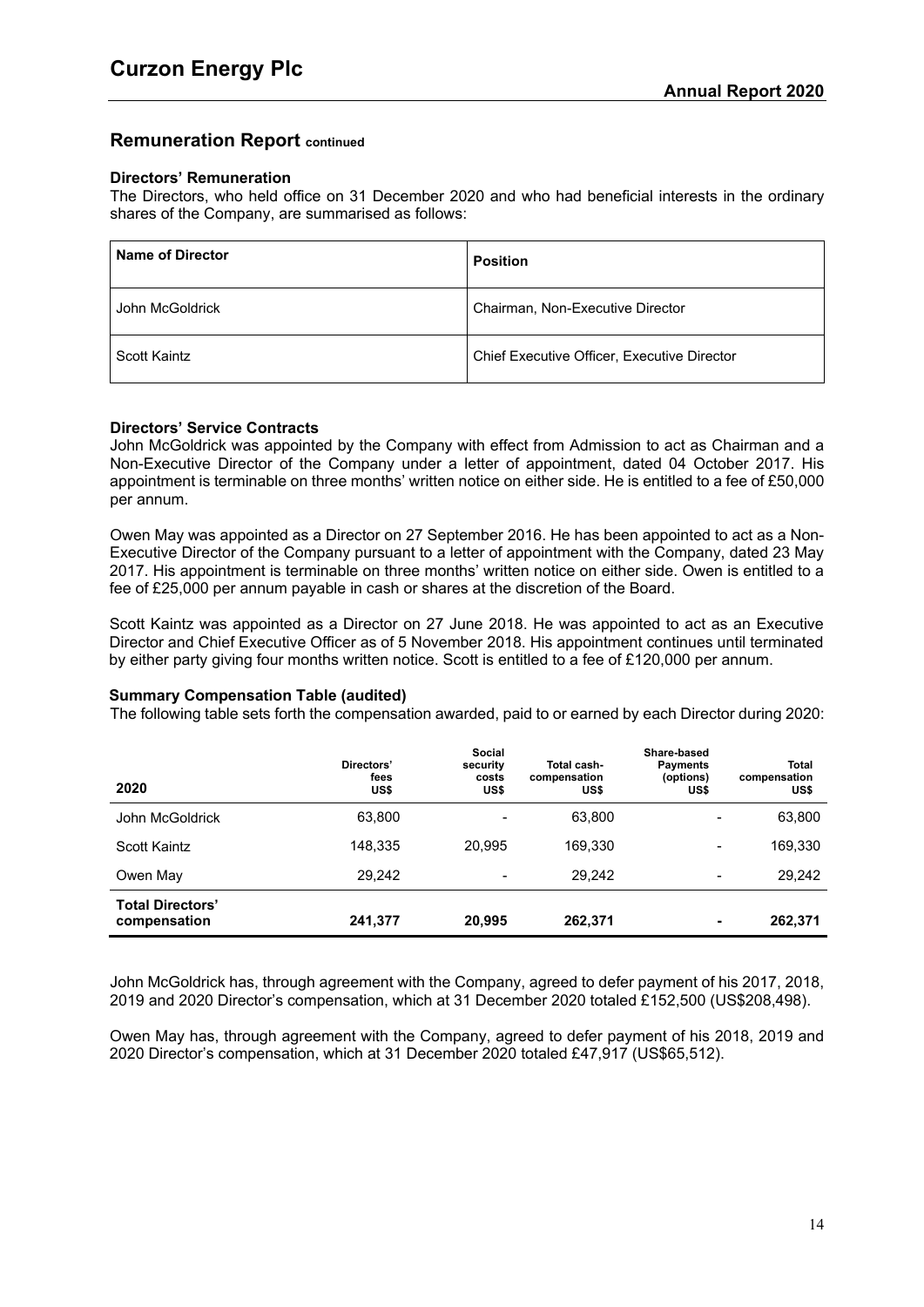# **Remuneration Report continued**

# **Summary Compensation Table (audited)**

| 2019                                    | Directors'<br>fees<br>US\$ | Social<br>security<br>costs<br>US\$ | Total cash-<br>compensation<br>US\$ | Share-based<br><b>Payments</b><br>(options)<br>US\$ | <b>Total</b><br>compensation<br>US\$ |
|-----------------------------------------|----------------------------|-------------------------------------|-------------------------------------|-----------------------------------------------------|--------------------------------------|
| John McGoldrick                         | 63,799                     |                                     | 63,799                              | 20,766                                              | 84,565                               |
| Scott Kaintz                            | 95,699                     | 7.800                               | 103.499                             | $\overline{\phantom{a}}$                            | 103,499                              |
| Owen May                                | 31,900                     | $\overline{\phantom{a}}$            | 31,900                              | $\overline{\phantom{a}}$                            | 31,900                               |
| Brian James Kinane                      | $\blacksquare$             | $\overline{\phantom{a}}$            | -                                   | $\overline{\phantom{a}}$                            |                                      |
| <b>Total Directors'</b><br>compensation | 191,398                    | 7,800                               | 199,198                             | 20,766                                              | 219,964                              |

## **Share-Based Awards (audited)**

The Company has awarded the following share options to the Directors of the Company in accordance with its share option plan:

| <b>Director</b> | Number of<br><b>Options</b> | <b>Exercise</b><br><b>Price</b> | Vesting      | <b>Expiry Date</b> |
|-----------------|-----------------------------|---------------------------------|--------------|--------------------|
| John McGoldrick | 280.854                     | £0.10                           | 25 Sept 2018 | 25 Sep 2022        |

There were no awards of annual bonuses or incentive arrangements in the period. All remuneration was therefore fixed in nature and no illustrative table of the application of remuneration policy has been included in this report.

# **Directors' Interests in Shares (audited)**

Directors' interests in the shares of the Company at the date of this report are disclosed below.

| <b>Director</b> | <b>Ordinary Shares Held</b> | % Held         |
|-----------------|-----------------------------|----------------|
| John McGoldrick | 316.455                     | 0.38           |
| Scott Kaintz    | 949.367                     | 1.14           |
| Owen May        | $\overline{\phantom{a}}$    | $\blacksquare$ |

# **Other Matters Subject to Audit**

The Company does not currently have any pension plans for any of the Directors and does not pay pension amounts in relation to their remuneration.

#### **Other Matters**

The Company does not currently have any annual or long-term incentive schemes in place for any of the Directors and as such there are no disclosures in this respect.

The performance of the Remuneration Committee is yet to be assessed given the short time frame that it has been operational.

No performance graph has been included here as the Company is in the early stages of its business development.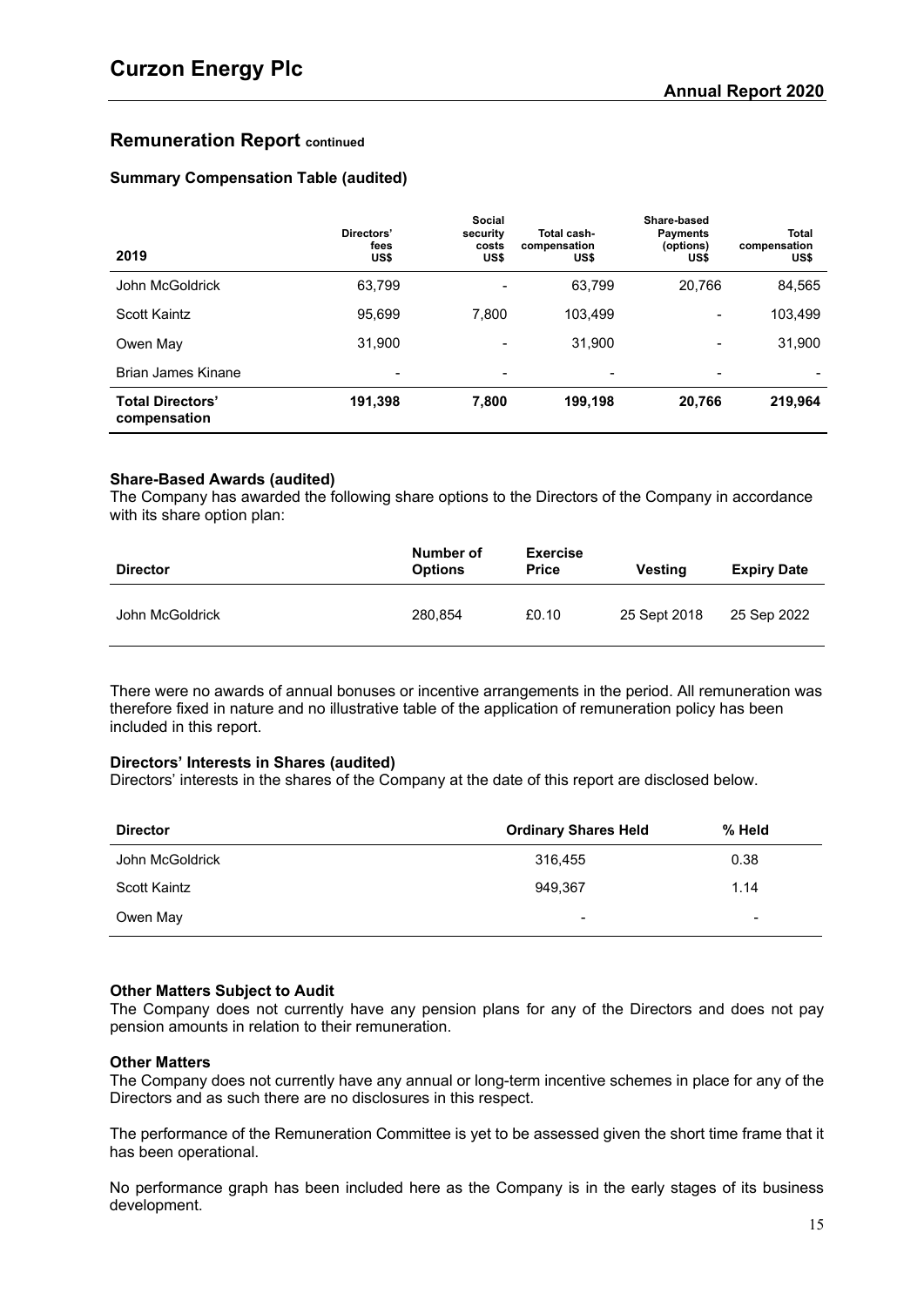# **Remuneration Report continued**

Signed

**John McGoldrick Chairman of the Remuneration Committee** 29 April 2020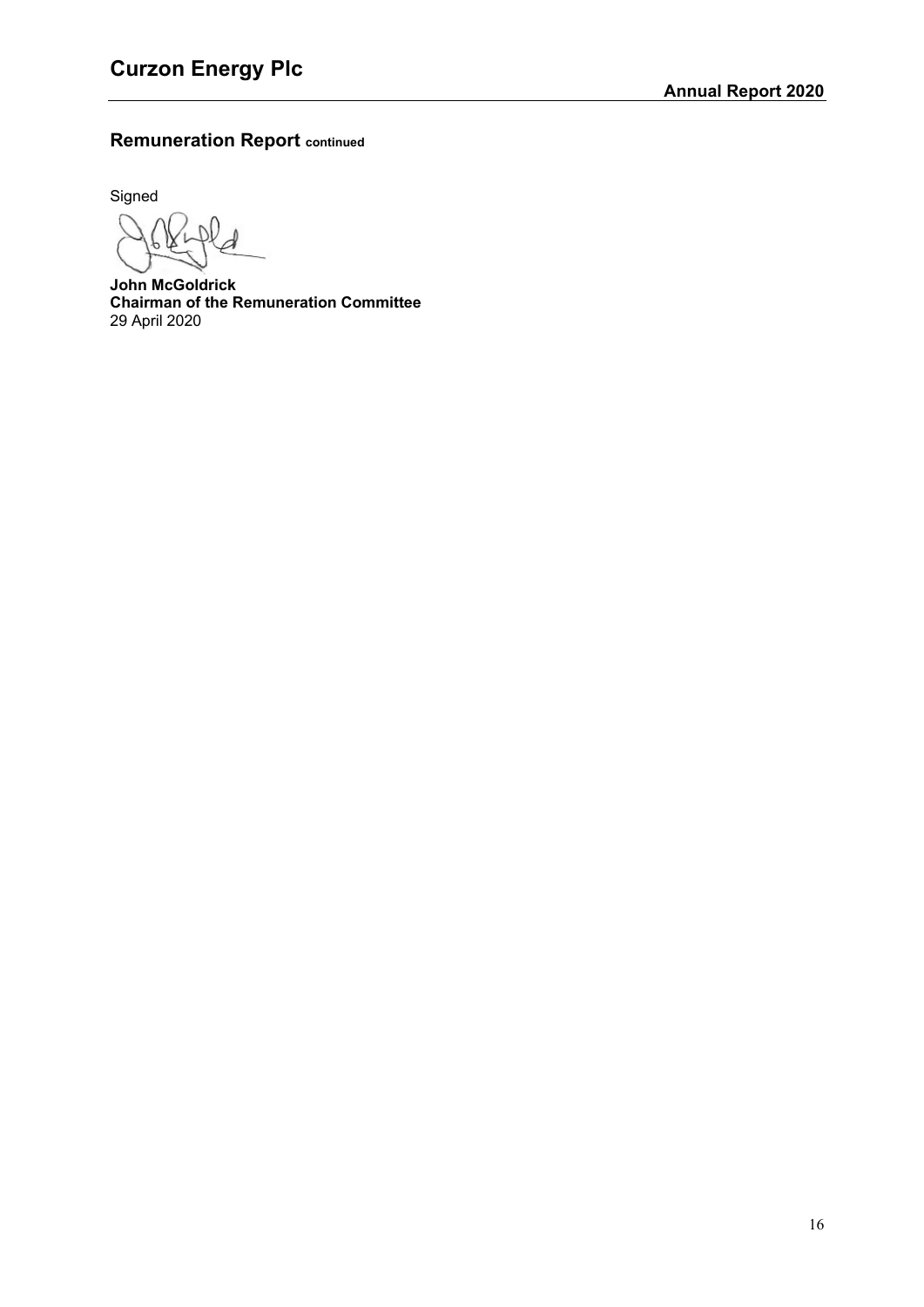# **Statement of Directors' Responsibilities in Respect of the Strategic Report, the Directors' Report and the Financial Statements**

The Directors are responsible for preparing the Strategic Report, the Directors' Report and the Financial Statements in accordance with applicable law and regulations.

Company law requires the Directors to prepare Financial Statements for each financial year. Under that law they have elected to prepare the Financial Statements in accordance with IFRSs as adopted by the EU and applicable law.

Under company law, the Directors must not approve the Financial Statements unless they are satisfied that they give a true and fair view of the state of affairs of the Group and of the profit or loss of the Group for that period. In preparing these Financial Statements, the Directors are required to:

- select suitable accounting policies and then apply them consistently;
- make judgments and estimates that are reasonable and prudent;<br>■ state whether they have been prenared in accordance with IERSs
- state whether they have been prepared in accordance with IFRSs as adopted by the EU; and
- prepare the Financial Statements on the going concern basis, unless it is inappropriate to presume that the Company will continue in business.

The Directors are responsible for keeping adequate accounting records that are sufficient to show and explain the Company's transactions and disclose with reasonable accuracy at any time the financial position of the Company and enable them to ensure that the Financial Statements comply with the Companies Act 2006. They have general responsibility for taking such steps as are reasonably open to them to safeguard the assets of the Company and to prevent and detect fraud and other irregularities.

The Directors are responsible for the maintenance and integrity of the corporate and financial information included on the Company's website. Legislation in the UK governing the preparation and dissemination of Financial Statements may differ from legislation in other jurisdictions.

We confirm that to the best of our knowledge:

- the Financial Statements, prepared in accordance with International Financial Reporting Standards as adopted by the EU, give a true and fair view of the assets, liabilities, financial position and profit or loss of the Group;
- the Directors report includes a fair review of the development and performance of the business and the position of the Company, together with a description of the principal risks and uncertainties that they face.

By Order of the Board

**John McGoldrick Director** 29 April 2020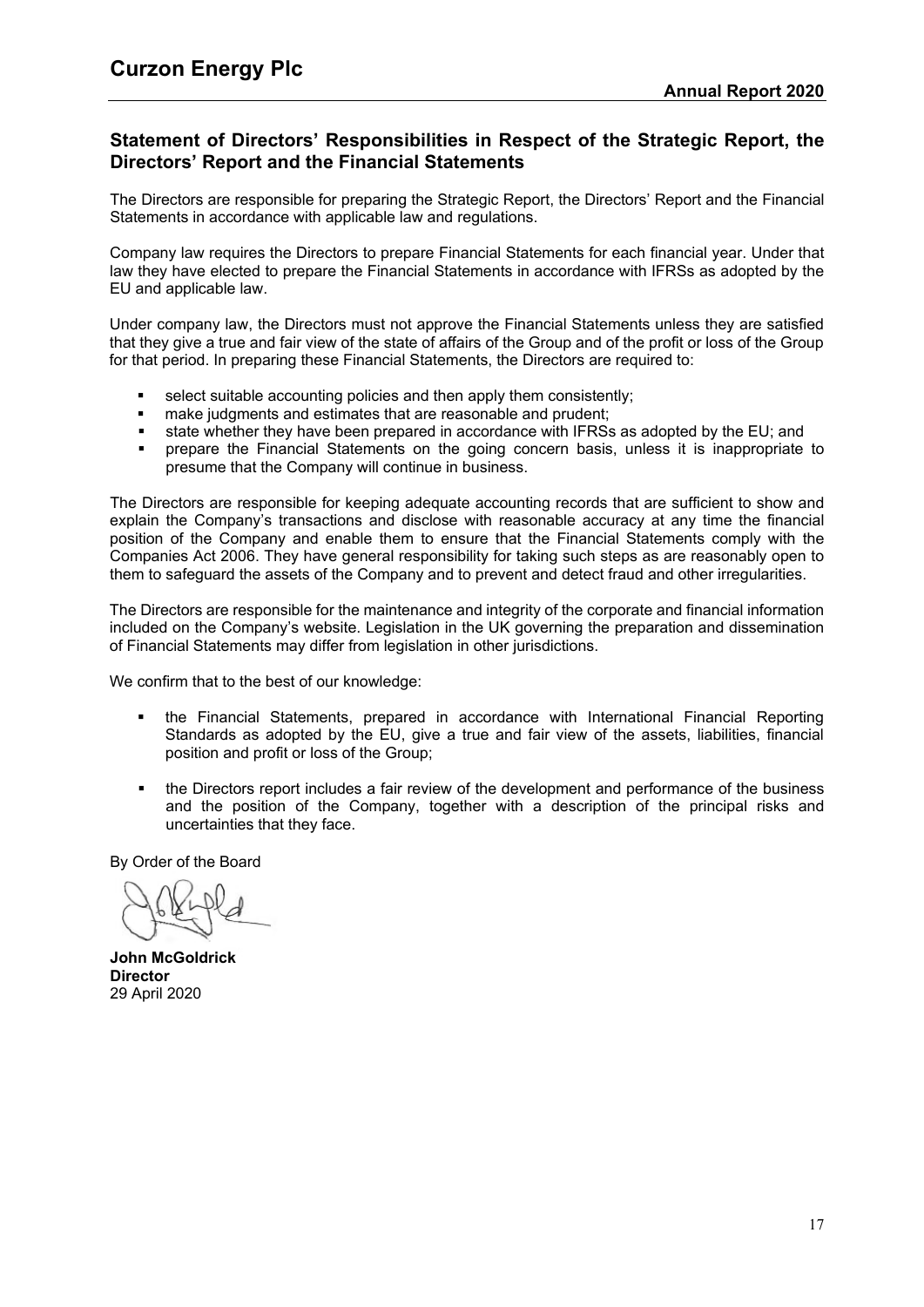# **Independent Auditor's Report to the Members of Curzon Energy Plc**

# **Opinion**

We have audited the Financial Statements of Curzon Energy Plc (the "Company") and its subsidiaries (the "Group") for the year ended 31 December 2020, which comprise the Consolidated Statement of Comprehensive Income, the Consolidated and Company Statements of Financial Position, the Consolidated and Company Statements of Cash Flows, the Consolidated and Company Statements of Changes in Equity and Notes to the Financial Statements, including a summary of significant accounting policies. The financial reporting framework that has been applied in their preparation is applicable law and International Financial Reporting Standards (IFRSs) as adopted by the European Union and, as regards the Company, as applied in accordance with the provisions of the Companies Act 2006.

In our opinion:

- the Financial Statements give a true and fair view of the state of the Group's and the Company's affairs as at 31 December 2020 and of the Group's loss for the year then ended;
- the Group Financial Statements have been properly prepared in accordance with International Financial Reporting Standards as adopted by the European Union;
- the Company Financial Statements have been properly prepared in accordance with IFRSs as adopted by the European Union as applied in accordance with the provisions of the Companies Act 2006; and
- the Financial Statements have been prepared in accordance with the requirements of the Companies Act 2006.

#### **Basis for Opinion**

We conducted our audit in accordance with International Standards on Auditing (UK) (ISAs (UK)) and applicable law. Our responsibilities under those standards are further described in the Auditor's responsibilities for the audit of the Financial Statements section of our report. We are independent of the Company in accordance with the ethical requirements that are relevant to our audit of the Financial Statements in the UK, including the FRC's Ethical Standard, and we have fulfilled our other ethical responsibilities in accordance with these requirements. We believe that the audit evidence we have obtained is sufficient and appropriate to provide a basis for our opinion.

#### **Material Uncertainty Related to Going Concern**

We draw attention to note 2 to the Financial Statements, which details the factors the Group and the Company has considered, when assessing the going concern position. As detailed in note 2, the uncertainty surrounding the availability of funds to finance ongoing working capital requirements indicates the existence of a material uncertainty that may cast significant doubt on the Company's ability to continue as a going concern. Our opinion is not modified in respect of this matter.

In auditing the Financial Statements, we have concluded that the Director's use of the going concern basis of accounting in the preparation of the Financial Statements is appropriate. Our evaluation of the Directors assessment of the entity's ability to continue to adopt the going concern basis of accounting included review of letter of intent with Poseidon Enhanced Technologies Ltd and cashflow forecast prepared by management.

Our responsibilities and the responsibilities of the Directors with respect to going concern are described in the relevant sections of this report.

# **Overview of Our Audit Approach**

# *Materiality*

In planning and performing our audit, we applied the concept of materiality. An item is considered material if it could reasonably be expected to change the economic decisions of a user of the Financial Statements. We used the concept of materiality to both focus our testing and to evaluate the impact of misstatements identified.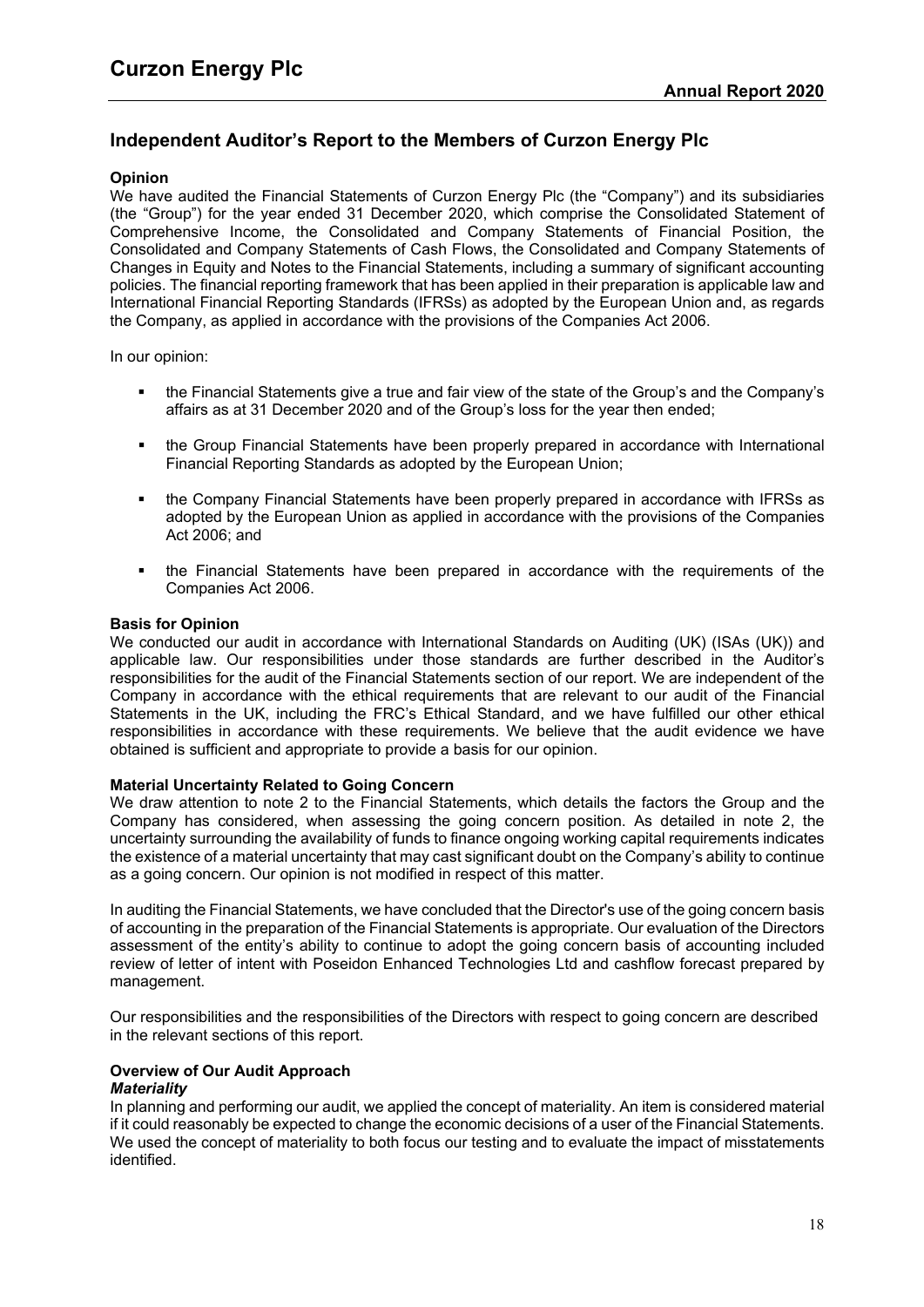# **Independent Auditor's Report to the Members of Curzon Energy Plc continued**

Based on our professional judgement, we determined overall materiality for the Financial Statements as a whole to be £35,000, based on 5% of the adjusted results of the year.

We use a different level of materiality ('performance materiality') to determine the extent of our testing for the audit of the Financial Statements. Performance materiality is set based on the audit materiality as adjusted for the judgements made as to the entity risk and our evaluation of the specific risk of each audit area having regard to the internal control environment.

Where considered appropriate performance materiality may be reduced to a lower level, such as, for related party transactions and Directors' remuneration.

We agreed with the Audit Committee to report to it all identified errors in excess of £1,750. Errors below that threshold would also be reported to it if, in our opinion as auditor, disclosure was required on qualitative grounds.

#### *Overview of the Scope of Our Audit*

There are two key components of the Group, Curzon Energy Plc as an entity and the US Group headed by Coos Bay Energy LLC. The audit of Curzon Energy Plc was conducted from the UK. The accounting records were provided to us by management.

## *Key Audit Matters*

Key audit matters are those matters that, in our professional judgement, were of most significance in our audit of the Financial Statements of the current period and include the most significant assessed risks of material misstatement (whether or not due to fraud) that we identified. These matters included those which had the greatest effect on: the overall audit strategy, the allocation of resources in the audit, and directing the efforts of the engagement team. These matters were addressed in the context of our audit of the Financial Statements as a whole, and in forming our opinion thereon, and we do not provide a separate opinion on these matters.

Besides the matter described in the Material Uncertainty Related to Going Concern section, we have determined no other matters to be communicated in our report.

#### **Other Information**

The Directors are responsible for the other information. The other information comprises the information included in the Annual Report, other than the Financial Statements and our Auditor's Report thereon. Our opinion on the Financial Statements does not cover the other information and, except to the extent otherwise explicitly stated in our report, we do not express any form of assurance conclusion thereon.

In connection with our audit of the Financial Statements, our responsibility is to read the other information and, in doing so, consider whether the other information is materially inconsistent with the Financial Statements or our knowledge obtained in the audit or otherwise appears to be materially misstated. If we identify such material inconsistencies or apparent material misstatements, we are required to determine whether there is a material misstatement in the Financial Statements or a material misstatement of the other information. If, based on the work we have performed, we conclude that there is a material misstatement of this other information, we are required to report that fact. We have nothing to report in this regard.

# **Opinions on Other Matters Prescribed by the Companies Act 2006**

In our opinion, the part of the Directors' Remuneration Report to be audited has been properly prepared in accordance with the Companies Act 2006.

In our opinion, based on the work undertaken in the course of our audit:

- the information given in the Strategic Report and the Directors' Report for the financial year for which the Financial Statements are prepared is consistent with the Financial Statements; and
- the Strategic Report and the Directors' Report have been prepared in accordance with applicable legal requirements.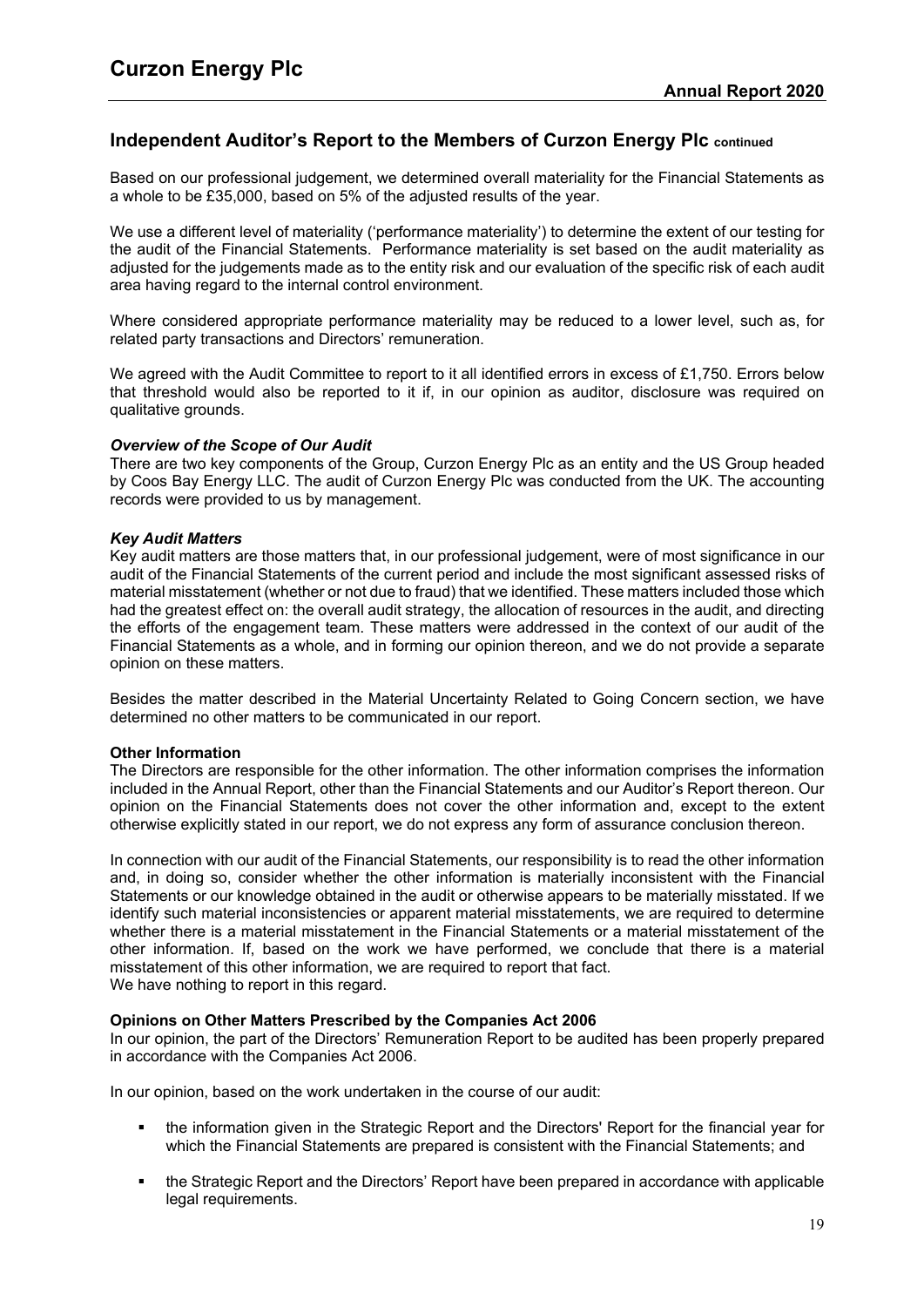# **Independent Auditor's Report to the Members of Curzon Energy Plc continued**

## **Matters on which We are Required to Report by Exception**

In light of the knowledge and understanding of the Group and the Parent Company and their environment obtained in the course of the audit, we have not identified material misstatements in the Strategic Report or the Directors' Report.

We have nothing to report in respect of the following matters where the Companies Act 2006 requires us to report to you if, in our opinion:

- adequate accounting records have not been kept by the Company, or returns adequate for our audit have not been received from branches not visited by us; or
- the Financial Statements and the part of the Directors' Remuneration Report to be audited are not in agreement with the accounting records and returns; or
- certain disclosures of Directors' remuneration specified by law are not made; or
- we have not received all the information and explanations we require for our audit.

## **Responsibilities of the Directors for the Financial Statements**

As explained more fully in the Directors' responsibilities statement set out on page 17, the Directors are responsible for the preparation of the Financial Statements and for being satisfied that they give a true and fair view, and for such internal control as the Directors determine is necessary to enable the preparation of Financial Statements that are free from material misstatement, whether due to fraud or error.

In preparing the Financial Statements, the Directors are responsible for assessing the Company's ability to continue as a going concern, disclosing, as applicable, matters related to going concern and using the going concern basis of accounting unless the Directors either intend to liquidate the Company or to cease operations, or have no realistic alternative but to do so.

#### **Auditor's Responsibilities for the Audit of the Financial Statements**

Our objectives are to obtain reasonable assurance about whether the Financial Statements as a whole are free from material misstatement, whether due to fraud or error, and to issue an Auditor's Report that includes our opinion. Reasonable assurance is a high level of assurance, but is not a guarantee that an audit conducted in accordance with ISAs (UK) will always detect a material misstatement when it exists. Misstatements can arise from fraud or error and are considered material if, individually or in the aggregate, they could reasonably be expected to influence the economic decisions of users taken on the basis of these Financial Statements.

Irregularities, including fraud, are instances of non-compliance with laws and regulations. We design procedures in line with our responsibilities, outlined above, to detect material misstatements in respect of irregularities, including fraud. The extent to which our procedures are capable of detecting irregularities, including fraud, is detailed below, however, the primary responsibility for the prevention and detection of fraud lies with management and those charged with governance of the Company. We obtained an understanding of the legal and regulatory frameworks that are applicable to the Group and the procedures in place for ensuring compliance. The most significant identified, was the Companies Act 2006.

 As part of our audit planning process, we assessed the different areas of the Financial Statements, including disclosures, for the risk of material misstatement. This included considering the risk of fraud, where direct enquiries were made of management and those charged with governance concerning both, whether they had any knowledge of actual or suspected fraud and their assessment of the susceptibility of fraud. We considered the risk was greater in areas that involve significant management estimate or judgement. Based on this assessment we designed audit procedures to focus on the key areas of estimate or judgement, as disclosed on page 35 of the Financial Statements.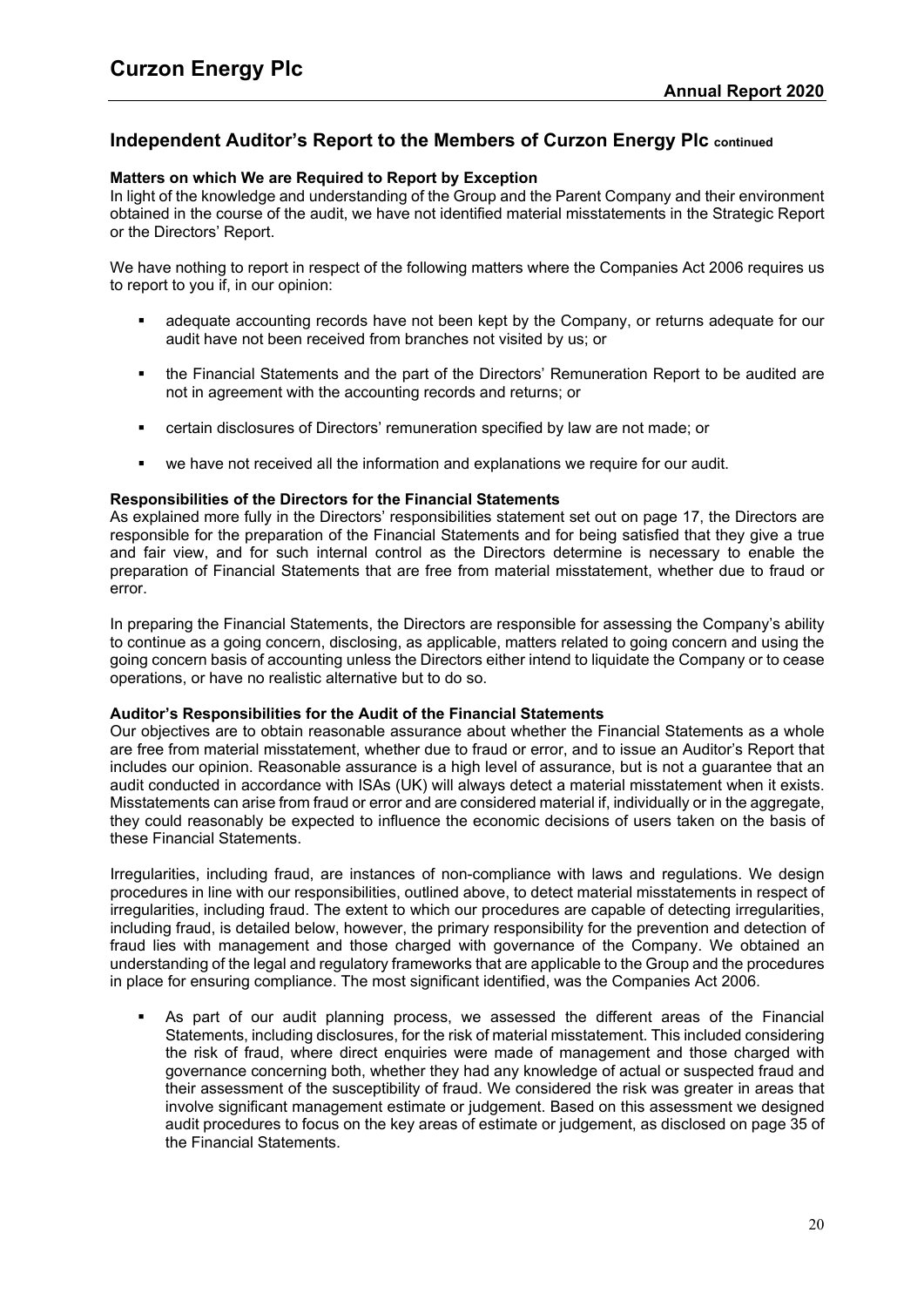# **Independent Auditor's Report to the Members of Curzon Energy Plc continued**

- We have read Board and Committee minutes of meetings, as well as regulatory announcements, as part of our risk assessment process to identify events or conditions that could indicate an incentive or pressure to commit fraud or provide an opportunity to commit fraud. As part of this process, we have considered whether remuneration incentive schemes or performance targets exist for the Directors.
- In addition to the risk of management override of controls, we have considered the fraud risk related to any unusual transactions or unexpected relationships, including assessing the risk of undisclosed related party transactions. Our procedures to address this risk included specific testing of journal transactions based on risk criteria, both at the year end and throughout the year.

Owing to the inherent limitations of an audit, there is an unavoidable risk that some material misstatements of the Financial Statements may not be detected, even though the audit is properly planned and performed in accordance with the ISAs (UK).

The potential effects of inherent limitations are particularly significant in the case of misstatement, resulting from fraud because fraud may involve sophisticated and carefully organised schemes, designed to conceal it, including deliberate failure to record transactions, collusion or intentional misrepresentations being made to us.

A further description of our responsibilities for the audit of the Financial Statements is located on the Financial Reporting Council's website at: [www.frc.org.uk/auditorsresponsibilities.](http://www.frc.org.uk/auditorsresponsibilities) This description forms part of our auditor's report.

## **Other Matters which We are Required to Address**

We were appointed by the Board on 24 June 2020 to audit the Financial Statements for the year ended 31 December 2020. Our total uninterrupted period of engagement is 5 years, covering the period ended 31 December 2016 to 31 December 2020.

The non-audit services, prohibited by the FRC's Ethical Standard, were not provided to the Company and we remain independent of the Group and the Parent Company in conducting our audit.

Our audit opinion is consistent with the additional report to the Audit Committee.

#### **Use of Our Report**

This report is made solely to the Company's members, as a body, in accordance with Chapter 3 of Part 16 of the Companies Act 2006. Our audit work has been undertaken so that we might state to the Company's members those matters we are required to state to them in an Auditor's Report and for no other purpose. To the fullest extent permitted by law, we do not accept or assume responsibility to anyone other than the Company and the Company's members as a body, for our audit work, for this report, or for the opinions we have formed.

#### **Matthew Stallabrass**

Senior Statutory Auditor For and on behalf of **Crowe U.K. LLP** Statutory Auditor **London 29 April 2021**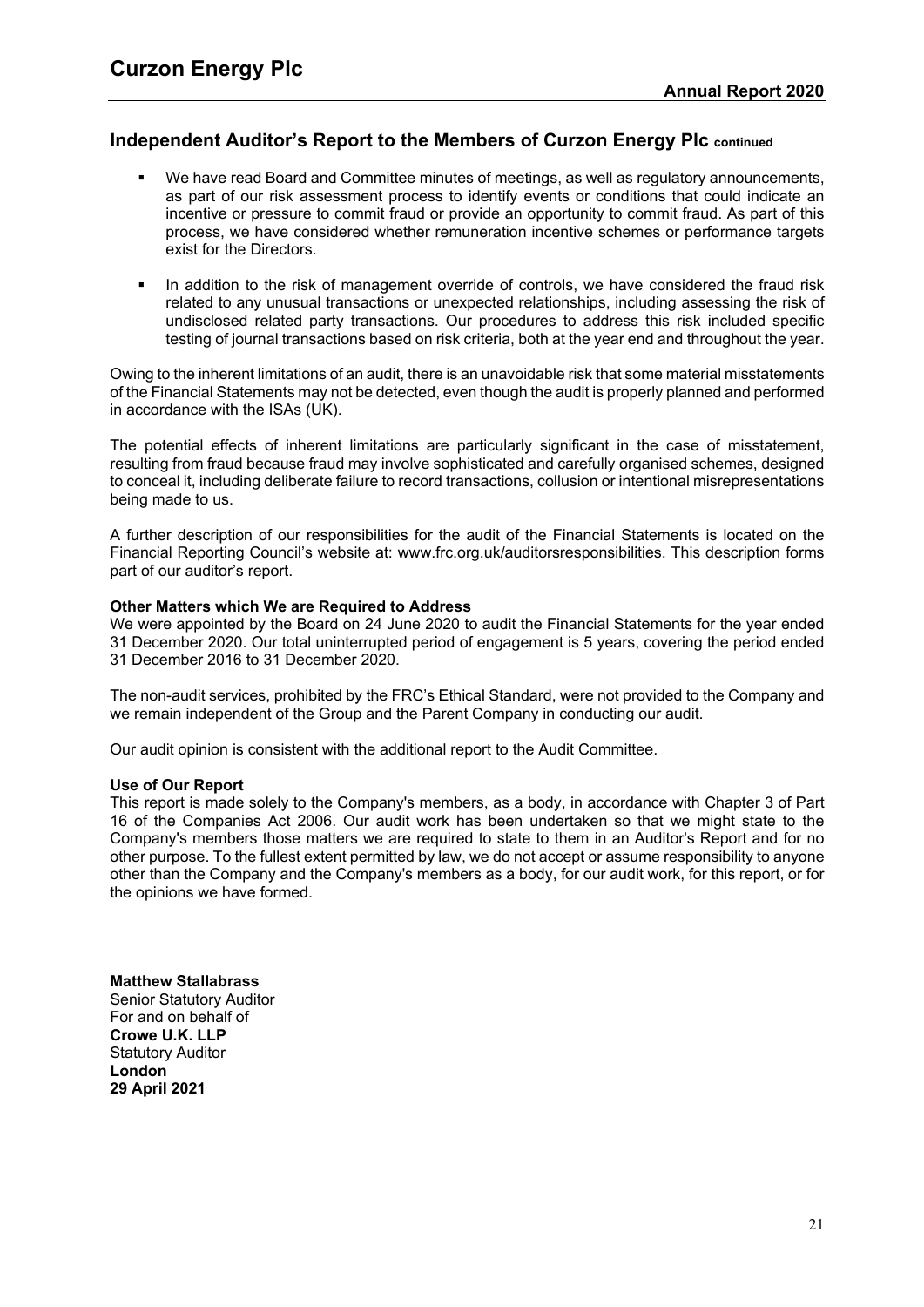# **Consolidated Statement of Comprehensive Income for the year ended 31 December 2020**

|                                                                                                               | <b>Note</b>    | 2020       | 2019        |
|---------------------------------------------------------------------------------------------------------------|----------------|------------|-------------|
|                                                                                                               |                | US\$       | US\$        |
|                                                                                                               |                |            |             |
| Administrative expenses                                                                                       | 6              | (528, 799) | (913, 572)  |
|                                                                                                               |                |            |             |
| <b>Loss from operations</b>                                                                                   |                | (528, 799) | (913, 572)  |
| Finance expense, net                                                                                          | $\overline{7}$ | (88, 775)  | (108, 178)  |
| Impairment of exploration and evaluation assets                                                               | 10             |            | (2,559,000) |
|                                                                                                               |                |            |             |
| Loss before taxation                                                                                          | 4              | (617, 574) | (3,580,750) |
| Income tax expense                                                                                            | 8              |            |             |
| Loss for the year attributable to                                                                             |                |            |             |
| equity holders of the parent company                                                                          |                | (617, 574) | (3,580,750) |
|                                                                                                               |                |            |             |
| Other comprehensive loss                                                                                      |                |            |             |
|                                                                                                               |                |            |             |
| (Loss) on translation of parent net assets and results<br>from functional currency into presentation currency |                | (82, 297)  | (39, 602)   |
| Total comprehensive loss for the year                                                                         |                | (699, 871) | (3,620,352) |
|                                                                                                               |                |            |             |
|                                                                                                               |                |            |             |
| Loss per share - Basic and diluted, US\$                                                                      | 9              | (0.008)    | (0.044)     |

The notes on pages 27 to 62 form part of these Financial Statements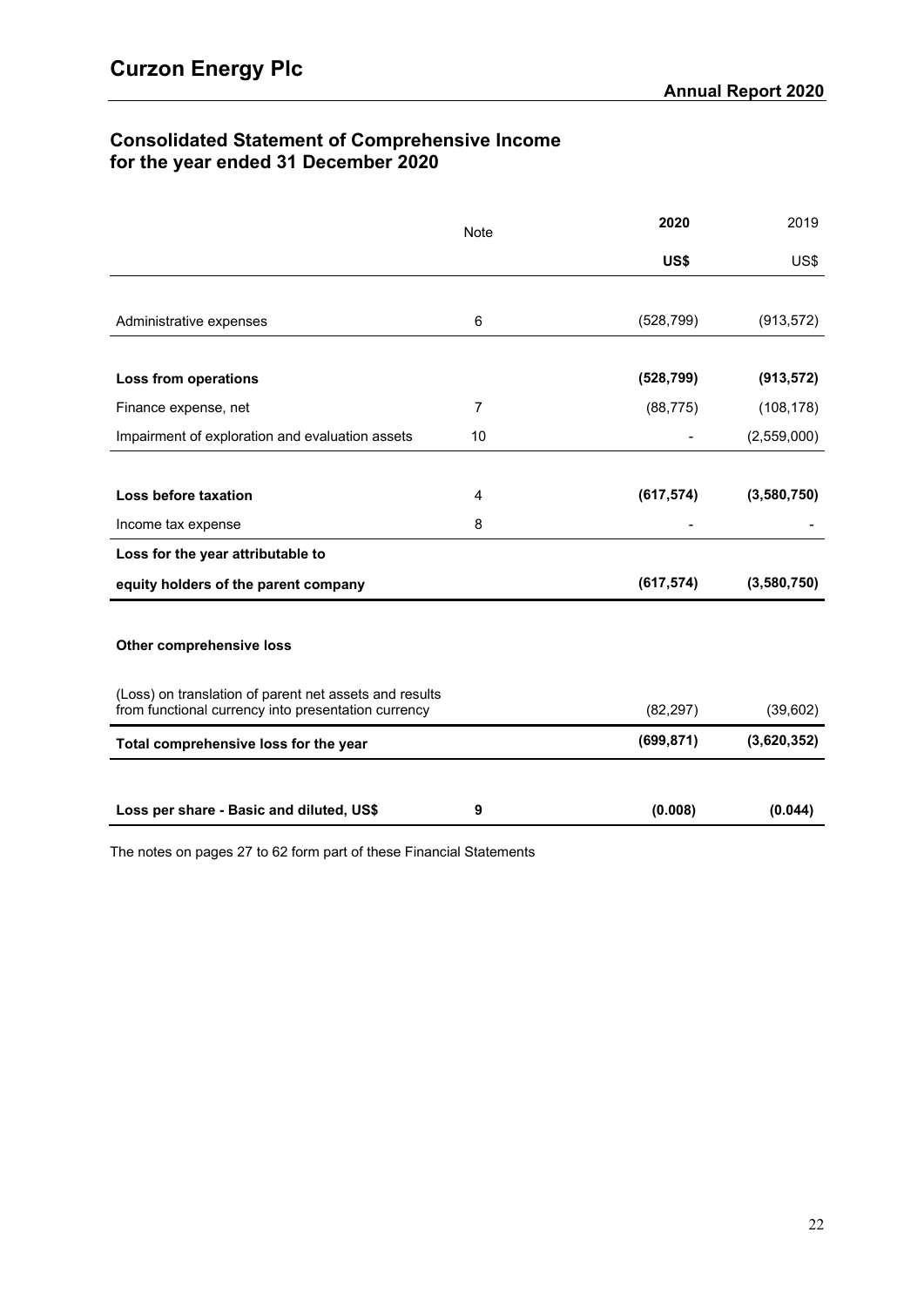# **Consolidated Statements of Financial Position as at 31 December 2020**

|                                                   | Note | 2020           | As reported<br>2019 | Re-stated<br>2019* |
|---------------------------------------------------|------|----------------|---------------------|--------------------|
|                                                   |      | US\$           | US\$                | US\$               |
| <b>Assets</b>                                     |      |                |                     |                    |
| <b>Non-current assets</b>                         |      |                |                     |                    |
| Intangible assets                                 | 10   |                |                     |                    |
| Property, plant and equipment                     |      |                | 683                 | 683                |
| Restricted cash                                   | 12   | 125,000        | 125,000             | 125,000            |
| <b>Total non-current assets</b>                   |      | 125,000        | 125,683             | 125,683            |
| <b>Current assets</b>                             |      |                |                     |                    |
| Prepayments and other receivables                 | 13   | 41,699         | 31,203              | 31,203             |
| Cash and cash equivalents                         | 14   | 47,188         | 28,709              | 28,709             |
| <b>Total current assets</b>                       |      | 88,887         | 59,912              | 59,912             |
| <b>Total assets</b>                               |      | 213,887        | 185,595             | 185,595            |
| <b>Liabilities</b>                                |      |                |                     |                    |
| <b>Current liabilities</b>                        |      |                |                     |                    |
| Trade and other payables*                         | 15   | 737,835        | 835,826             | 690,315            |
| Borrowings                                        | 16   | 1,183,018      | 698,798             | 698,798            |
| <b>Total current liabilities</b>                  |      | 1,920,853      | 1,534,624           | 1,389,113          |
| <b>Total liabilities</b>                          |      | 1,920,853      | 1,534,624           | 1,389,113          |
| Capital and reserves attributable to shareholders |      |                |                     |                    |
| Share capital                                     | 17   | 1,105,547      | 1,103,457           | 1,103,457          |
| Share premium                                     |      | 3,619,332      | 3,586,947           | 3,586,947          |
| Share-based payments reserve                      |      | 474,792        | 474,792             | 474,792            |
| Warrants reserve                                  |      | 375,198        | 213,250             | 213,250            |
| Merger reserve                                    |      | 31,212,041     | 31,212,041          | 31,212,041         |
| Foreign currency translation reserve              |      | (185, 673)     | (103, 376)          | (103, 376)         |
| Accumulated losses*                               |      | (38, 308, 203) | (37, 836, 140)      | (37,690,629)       |
| <b>Total capital and reserves</b>                 |      | (1,706,966)    | (1,349,029)         | (1, 203, 518)      |
| <b>Total equity and liabilities</b>               |      | 213,887        | 185,595             | 185,595            |

\*Details on 2018 loss re-statement are provided in note [2.](#page-29-1)

The Financial Statements were approved and authorised for issue by the Board of Directors on 29 April 2021 and were signed on its behalf by:

D β

**John McGoldrick Director** The notes on pages 27 to 62 form part of these Financial Statements.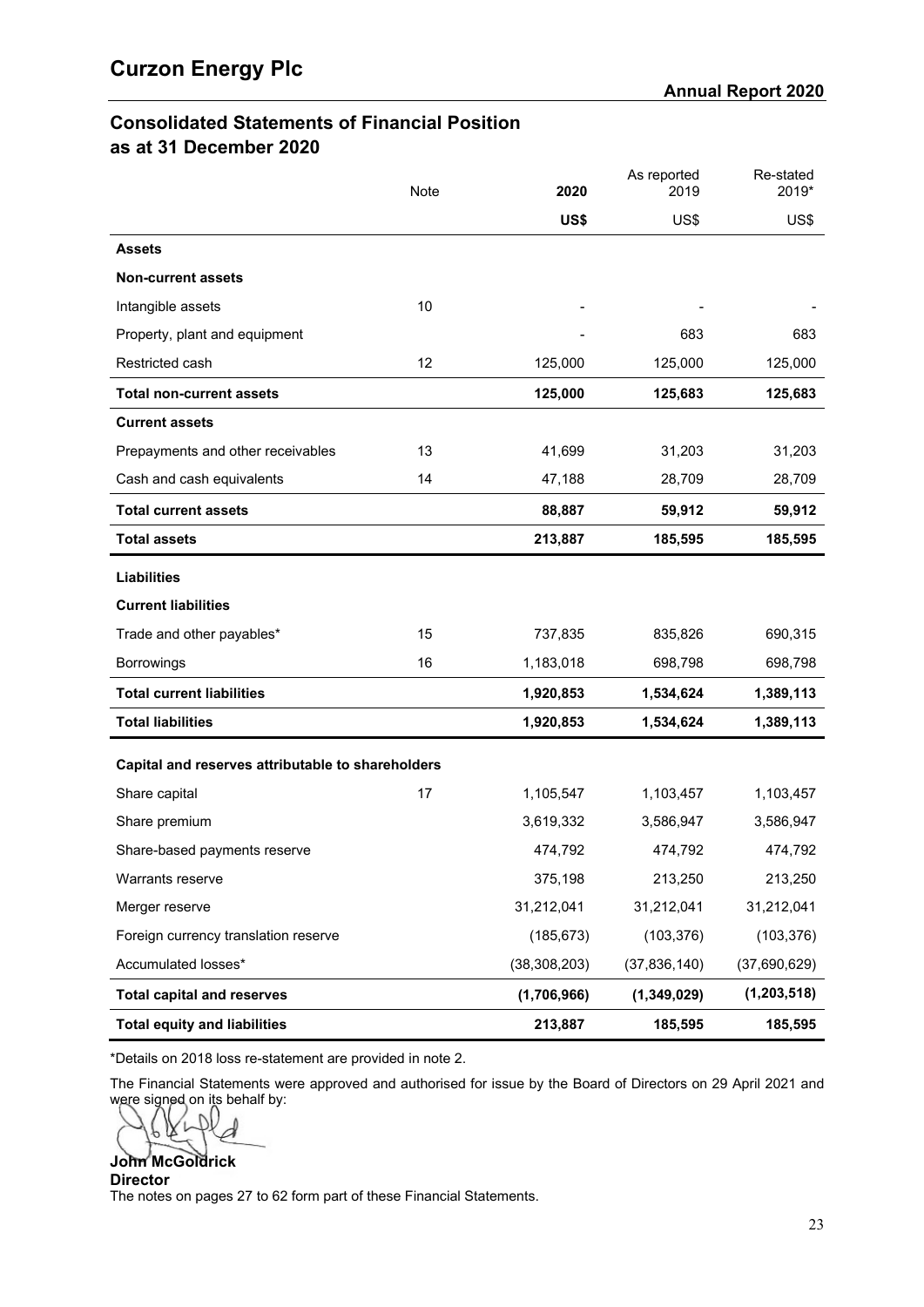# **Consolidated Statements of Changes in Equity**

|                                                 | <b>Share</b><br>capital | <b>Share</b><br>premium | <b>Other</b><br>reserves | <b>Accumulated</b><br>losses | <b>Total</b>  |
|-------------------------------------------------|-------------------------|-------------------------|--------------------------|------------------------------|---------------|
|                                                 | US\$                    | US\$                    | US\$                     | US\$                         | US\$          |
| Equity at 1 January 2019,<br>as reported        | 1,024,036               | 3,563,122               | 31,793,304               | (34, 255, 390)               | 2,125,072     |
| Re-stated 2018 loss*                            |                         |                         |                          | 145,511                      | 145,511       |
| Equity at 1 January 2019,<br>re-stated          | 1,024,036               | 3,563,122               | 31,793,304               | (34, 109, 879)               | 2,270,583     |
| Loss for the year                               |                         |                         |                          | (3,580,750)                  | (3,580,750)   |
| Other comprehensive loss<br>for the year        |                         |                         | (39,602)                 |                              | (39,602)      |
| <b>Total comprehensive loss</b><br>for the year |                         |                         | (39, 602)                | (3,580,750)                  | (3,620,352)   |
| Issue of shares                                 | 79,421                  | 46,064                  |                          |                              | 125,485       |
| Issue of warrants                               |                         | (22, 239)               | 22,239                   |                              |               |
| Issue of share options                          |                         |                         | 20,766                   |                              | 20,766        |
| <b>Total transactions with</b><br>shareholders  | 79,421                  | 23,825                  | 43,005                   |                              | 146,251       |
| <b>Equity at 31 December</b><br>2019, re-stated | 1,103,457               | 3,586,947               | 31,796,707               | (37,690,629)                 | (1, 203, 518) |
| Loss for the year                               |                         |                         |                          | (617, 574)                   | (617, 574)    |
| Other comprehensive loss<br>for the year        |                         |                         | (82, 297)                |                              | (82, 297)     |
| <b>Total comprehensive loss</b><br>for the year |                         |                         | (82, 297)                | (617, 574)                   | (699, 871)    |
| Issue of shares                                 | 2,090                   | 206,871                 |                          |                              | 208,961       |
| Share issue costs                               |                         | (12, 538)               |                          |                              | (12, 538)     |
| Issue of warrants                               |                         | (161, 948)              | 161,948                  |                              |               |
| <b>Total transactions with</b><br>shareholders  | 2,090                   | 32,385                  | 161,948                  |                              | 196,423       |
| <b>Equity at 31 December</b><br>2020            | 1,105,547               | 3,619,332               | 31,876,358               | (38, 308, 203)               | (1,706,966)   |

\*Details on 2018 loss re-statement are provided in note [2.](#page-29-1)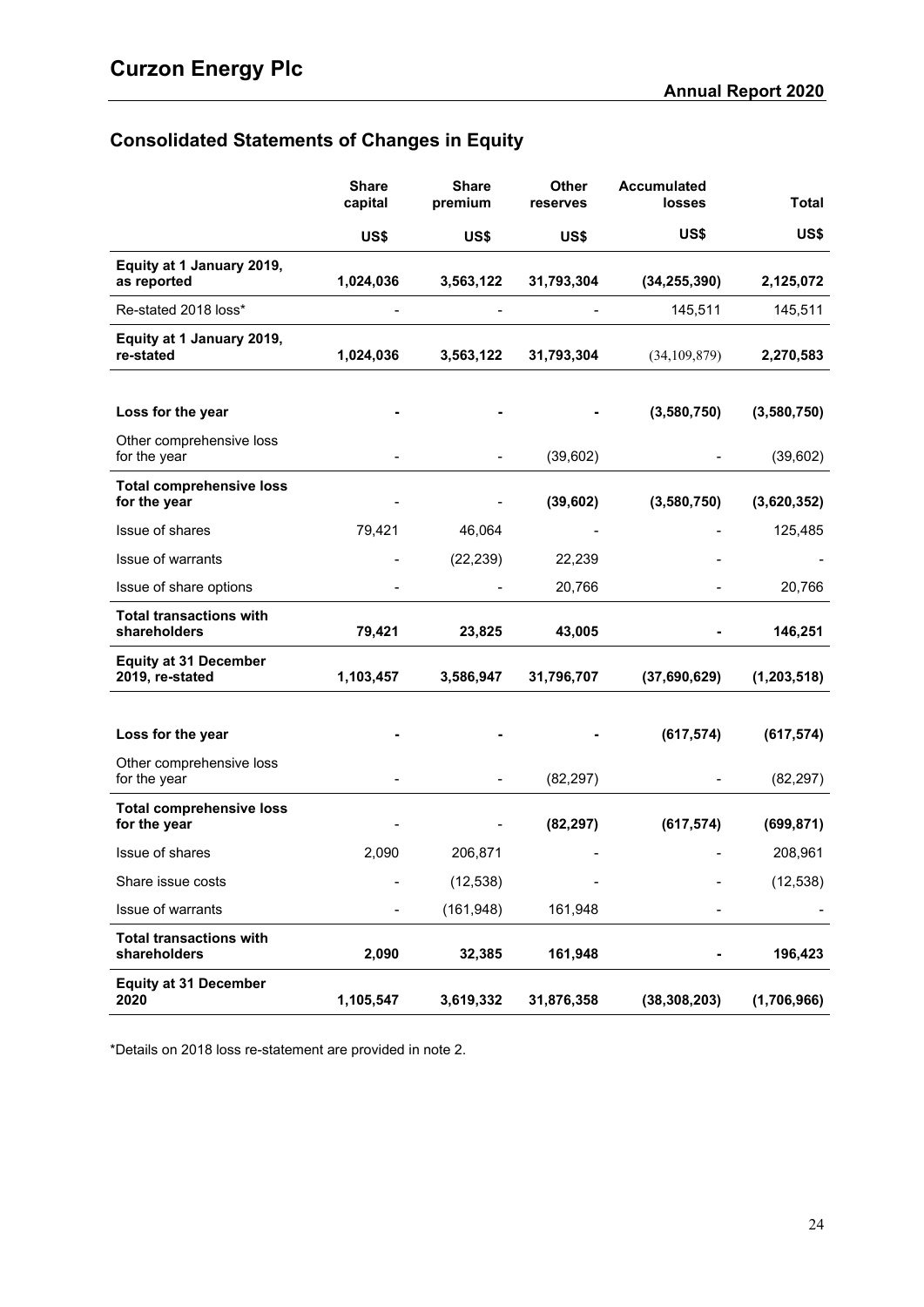# **Other Reserves**

|                                                 |                          | Share-<br>based     |                            | Foreign<br>currency    |                                |
|-------------------------------------------------|--------------------------|---------------------|----------------------------|------------------------|--------------------------------|
|                                                 | <b>Merger</b><br>reserve | payments<br>reserve | <b>Warrants</b><br>reserve | translation<br>reserve | <b>Total Other</b><br>reserves |
|                                                 | US\$                     | US\$                | US\$                       | US\$                   | US\$                           |
|                                                 |                          |                     |                            |                        |                                |
| Other reserves at 1<br>January 2019             | 31,212,041               | 454,026             | 191,011                    | (63, 774)              | 31,793,304                     |
| <b>Other comprehensive</b><br>loss for the year |                          |                     |                            | (39,602)               | (39,602)                       |
| <b>Total comprehensive</b><br>loss for the year |                          |                     |                            | (39,602)               | (39,602)                       |
| <b>Issue of warrants</b>                        |                          |                     | 22,239                     |                        | 22,239                         |
| Issue of share options                          |                          | 20,766              |                            |                        | 20,766                         |
| Other reserves at 31<br>December 2019           | 31,212,041               | 474,792             | 213,250                    | (103, 376)             | 31,796,707                     |
|                                                 |                          |                     |                            |                        |                                |
| <b>Other comprehensive</b><br>loss for the year |                          |                     |                            | (82, 297)              | (82, 297)                      |
| <b>Total comprehensive</b><br>loss for the year |                          |                     |                            | (82, 297)              | (82, 297)                      |
| <b>Issue of warrants</b>                        |                          |                     | 161,948                    |                        | 161,948                        |
| Other reserves at 31<br>December 2020           | 31,212,041               | 474,792             | 375,198                    | (185, 673)             | 31,876,358                     |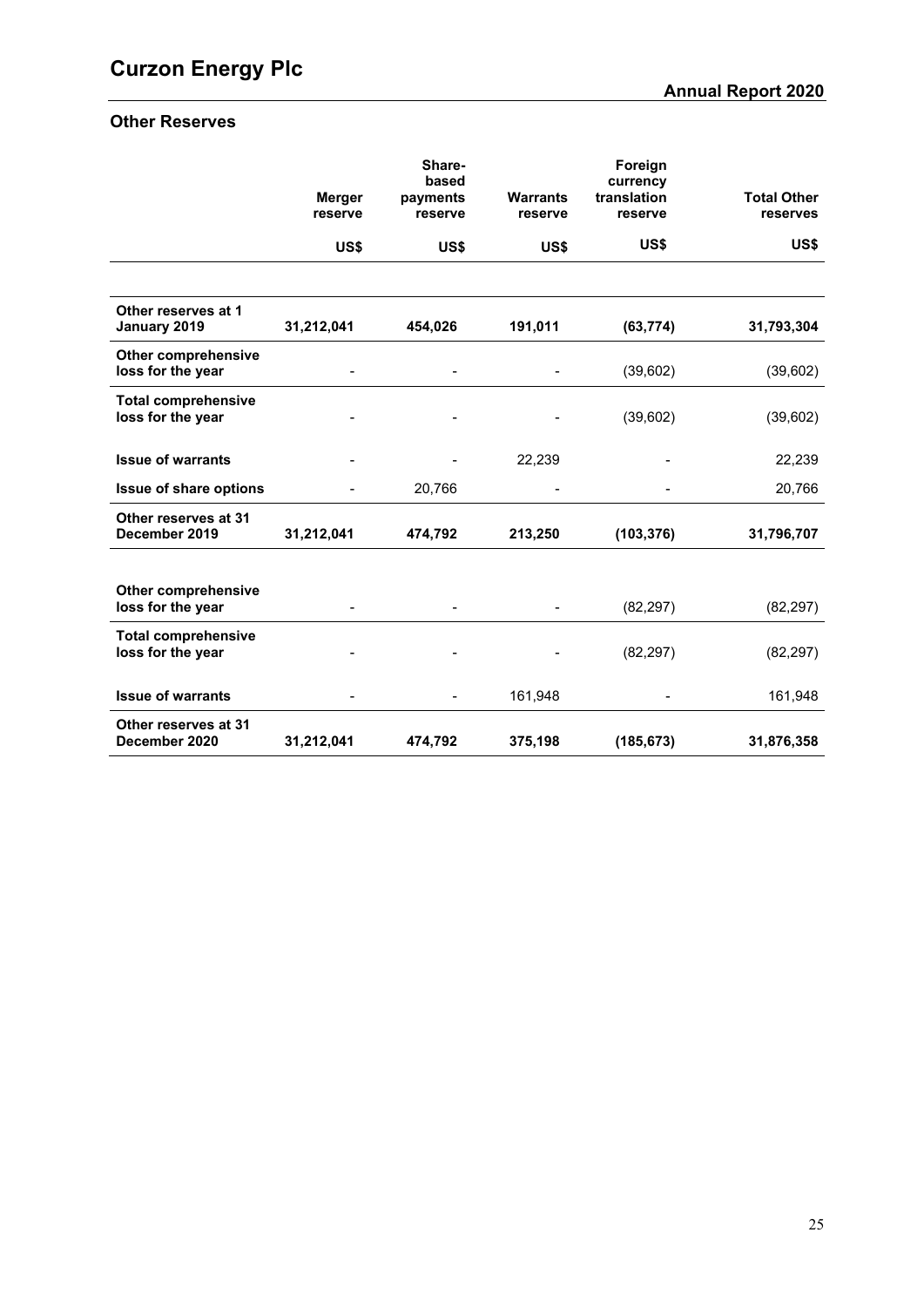# **Consolidated Statement of Cash Flows**

|                                                                                              | <b>Notes</b> | 2020       | 2019        |
|----------------------------------------------------------------------------------------------|--------------|------------|-------------|
|                                                                                              |              | US\$       | US\$        |
| Cash flow from operating activities                                                          |              |            |             |
| Loss before taxation                                                                         |              | (617, 574) | (3,580,750) |
| Adjustments for:                                                                             |              |            |             |
| Finance expenses                                                                             | 7            | 111,881    | 112,093     |
| Share-based payments charge                                                                  | 18           |            | 20,766      |
| Impairment of exploration assets                                                             | 10           |            | 2,559,000   |
| Unrealised foreign exchange movements                                                        | 7            | (23, 106)  | (3, 915)    |
| Operating cashflows before working capital changes                                           |              | (528, 799) | (892, 806)  |
| Changes in working capital:                                                                  |              |            |             |
| Increase in payables                                                                         |              | 26,464     | 309,917     |
| (Increase)/decrease in receivables                                                           |              | (10, 496)  | 27,084      |
| Net cash used in operating activities                                                        |              | (512, 831) | (555, 805)  |
| <b>Financing activities</b>                                                                  |              |            |             |
| Issue of ordinary shares, net of share issue costs                                           | 17           | 196,423    | 104,021     |
| Proceeds from new borrowings                                                                 | 16           | 331,760    | 362,320     |
| Net cash flow from financing activities                                                      |              | 528,183    | 466,341     |
| Net increase /(decrease) in cash and cash equivalents in the<br>period                       |              | 15,352     | (89, 464)   |
|                                                                                              |              |            |             |
| Cash and cash equivalents at the beginning of the period                                     | 12           | 28,709     | 125,621     |
| Restricted cash held on deposits                                                             |              | 125,000    | 125,000     |
| Total cash and cash equivalents at the beginning of the period,<br>including restricted cash |              | 153,709    | 250,621     |
| Effect of the translation of cash balances into presentation currency                        |              | 3,127      | (7, 448)    |
| Cash and cash equivalents at the end of the period                                           |              | 47,188     | 28,709      |
| Restricted cash held on deposits                                                             | 12           | 125,000    | 125,000     |
| Total cash and cash equivalents at the end of the period, including<br>restricted cash       |              | 172,188    | 153,709     |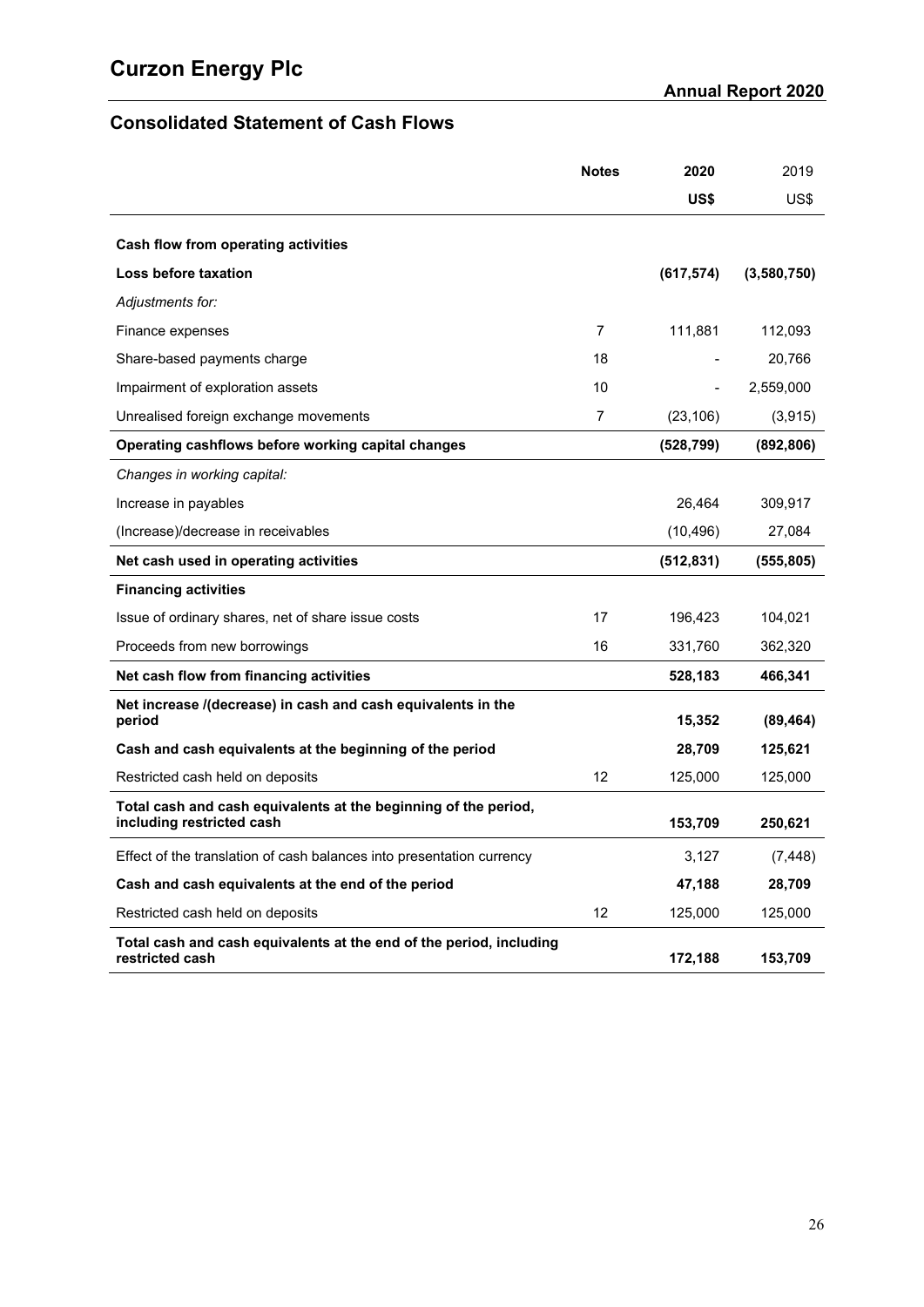# <span id="page-29-0"></span>**1. General Information**

The Company is incorporated and registered in England and Wales as a public limited company. The Company's registered number is 09976843 and its registered office is at Kemp House, 152 City Road, London EC1V 2NX. On 4 October 2017, the Company's shares were admitted to the Official List (by way of Standard Listing) and to trading on the London Stock Exchange's Main Market.

With effect from admission, the Company has been subject to the Listing Rules and the Disclosure Guidance and Transparency Rules (and the resulting jurisdiction of the UK Listing Authority) to the extent such rules apply to companies with a Standard Listing pursuant to Chapter 14 of the Listing Rules.

The principal activity of the Company is that of an investment company, currently focused on acquiring a new business in the environmental, social and corporate governance space (ESG).

# <span id="page-29-1"></span>**2. Accounting Policies**

The principal accounting policies adopted are set out below.

The Group Financial statements are presented in US Dollars as historically the entirety of the Company's operations have been located in the United States.

# **Basis of Preparation**

The Financial Statements have been prepared in accordance with International Financial Reporting Standards and IFRIC interpretations as endorsed by the EU ("IFRS") and the requirements of the Companies Act applicable to companies reporting under IFRS.

The Financial Statements are prepared on a going concern basis and under the historical cost convention.

The preparation of the Group Financial Statements in conformity with IFRS requires the use of certain critical accounting estimates. It also requires the Directors to exercise their judgment in the process of applying the Group's accounting policies. The areas involving a higher degree of judgment and complexity, or areas where assumptions and estimates are significant to the Group Financial Statements are disclosed below.

Current assets and liabilities disclosed in the notes to the accounts are those expected to be settled in less than one year.

*a) New standards, interpretations and amendments effective from 1 January 2020*

There were no new standards or interpretations effective for the first time for periods beginning on or after 1 January 2020 that had a significant effect on the Curzon Group's Financial Statements. During the period, the following new standards were adopted:

- Amendments to References to Conceptual Framework in IFRS Standards effective from 1 January 2020;
- Definition of Material (Amendments to IAS 1 and IAS 8) effective from 1 January 2020;
- Amendments to IFRS 9, IAS 39 and IFRS17: Interest Rate Benchmark Reform;
- Amendment to IFRS 3 Business Combinations effective 1 January 2020.

The adoption of these standards has not had a material impact on the financial information of the Group in reporting period and is not expected to have a significant impact in the future. Other new and amended standards and Interpretations issued by the IASB did not impact the Group as they are either not relevant to the Group's activities or require accounting, which is consistent with the Group's current accounting policies.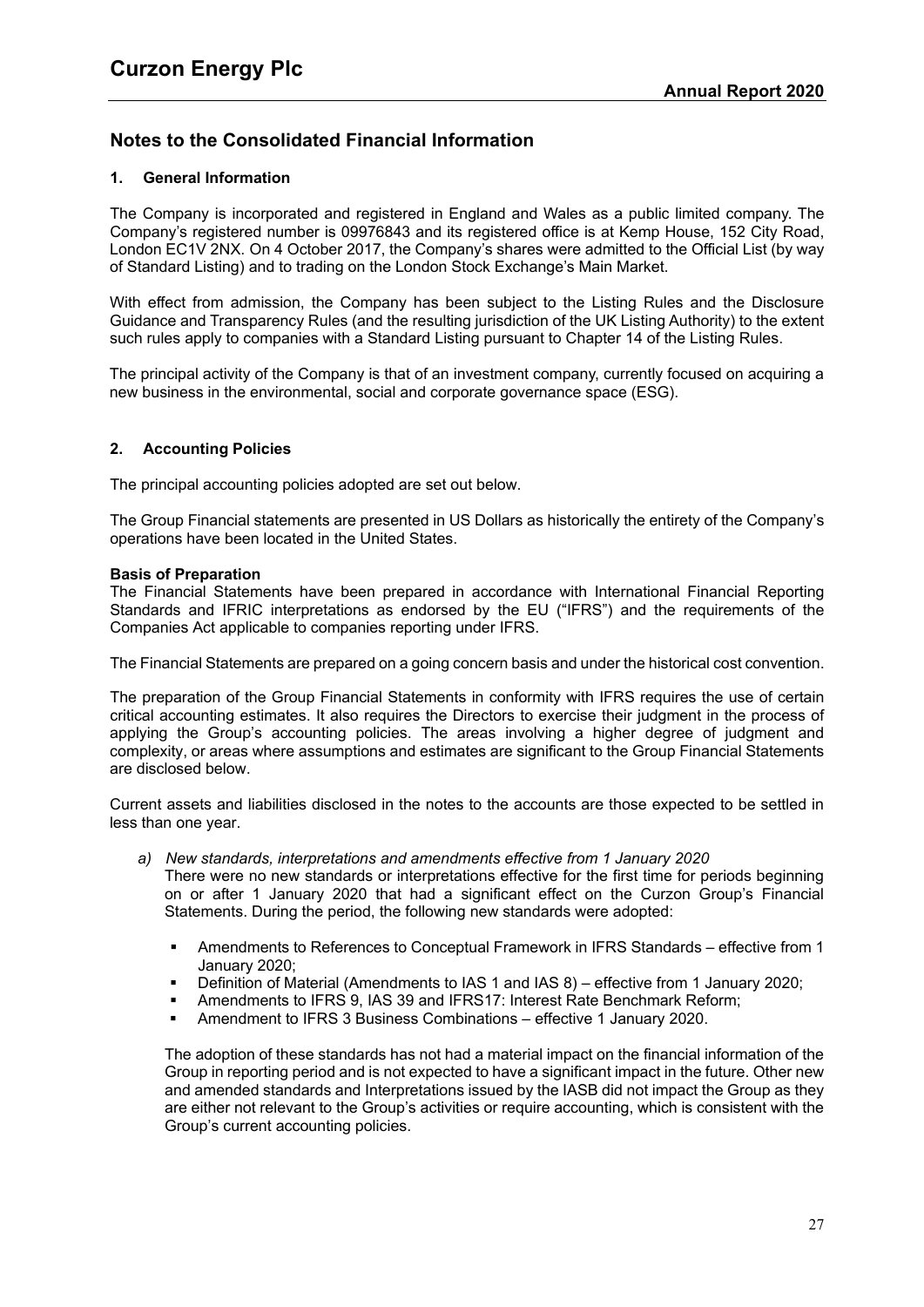- **2. Accounting Policies continued**
	- *b) New standards, interpretations and amendments not yet effective*

At the date of authorisation of these Financial Statements, a number of amendments to existing standards and interpretations, which have not been applied in these Financial Statements, were in issue but not yet effective for the year presented. The Directors do not expect that the adoption of these standards will have a material impact on the financial information of the Group in future periods.

#### **Prior Period Error Re-stated**

In the reporting period, the Groups identified an error related to the year ended 31 December 2018. A US\$145,511 accrual to previous Directors of the Company for bonus payments, that were never earned or paid out and was waived by the previous Directors in the year ended 31 December 2018, was still included in the Accounts Payable balance and therefore required to be reversed from the accounts.

The error was retrospectively corrected through opening Retained Earnings at 1 January 2019, which affected comparative year balances at 31 December 2019 in the following lines in the Statement of Financial position:

- Accounts Payable balance decreased from previously reported US\$835,826 to re-stated number of US\$690,315;
- Accumulated Loss balance changed from previously reported loss of US\$37,836,140 to re-stated loss of US\$37,690,629.

## **Basis of Consolidation**

The Company was incorporated on the 29 of January 2016. It acquired Coos Bay Energy LLC on the 4 of October 2017. At the time of its acquisition by the Company, Coos Bay Energy LLC consisted of Coos Bay Energy LLC and its wholly owned US Group. It is the Directors' opinion that the Company at the date of acquisition of Coos Bay Energy LLC did not meet the definition of a business as defined by IFRS 3 and therefore the acquisition was outside on the IFRS 3 scope.

Where a party to an acquisition fails to satisfy the definition of a business, as defined by IFRS 3, management have decided to adopt a "merger accounting" method of consolidation as the most relevant method to be used.

The Group consistently applies it to all similar transactions in the following way:

- the acquired assets and liabilities are recorded at their existing carrying values rather than at fair value;
- no goodwill is recorded;
- all intra-group transactions, balances and unrealised gains and losses on transactions are eliminated from the beginning of the first comparative period or inception, whichever is earlier;
- comparative periods are restated from the beginning of the earliest comparative period presented based on the assumption that the companies have always been together;
- all the pre-acquisition accumulated losses of the legal acquirer are assumed by the Group as if the companies have always been together;
- all the share capital and membership capital contributions of all the companies, included into the legal acquiree sub-group less the Company's cost of investment into these companies, are included into the merger reserve; and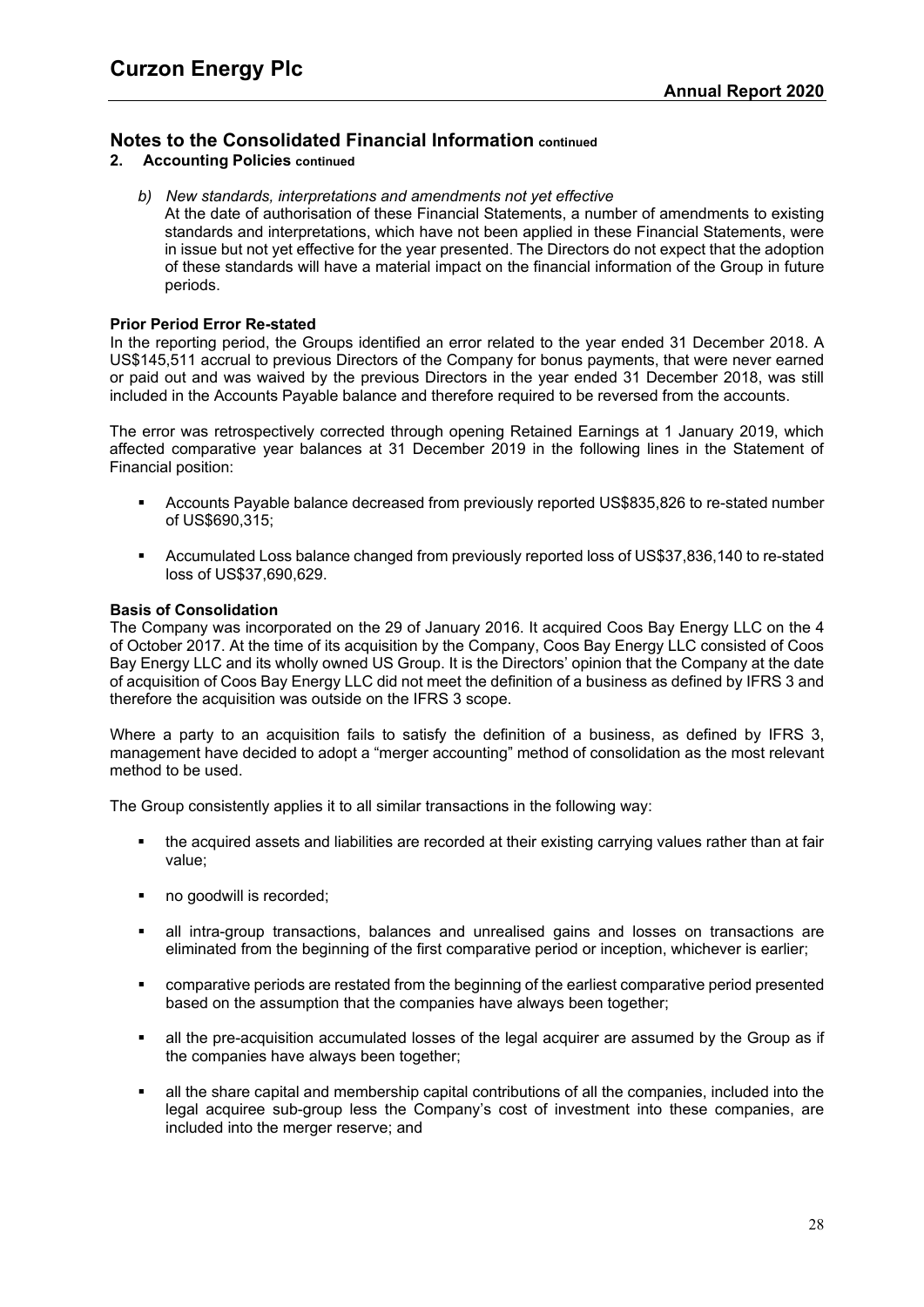- **2. Accounting Policies continued**
	- the Company's called up share capital is restated at the preceding reporting date to reflect the value of the new shares that would have been issued to acquire the merged company had the merger taken place at the first day of the comparative period. Where new shares have been issued during the current period that increased net assets (other than as consideration for the merger), these are recorded from their actual date of issue and are not included in the comparative statement of financial position.

## **Going Concern**

The Group Financial Statements have been prepared on a going concern basis, which assumes that the Group will continue to be able to meet its liabilities as they fall due for the foreseeable future. The operations of the Company are currently being financed by funds lent to the Company by Poseidon Enhanced Technologies Ltd. ("PET"). In exchange for a period of exclusivity in relation to a potential reverse takeover transaction, PET has agreed to loan the Company an initial amount of £65,000 in the form of a one-year loan note carrying an annual interest rate of 10%. PET has agreed to lend up to a total of £500,000 in order to support the Company during the ongoing due diligence and potential reverse takeover process.

The Company further continues to rely on a US\$1,000,000 credit facility provided from a company related to the largest shareholder that provides the Group up to US\$500,000 minimum funding and an additional US\$500,000 at the discretion of the lender. On 13 February 2020, the Company was notified that the entire outstanding balance of this loan, constituting US\$200,000 of principal and US\$32,000 of interest was sold to C4 Energy Ltd, a UK incorporated private entity, and was subsequently refinanced to 30 October 2020. This left US\$800,000 of the underlying facility undrawn with the original lender. If any amounts were to be drawn on this facility, they would be repayable 12 months from the date of drawdown.

The Group believes that, based on the current low overhead expenditure, the proceeds from the loans being provided by PET and the undrawn amount of US\$800,000 remaining on the US\$1,000,000 credit facility will be sufficient for the Group to operate for a period of 12 months from the date of the approval of these Financial Statements.

The Group currently has no source of revenue and is reliant on loans to continue to meet its overhead expenditures. The Group held cash balances of US\$47,188 as at 31 December 2020 and has subsequently increased its borrowing capacity and current liquidity through the agreement with PET.

The Directors note that the Group will need additional funding to continue operations for the foreseeable future and this means there is a material uncertainty as to the Group's ability to continue as a going concern, however the Directors are confident that the Group will be able to raise, as required, sufficient cash or reduce its commitments to enable it to continue its operations, and to continue to meet, as and when they fall due, its liabilities for at least the next 12 months from the date of approval of the Group Financial Statements. The Group Financial Statements have, therefore, been prepared on the going concern basis.

#### **Functional Currency**

#### *Functional and Presentation Currency*

The individual financial information of each Group entity is measured in the currency of the primary economic environment in which the entity operates (its functional currency). The Company's functional currency is UK Pound Sterling (£). All other companies, belonging to the Curzon Group, have US Dollar as their functional currency. The Group Financial Statements are presented in US Dollars (\$).

#### *Transactions and Balances*

Transactions in foreign currencies are converted into the respective functional currencies on initial recognition, using the exchange rates approximating those ruling at the transaction dates. Monetary assets and liabilities at the end of the reporting period are translated at the rates ruling as of that date.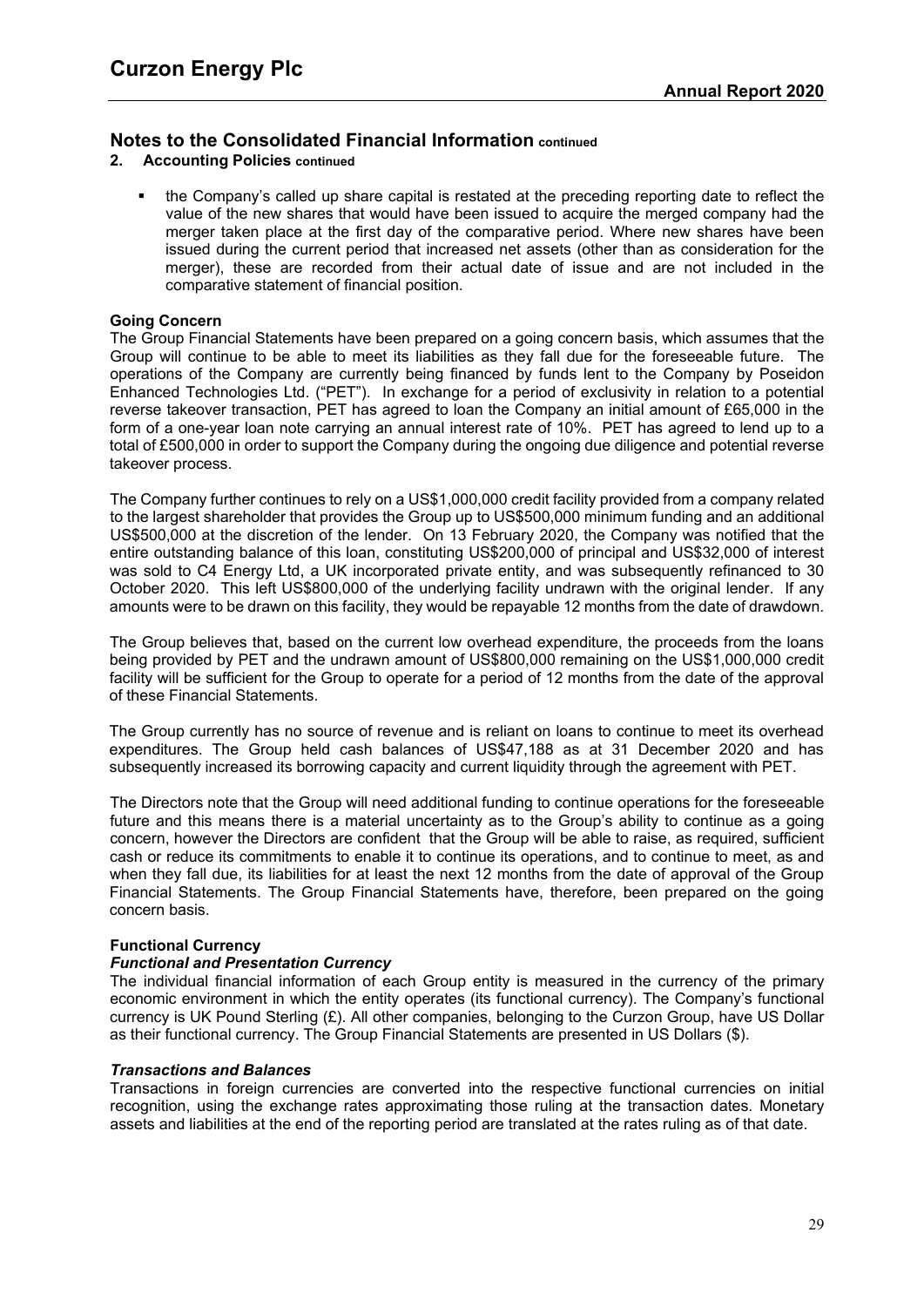# **2. Accounting Policies continued**

Non-monetary assets and liabilities are translated using exchange rates that existed when the values were determined. All exchange differences are recognised in profit or loss.

On consolidation, the assets and liabilities of the Group's Pound Sterling operations are translated into the Group's presentational currency (US Dollar) at exchange rates prevailing at the reporting date. Income and expense items are translated at the average exchange rates for the period unless exchange rates have fluctuated significantly during the year, in which case the exchange rate at the date of the transaction is used. All exchange differences arising, if any, are recognised as other comprehensive income and are transferred to the Group's foreign currency translation reserve.

## Rates applied in these Financial Statements:

|                                     | 2020   | 2019   |
|-------------------------------------|--------|--------|
| Closing USD/GBP rate at 31 December | 1.3672 | 1.3116 |
| Average USD/GBP rate for the year   | 1.2760 | 1.2760 |

## **Decommissioning Costs**

Where a material liability for the removal of production facilities and site restoration at the end of the field life exists, a provision for decommissioning is made. The amount recognised is the present value of estimated future expenditure determined in accordance with local conditions and requirements. An asset of an amount equivalent to the provision is also created and depreciated on a unit of production basis. Changes in estimates are recognised prospectively, with corresponding adjustments to the provision and the associated asset. At 31 December 2020 and 31 December 2019, no provisions were deemed necessary.

#### **Impairment**

## *Impairment of Financial Assets*

All financial assets are assessed at the end of each reporting period as to whether there is any objective evidence of impairment as a result of one or more events having an impact on the estimated future cash flows of the asset. For an equity instrument, a significant or prolonged decline in the fair value below its cost is considered to be objective evidence of impairment.

An impairment loss in respect of financial assets carried at amortised cost is recognised in profit or loss and is measured as the difference between the asset's carrying amount and the present value of estimated future cash flows, discounted at the financial asset's original effective interest rate.

If, in a subsequent period, the amount of the impairment loss decreases and the decrease can be related objectively to an event occurring after the impairment was recognised, the previously recognised impairment loss is reversed through profit or loss to the extent that the carrying amount of the financial asset at the date the impairment is reversed does not exceed what the amortised cost would have been had the impairment not been recognised.

#### *Impairment of Non-Financial Assets*

The carrying values of assets, other than those to which IAS 36 "Impairment of Assets" does not apply, are reviewed at the end of each reporting period for impairment, when there is an indication that the assets might be impaired. Impairment is measured by comparing the carrying values of the assets with their recoverable amounts. The recoverable amount of the assets is the higher of the assets' fair value less costs to sell and their value-in-use, which is measured by reference to discounted future cash flow.

An impairment loss is recognised in profit or loss immediately.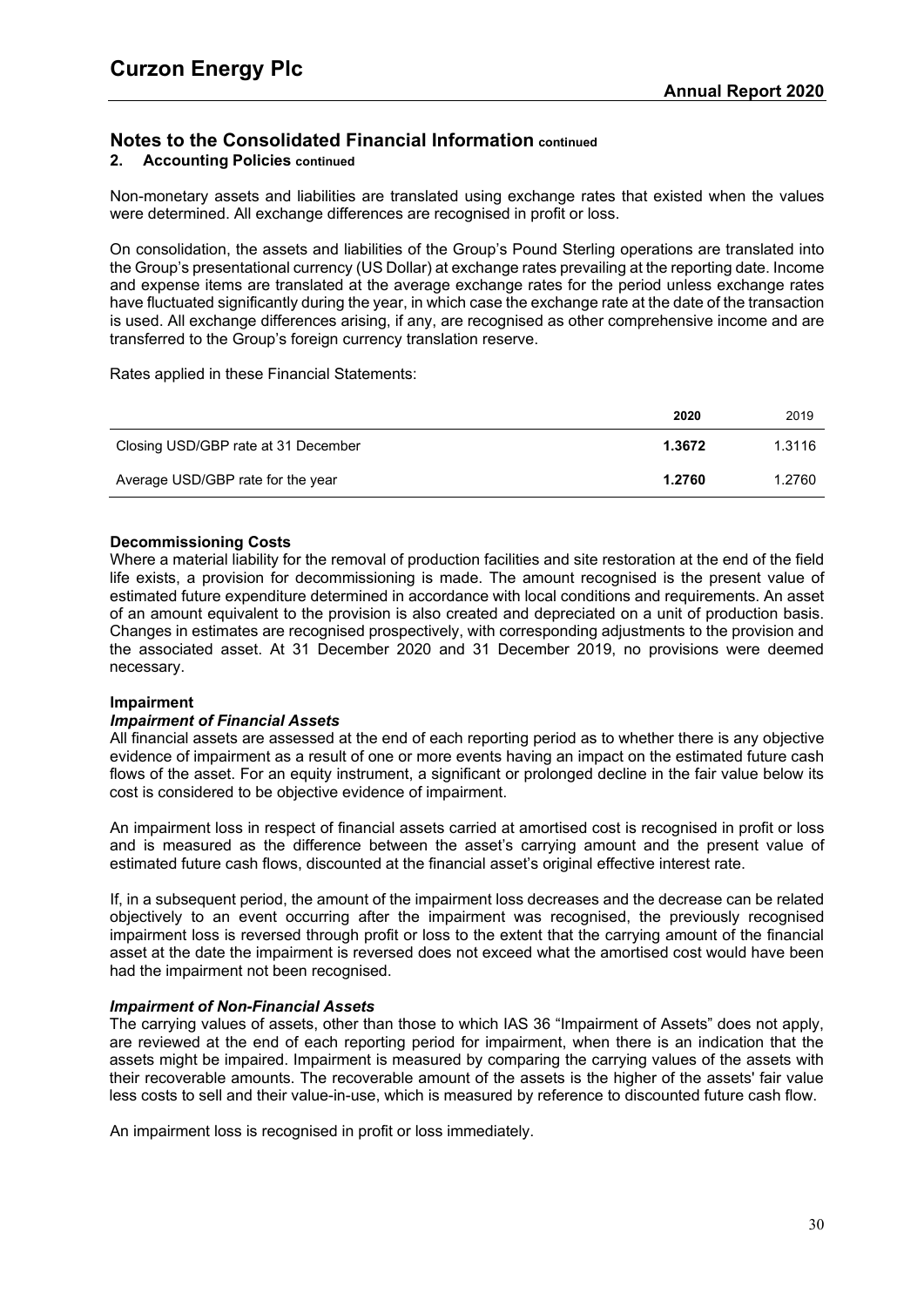# **2. Accounting Policies continued**

When there is a change in the estimates used to determine the recoverable amount, a subsequent increase in the recoverable amount of an asset is treated as a reversal of the previous impairment loss and is recognised to the extent of the carrying amount of the asset that would have been determined (net of amortisation and depreciation) had no impairment loss been recognised. The reversal is recognised in profit or loss immediately, unless the asset is carried at its revalued amount, in which case the reversal of the impairment loss is treated as a revaluation increase.

#### **Financial Instruments**

Financial instruments are recognised in the statements of financial position, when the Group has become a party to the contractual provisions of the instruments.

## *Financial Assets*

The Group classifies its financial assets as financial assets carried at amortised cost, cash and cash equivalents and restricted cash. Financial assets are initially measured at fair value and subsequently carried at amortised cost.

Financial assets are derecognized, when the contractual rights to receive cash flows from the financial assets have expired or have been transferred and the Group has transferred substantially all the risks and rewards of ownership. On de-recognition of a financial asset in its entirety, the difference between the carrying amount and the sum of the consideration received and any cumulative gain or loss that had been recognised in other comprehensive income is recognised in profit or loss.

## *Amortised Cost*

These assets incorporate such types of financial assets, where the objective is to hold these assets in order to collect contractual cash flows and the contractual cash flows are solely payments of principal and interest. They are initially recognised at fair value plus transaction costs that are directly attributable to their acquisition or issue and are subsequently carried at amortised cost, using the effective interest rate method, less provision for impairment. Impairment provisions receivables are recognised based on the simplified approach within IFRS 9, using a provision matrix in the determination of the lifetime expected credit losses. During this process, the probability of the non-payment of the receivables is assessed. This probability is then multiplied by the amount of the expected loss arising from default to determine the lifetime expected credit loss for the receivables. On confirmation that the receivable will not be collectable, the gross carrying value of the asset is written off against the associated provision.

Impairment provisions for receivables from related parties and loans to related parties are recognised based on a forward-looking expected credit loss model. The methodology, used to determine the amount of the provision, is based on whether there has been a significant increase in credit risk since initial recognition of the financial asset. For those where the credit risk has not increased significantly since initial recognition of the financial asset, twelve month expected credit losses, along with gross interest income, are recognised. For those for which credit risk has increased significantly but not determined to be credit impaired, lifetime expected credit losses along with the gross interest income are recognised. For those that are determined to be credit impaired, lifetime expected credit losses along with interest income on a net basis are recognised.

The Group's financial assets, measured at amortised cost, comprise other receivables and cash and cash equivalents in the Consolidated Statement of Financial Position.

#### *Cash and Cash Equivalents*

Cash and cash equivalents comprise cash in hand, bank balances, bank overdrafts, deposits with financial institutions and short-term, highly liquid investments that are readily convertible to known amounts of cash and which are subject to an insignificant risk of changes in value.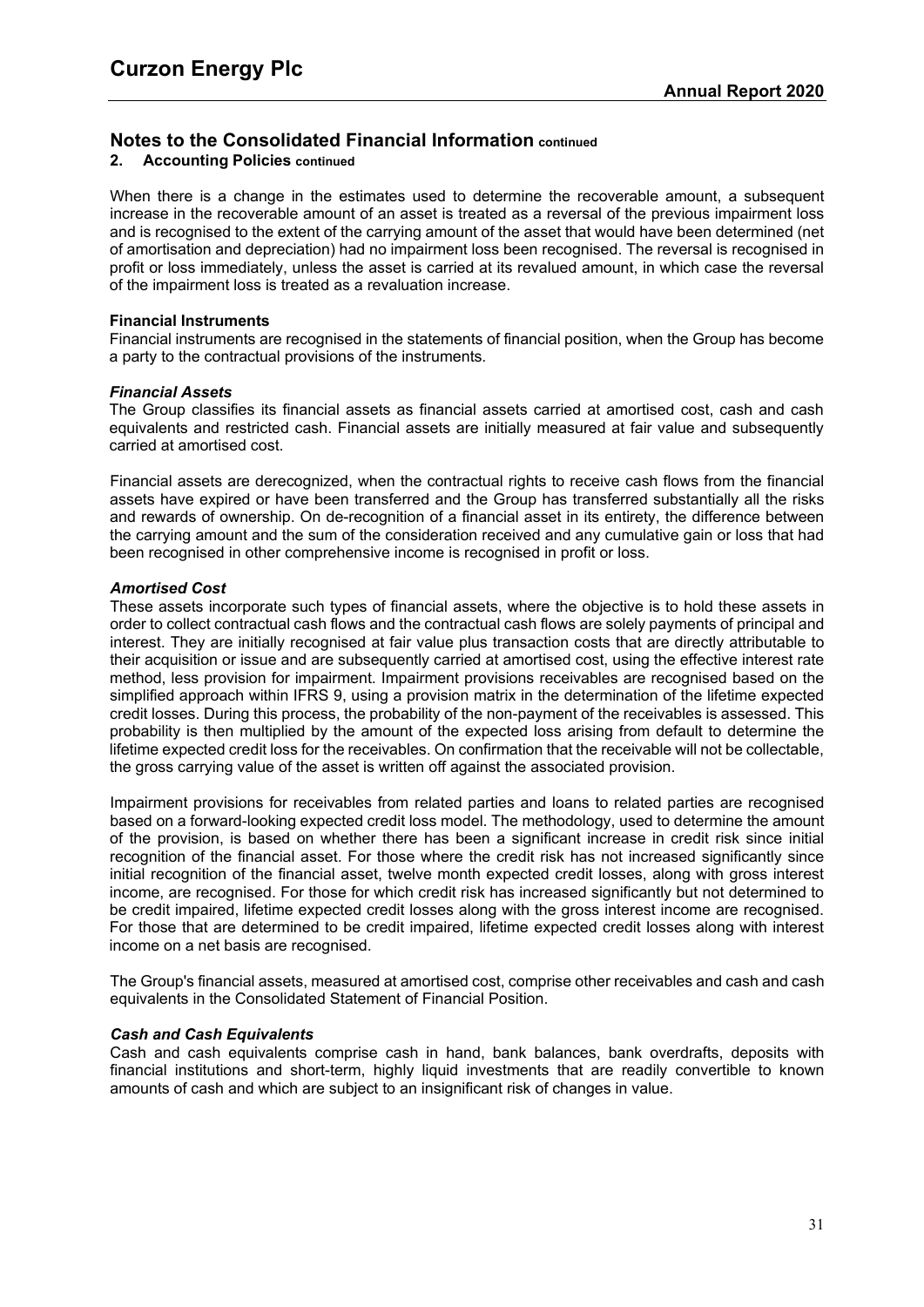# **2. Accounting Policies continued**

#### *Restricted Cash*

Restricted cash are funds held as a collateral related to stand-by letters of credit related to the Group's oil and gas properties. Such deposits are classified as non-current assets and are not classified as part of cash and cash equivalents as these deposits are not accessible by the Company for unrestricted use and are not accessible for more than 3 months. More details on the Group's restricted cash are given in the note [12](#page-44-0).

## *Financial Liabilities*

Financial liabilities are recognised when the Group becomes a party to the contractual provisions of the financial instrument.

Financial instruments are classified as liabilities or equity in accordance with the substance of the contractual arrangement. Interest, dividends, gains and losses, relating to a financial instrument classified as a liability, are reported as an expense or income. Distributions to holders of financial instruments classified as equity are charged directly to equity.

All financial liabilities are recognised initially at fair value less financial costs and subsequently measured at amortised cost, using the effective interest method other than those categorised as fair value through the Statement of Comprehensive Income.

A financial liability is derecognised when the obligation under the liability is discharged, cancelled or expires. When an existing financial liability is replaced by another from the same party on substantially different terms, or the terms of an existing liability are substantially modified, such an exchange or modification is treated as a de-recognition of the original liability and the recognition of a new liability and the difference in the respective carrying amounts is recognised in the Income Statement.

Financial liabilities include the following items:

- Bank borrowings are initially recognised at fair value net of any transaction costs directly attributable to the issue of the instrument. Such interest-bearing liabilities are subsequently measured at amortised cost, using the effective interest rate method, which ensures that any interest expense over the period to repayment is at a constant rate on the balance of the liability carried in the consolidated statement of financial position. For the purposes of each financial liability, interest expense includes initial transaction costs and any premium payable on redemption as well as any interest or coupon, payable while the liability is outstanding;
- Liability components of convertible loan notes are measured as described further below;
- Trade payables and other short-term monetary liabilities, which are initially recognised at fair value and subsequently carried at amortised cost, using the effective interest method.

#### *Convertible Debt*

The proceeds, received on issue of the Group's convertible debt, are allocated into their liability and equity components. The amount, initially attributed to the debt component, equals the discounted cash flows, using a market rate of interest that would be payable on a similar debt instrument that does not include an option to convert. Subsequently, the debt component is accounted for as a financial liability, measured at amortised cost until extinguished on conversion or maturity of the bond. The remainder of the proceeds is allocated to the conversion option and is recognised as a separate equity component within shareholders' equity, net of income tax effects.

#### *Equity instruments Ordinary Shares*

Ordinary shares are classified as equity. Incremental costs, directly attributable to the issue of new shares, are shown in Share Premium account as a deduction, net of tax, from proceeds. Dividends on ordinary shares are recognised as liabilities, when approved for distribution.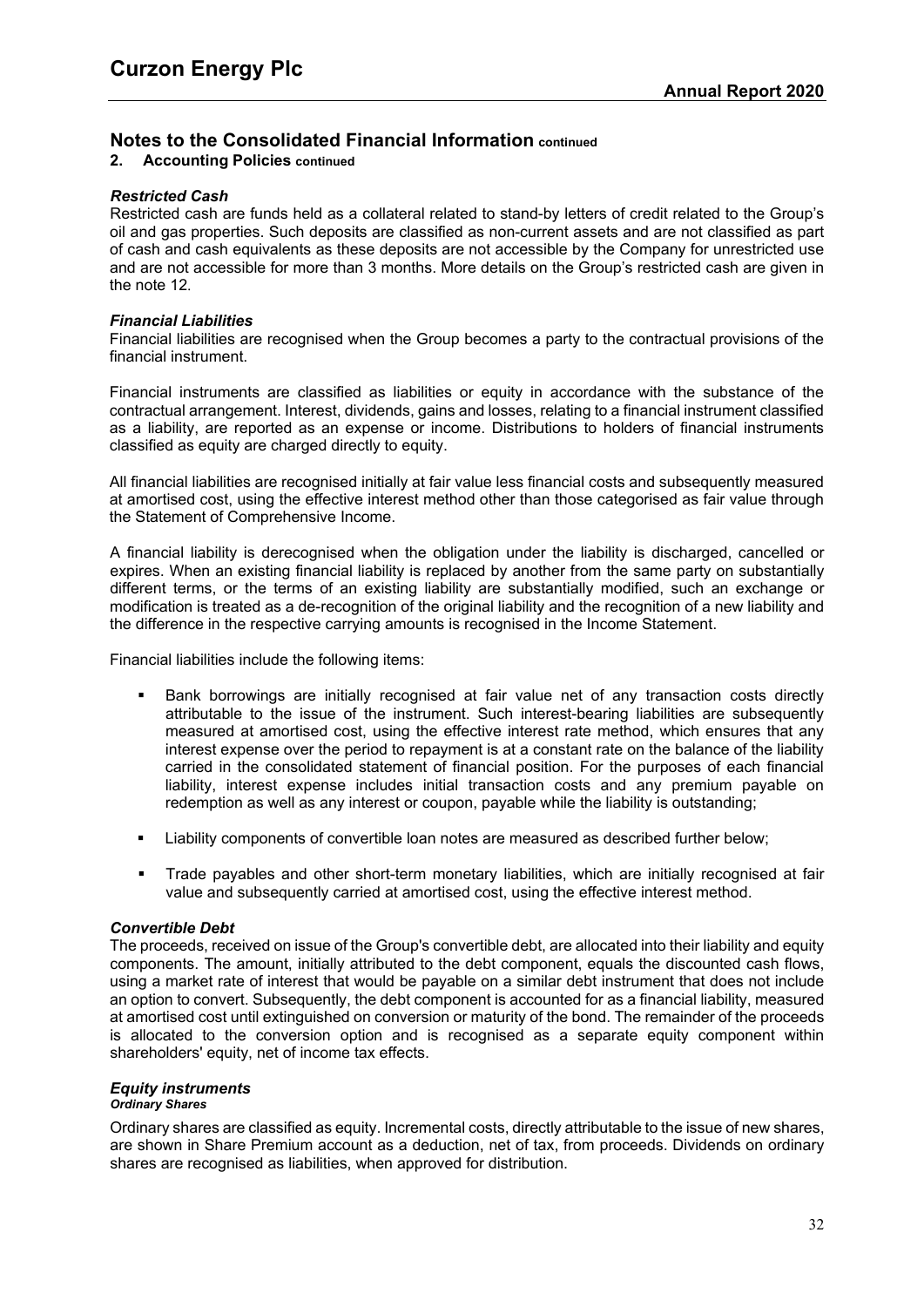# **2. Accounting Policies continued**

#### *Warrants*

Warrants classified as equity are recorded at fair value as of the date of issuance on the Company's Consolidated Statement of Financial Position and no further adjustments to their valuation are made. Management estimates the fair value of these liabilities, using option pricing models and assumptions that are based on the individual characteristics of the warrants or instruments on the valuation date as well as assumptions for future financings, expected volatility, expected life, yield and risk-free interest rate.

# *Taxation*

Income tax for each reporting period comprises current and deferred tax.

Current tax is the expected amount of income taxes, payable in respect of the taxable profit for the year and is measured, using the tax rates that have been enacted or substantively enacted at the end of the reporting period.

Deferred tax is provided in full, using the liability method, on temporary differences, arising between the tax bases of assets and liabilities and their carrying amounts in the Group Financial Statements.

Deferred tax assets are recognised for all deductible temporary differences, unused tax losses and unused tax credits to the extent that it is probable that future taxable profits will be available against which the deductible temporary differences, unused tax losses and unused tax credits can be utilised. The carrying amounts of deferred tax assets are reviewed at the end of each reporting period and reduced to the extent that it is no longer probable that sufficient future taxable profits will be available to allow all or part of the deferred tax assets to be utilised.

Deferred tax liabilities are recognised for all taxable temporary differences other than those that arise from goodwill or excess of the Group's interest in the net fair value of the acquired Company's identifiable assets, liabilities and contingent liabilities over the business combination costs or from the initial recognition of an asset or liability in a transaction, which is not a business combination and at the time of the transaction, affects neither accounting profit nor taxable profit.

Deferred tax assets and liabilities are measured at the tax rates that are expected to apply in the period, when the asset is realised or the liability is settled, based on the tax rates that have been enacted or substantively enacted at the end of the reporting period.

Deferred tax assets and liabilities are offset, when there is a legally enforceable right to set off current tax assets against current tax liabilities and when the deferred income taxes relate to the same taxation authority.

Unrecognised deferred tax assets are reassessed at each reporting date and are recognised to the extent that it has become probable that future taxable profit will allow deferred tax assets to be recovered.

Deferred tax, relating to items recognised outside profit or loss, is recognised outside profit or loss. Deferred tax items are recognised in correlation to the underlying transactions either in other comprehensive income or directly in equity.

Deferred tax assets and liabilities are recognized, where the carrying amount of an asset or liability in the Consolidated Statement of Financial Position differs from its tax base, except for differences, arising on the initial recognition of goodwill, the initial recognition of an asset or liability in a transaction, which is not a business combination and at the time of the transaction affects neither accounting or taxable profit, and investments in subsidiaries and joint arrangements, where the Group is able to control the timing of the reversal of the difference and it is probable that the difference will not reverse in the foreseeable future.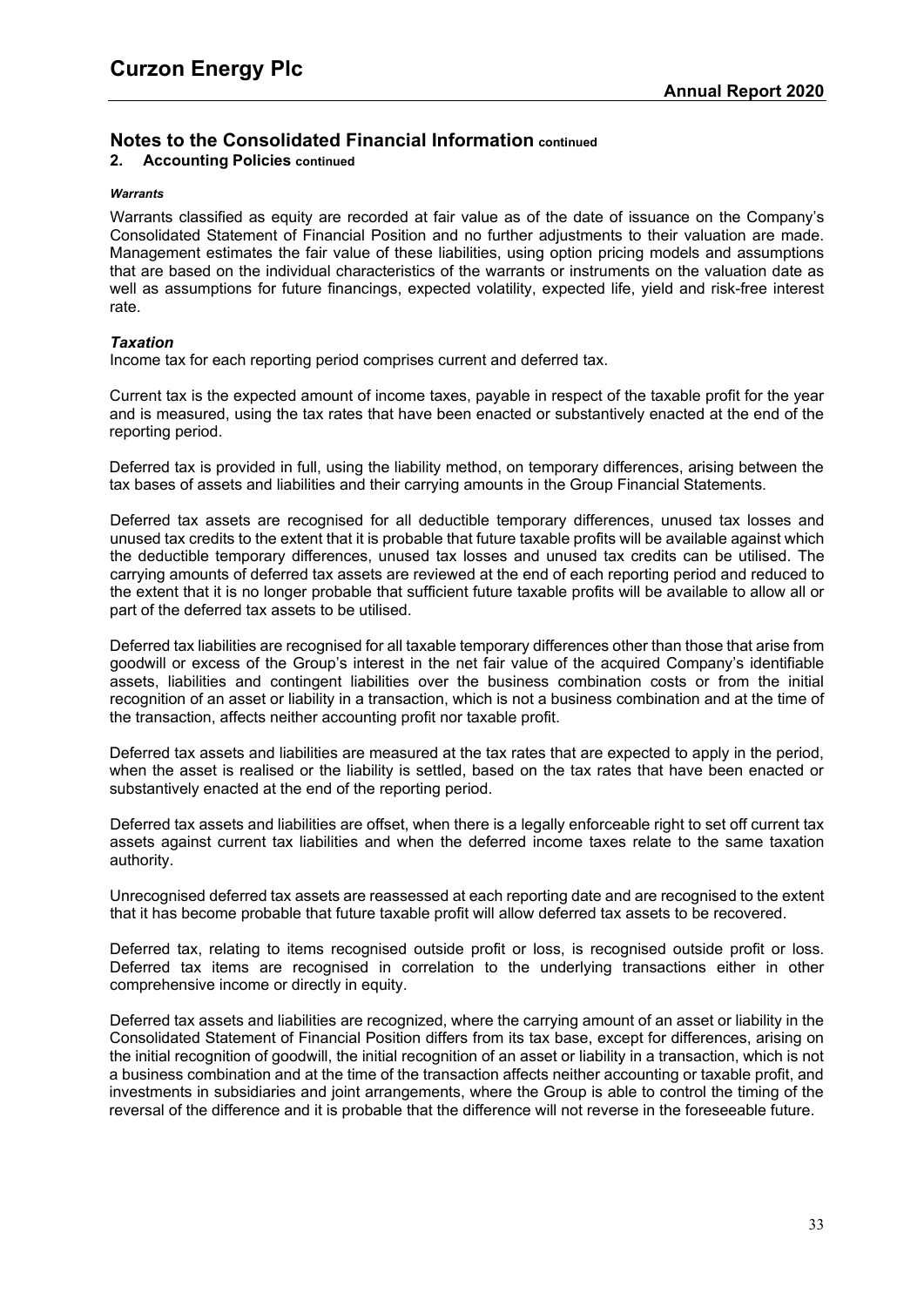# **2. Accounting Policies continued**

#### **Leases**

The Group held leases to approximately 45,370 acres of prospective coalbed methane lands in the Coos Bay Basin during the period. These leases are outside of IFRS16 scope. The annual rental payments, under these operating leases, were recognised as an expense on a straight-line basis over the lease term.

# **Employee Benefits**

# *Short-Term Benefits*

Wages, salaries, paid annual leave and sick leave, bonuses and non-monetary benefits are accrued in the period in which the associated services are rendered by employees of the Group.

## *Post-Employment Benefits*

The Group does not currently make provision for post-employment benefits by way of pension plans or similar arrangements.

## **Provisions, Contingent Liabilities and Contingent Assets**

Provisions are recognized, when the Group has a present or constructive obligation as a result of past events, when it is probable that an outflow of resources, embodying economic benefits, will be required to settle the obligation and when a reliable estimate of the amount can be made. Provisions are reviewed at the end of each financial reporting period and adjusted to reflect the current best estimate. Where the effect of the time value of money is material, the provision is the present value of the estimated expenditure required to settle the obligation.

A contingent liability is a possible obligation that arises from past events and whose existence will only be confirmed by the occurrence of one or more uncertain future events not wholly within the control of the Group. It can also be a present obligation arising from past events that is not recognised because it is not probable that an outflow of economic resources will be required or the amount of obligation cannot be measured reliably.

A contingent liability is not recognised but is disclosed in the notes to the Financial Statements. When a change in the probability of an outflow occurs so that the outflow is probable, it will then be recognised as a provision.

A contingent asset is a probable asset that arises from past events and whose existence will be confirmed only by the occurrence or non-occurrence of one or more uncertain events not wholly within the control of the Group. The Group does not recognise contingent assets but discloses its existence, where inflows of economic benefits are probable, but not virtually certain.

#### **Share-Based Payment Arrangements**

Equity-settled share-based payments to employees and others, providing similar services, are measured at the fair value of the equity instruments at the grant date. Details regarding the determination of the fair value of equity-settled share-based transactions are set out in note 18 to the Group Financial Statements.

The fair value determined at the grant date of the equity-settled share-based payments is expensed on a straight-line basis over the vesting period, based on the Directors' estimate of equity instruments that will eventually vest, with a corresponding increase in equity. Where the conditions are non-vesting, the expense and equity reserve, arising from share-based payment transactions is recognised in full immediately on grant.

At the end of each reporting period, the Directors revise their estimate of the number of equity instruments expected to vest. The impact of the revision of the original estimates, if any, is recognised in profit or loss such that the cumulative expense reflects the revised estimate, with a corresponding adjustment to other reserves.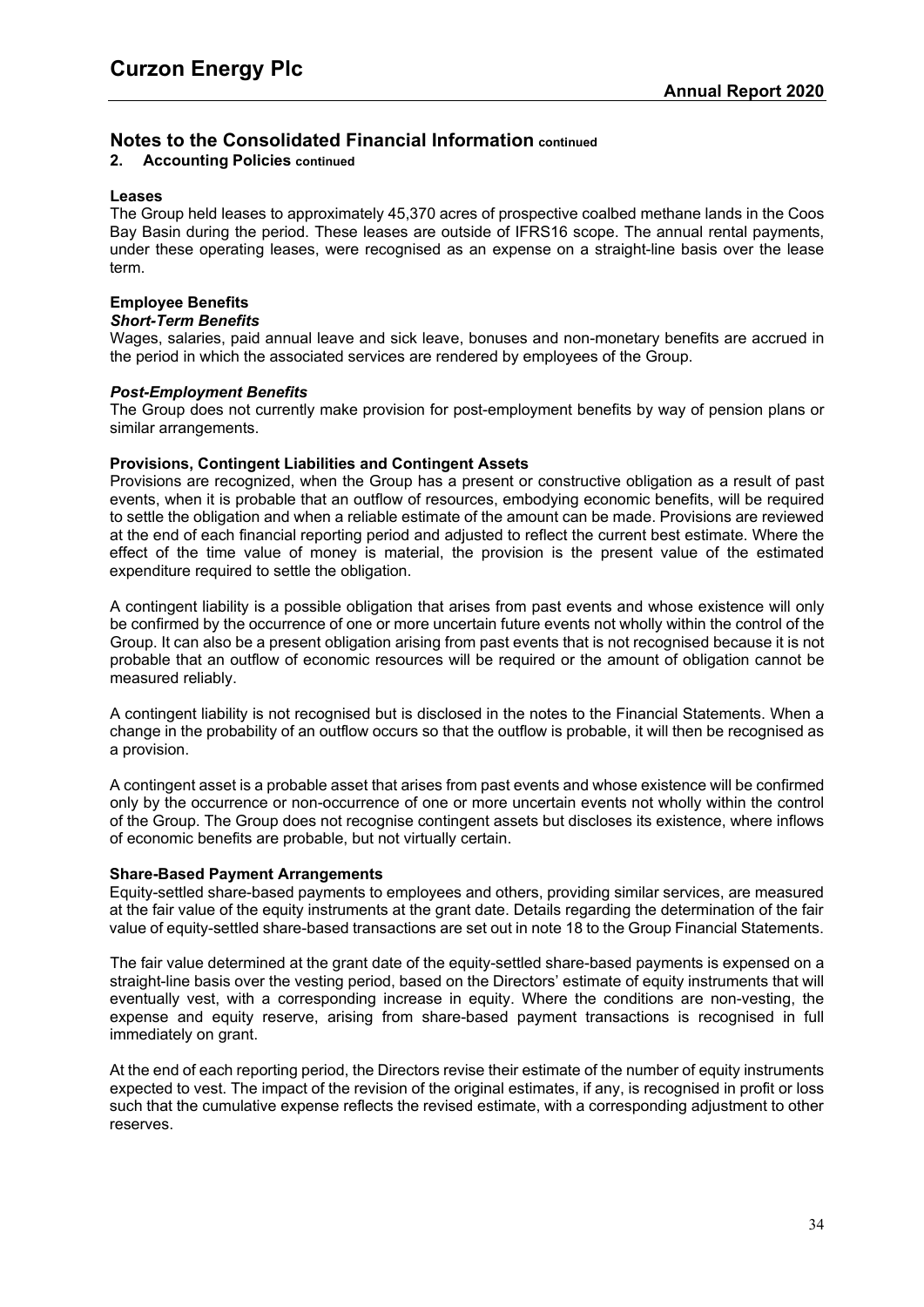# **2. Accounting Policies continued**

## **Operating Segments**

An operating segment is a component of the Group that engages in business activities from which it may earn revenues and incur expenses. The results of an operating segment are reviewed regularly by the chief operating decision maker to make decisions about resources to be allocated to the segment and assess its performance, and for which discrete financial information is available.

## **Summary of Critical Accounting Estimates and Judgments**

The preparation of the Group Financial Statements, in conformity with IFRS, requires the use of certain critical accounting estimates. It also requires the Directors to exercise their judgment in the process of applying the accounting policies, which are detailed above. These judgments are continually evaluated by the Directors and management and are based on historical experience and other factors, including expectations of future events that are believed to be reasonable under the circumstances.

The key estimates and underlying assumptions, concerning the future and other key sources of estimation uncertainty at the reporting date, that have a significant risk of causing a material adjustment to the carrying amounts of assets and liabilities within the next financial period are reviewed on an ongoing basis. Revisions to accounting estimates are recognised in the period in which the estimate is revised if the revision affects only that period or in the period of the revision and future periods if the revision affects both current and future periods.

The prime areas, involving a higher degree of judgment or complexity, where assumptions and estimates are significant to the Financial Statements, are as follows:

#### *Going Concern*

The Group Financial Statements have been prepared on a going concern basis as the Directors have assessed the Group's ability to continue in operational existence for the foreseeable future. The operations are currently being financed by third party loans. See Going Concern section on page 29 for more details.

The Group is reliant on the continuing support from its shareholders and the expected support of future shareholders.

The Group Financial Statements do not include the adjustments that would result if the Group were not to continue as a going concern.

#### *Areas of Uncertainty*

On 03 February 2021, the Company announced that it had signed a letter of intent with Poseidon Enhanced Technologies Ltd to potentially acquire a 100% interest in their business, a developer of a proprietary chemical recycling process for PET plastics. At this stage, there can be no assurance that this transaction will be completed.

As of H1 2021, the COVID-19 pandemic continued to cause significant economic disruption across nearly all aspects of the global economy. While the direct material effects on Curzon Energy were considered relatively minor at the time of writing, the potential for significant ongoing uncertainties, due to the Pandemic, were expected to continue to exist for the foreseeable future and any impact on the ability to consummate a reverse takeover transaction with Poseidon Enhanced Technologies was unclear.

# **3. Segmental Analysis**

IFRS 8 "Operating Segments" requires operating segments to be identified on the basis of internal reports about components of the Group that are regularly reviewed by the chief operating decision maker (which takes the form of the Directors) as defined in IFRS 8 "Operating Segments", in order to allocate resources to the segment and to assess its performance.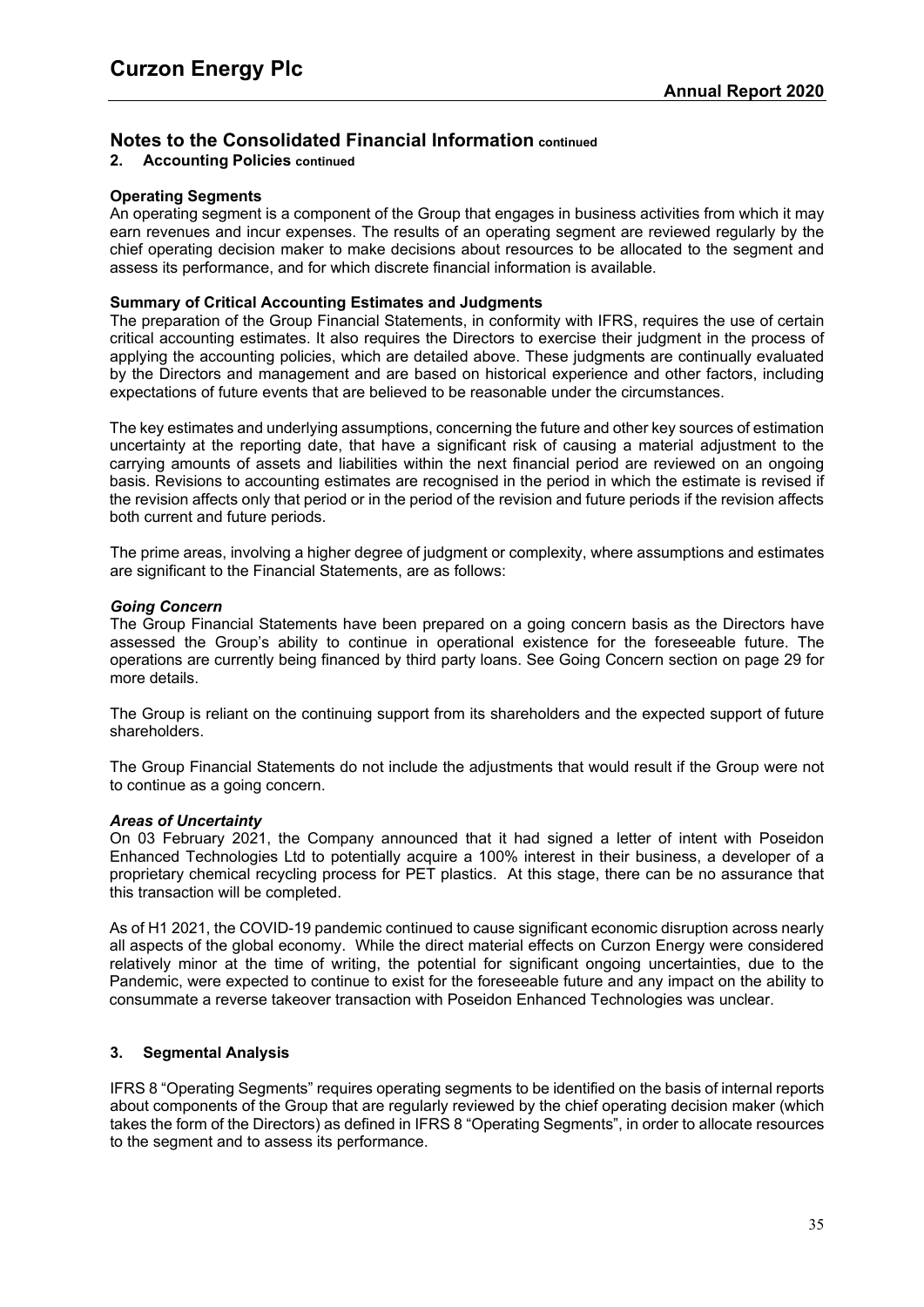# **3. Segmental Analysis continued**

The principal activity of the Company is that of an investment company, currently focused on acquiring a new business in the environmental, social and corporate governance space (ESG). At 31 December 2020 and 31 December 2019, the Directors consider there is one reportable operating segment. Accordingly, an analysis of segment profit or loss, segment assets, segment liabilities and other material items has not been presented.

The Group operates in one geographic area, being the USA. All intangible assets and operating assets and liabilities are located in the USA, excluding cash and cash equivalents, which are currently kept and managed from the UK head office. The management does not consider the UK to be a separate operating segment. The Group has not yet commenced production and therefore has no revenue.

## <span id="page-38-0"></span>**4. Loss for the Year Before Taxation**

| Loss before tax is stated after charging / (crediting):                                                     | 2020      | 2019      |
|-------------------------------------------------------------------------------------------------------------|-----------|-----------|
|                                                                                                             | US\$      | US\$      |
| Impairment of exploration and evaluation expenditure<br>Auditor's remuneration:                             | -         | 2,559,000 |
| fees payable to the Company's auditor for the audit of the<br>consolidated and Company financial statements | 31,900    | 32,538    |
| fees payable to the Company's auditor for other services:<br>corporate finance services                     |           | 29.048    |
| Share-based payments                                                                                        |           | 20,766    |
| Foreign currency translation (gain)                                                                         | (23, 106) | (3,916)   |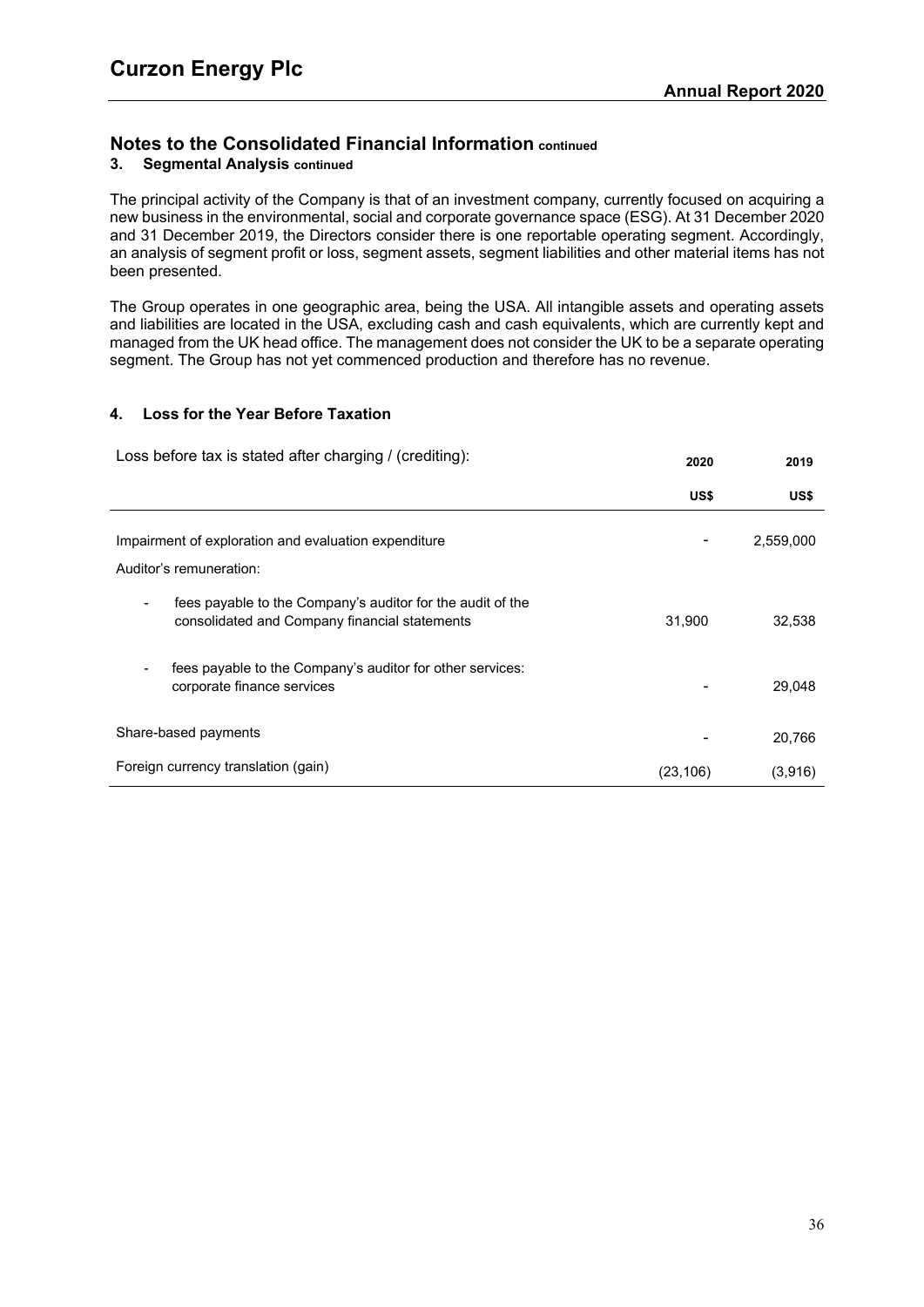# <span id="page-39-0"></span>**5. Directors and Staff**

There were no staff employed by the Group during the two years ended 31 December 2020, except for one Director, Mr Scott Kaintz, who was employed by the Company from 27 June 2018.

# **Remuneration of Key Management Personnel**

The following table sets forth the compensation awarded, paid to or earned by each Director during 2020:

| 2020                                    | Directors'<br>fees<br>US\$ | Social<br>security<br>costs<br>US\$ | Total cash-<br>compensation<br>US\$ | Share-based<br><b>Payments</b><br>(options)<br>US\$ | <b>Total</b><br>compensation<br>US\$ |
|-----------------------------------------|----------------------------|-------------------------------------|-------------------------------------|-----------------------------------------------------|--------------------------------------|
| John McGoldrick                         | 63,800                     |                                     | 63,800                              | $\overline{\phantom{a}}$                            | 63,800                               |
| Scott Kaintz                            | 148.335                    | 20.995                              | 169.330                             | $\overline{\phantom{0}}$                            | 169,330                              |
| Owen May                                | 29.242                     | $\overline{\phantom{0}}$            | 29.242                              | $\overline{\phantom{a}}$                            | 29,242                               |
| <b>Total Directors'</b><br>compensation | 241,377                    | 20,995                              | 262,371                             |                                                     | 262,371                              |

| 2019                                    | Directors'<br>fees<br>US\$ | <b>Social</b><br>security<br>costs<br>US\$ | Total cash-<br>compensation<br>US\$ | Share-based<br><b>Payments</b><br>(options)<br>US\$ | <b>Total</b><br>compensation<br>US\$ |
|-----------------------------------------|----------------------------|--------------------------------------------|-------------------------------------|-----------------------------------------------------|--------------------------------------|
| John McGoldrick                         | 63,799                     |                                            | 63,799                              | 20,766                                              | 84,565                               |
| <b>Scott Kaintz</b>                     | 95,699                     | 7,800                                      | 103,499                             |                                                     | 103,499                              |
| Owen May                                | 31.900                     | -                                          | 31.900                              | $\overline{\phantom{0}}$                            | 31,900                               |
| <b>Brian James Kinane</b>               | -                          | $\overline{\phantom{a}}$                   | $\qquad \qquad \blacksquare$        | $\overline{\phantom{a}}$                            |                                      |
| <b>Total Directors'</b><br>compensation | 191,398                    | 7,800                                      | 199,198                             | 20,766                                              | 219,964                              |

The Directors' emoluments are paid from Coos Bay Energy LLC and the Company.

John McGoldrick has, through agreement with the Company, agreed to defer payment of his 2017, 2018, 2019 and 2020 Director's compensation, which at 31 December 2020 totaled £152,500 (US\$208,498).

Owen May has, through agreement with the Company, agreed to defer payment of his 2018, 2019 and 2020 Director's compensation, which at 31 December 2020 totaled £47,917 (US\$65,512).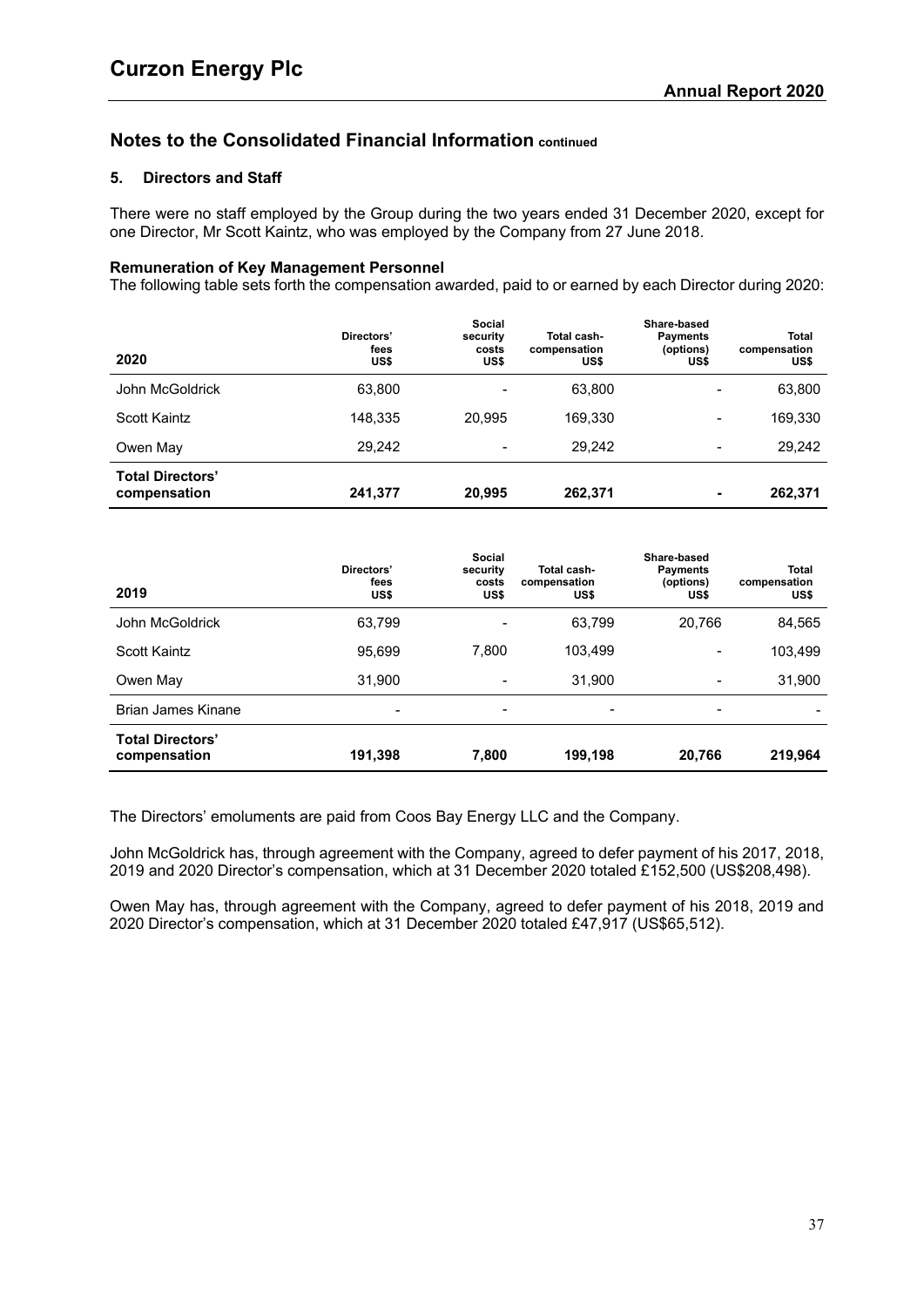# <span id="page-40-0"></span>**6. Administrative Expenses**

|                                                 | 2020                     | 2019    |
|-------------------------------------------------|--------------------------|---------|
|                                                 | US\$                     | US\$    |
| <b>Staff costs</b>                              |                          |         |
| Directors' salaries                             | 241,376                  | 212,164 |
| <b>Employers NI</b>                             | 15,891                   | 7,800   |
| Consultants                                     | 42,445                   | 66,943  |
| <b>Professional services</b>                    |                          |         |
| Accounting, audit & taxation                    | 74,752                   | 87,927  |
| Legal                                           | $\overline{\phantom{a}}$ | 5,684   |
| Marketing                                       | 12,235                   | 29,647  |
| Other                                           |                          | 20,757  |
| <b>Regulatory compliance</b>                    | 93,484                   | 101,471 |
| <b>Standard Listing Regulatory Costs</b>        |                          | 260,281 |
| <b>Travel</b>                                   | 492                      | 14,306  |
| <b>Business development</b>                     |                          | 29,345  |
| <b>Office and Admin</b>                         |                          |         |
| General                                         |                          | 6,329   |
| IT costs                                        | 1,622                    | 2,355   |
| Mineral rights lease (outside of IFRS 16 scope) | 11,349                   | 32,049  |
| Temporary storage and office rent               | 19,140                   | 17,545  |
| Insurance                                       | 16,013                   | 18,969  |
| <b>Total administrative costs</b>               | 528,799                  | 913,572 |

# <span id="page-40-1"></span>**7. Finance Expense (net)**

|                                                                 | 2020      | 2019     |
|-----------------------------------------------------------------|-----------|----------|
|                                                                 | US\$      | US\$     |
| Foreign exchange (gain)                                         | (23, 106) | (3, 915) |
| Interest expense on promissory notes and other short-term loans | 111.881   | 112,093  |
| Total finance expense                                           | 88,775    | 108,178  |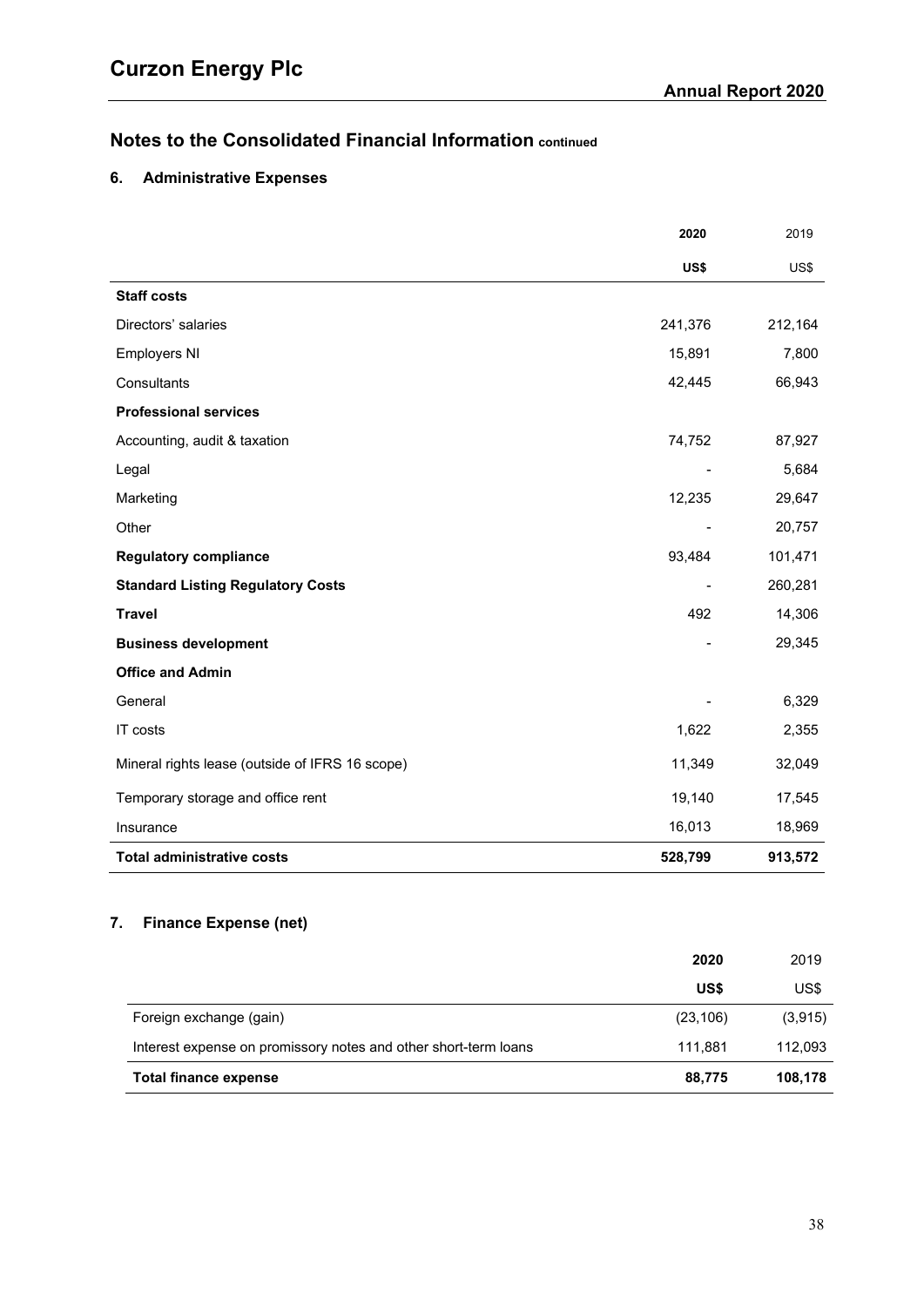# <span id="page-41-0"></span>**8. Taxation**

The Group has made no provision for taxation as it has not yet generated any taxable income. A reconciliation of income tax expense, applicable to the loss before taxation at the statutory tax rate to the income tax expense at the effective tax rate of the Group, is as follows:

|                                                    | 2020       | 2019        |
|----------------------------------------------------|------------|-------------|
|                                                    | US\$       | US\$        |
|                                                    |            |             |
| Loss before tax                                    | (617, 574) | (3,580,750) |
| UK corporation tax credit at 19.00% (2019: 19.00%) | (117, 339) | (680, 342)  |
| Effect of non-deductible expense                   | 10,559     | 501,265     |
| Differences in overseas tax rates                  | (1, 287)   | (3, 140)    |
| Effect of tax benefit of losses carried forward    | 108,067    | 182,217     |
| <b>Current tax (credit)</b>                        |            |             |

As at 31 December 2020, the tax effects of temporary timing differences, giving rise to deferred tax assets, was US\$1,417,411 (2019: US\$1,336,991).

A deferred tax asset in respect of these losses and temporary differences has not been established as the Group has not yet generated any revenues and the Directors have, therefore, assessed the likelihood of future profits being available to offset such deferred tax assets to be uncertain.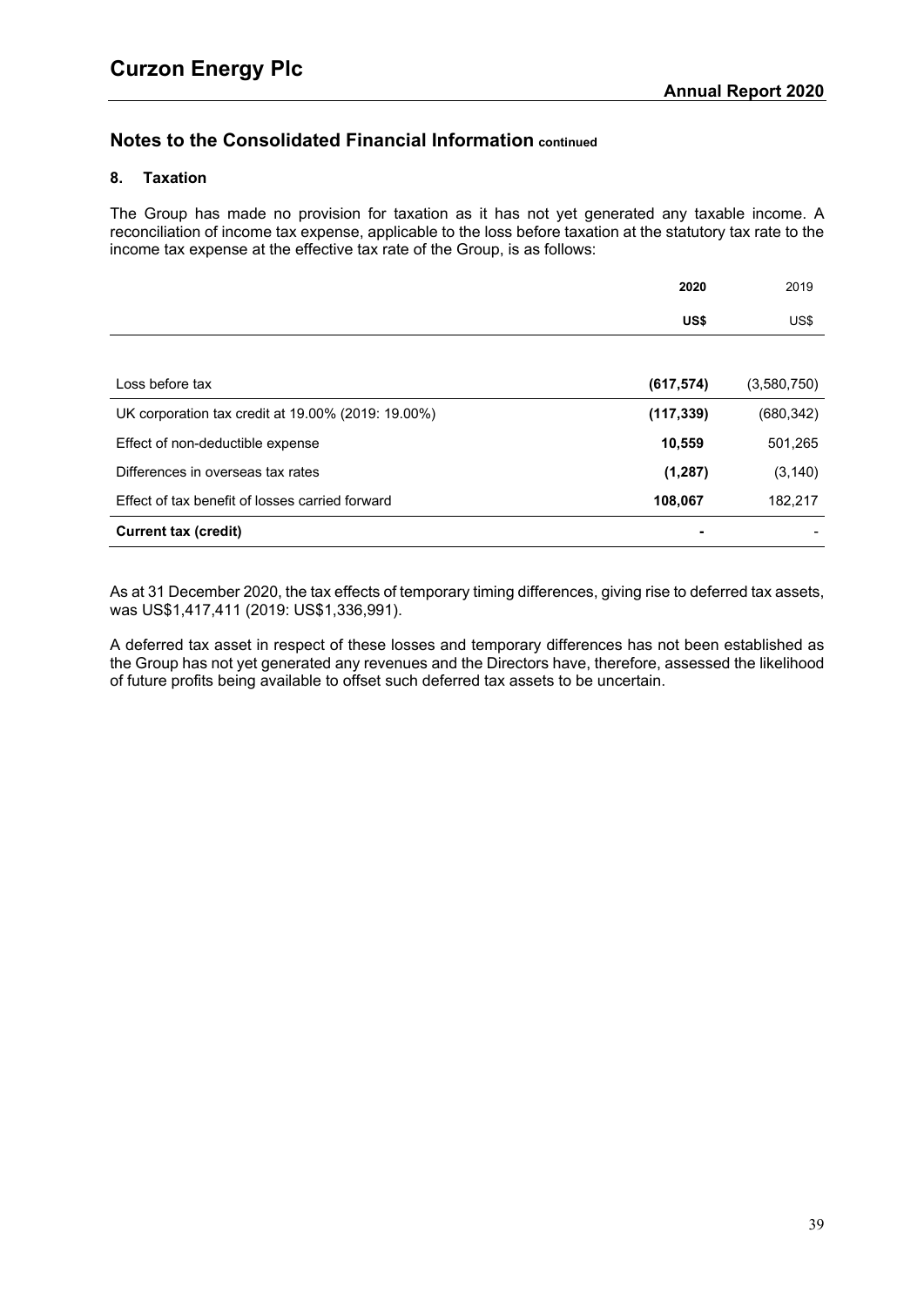# <span id="page-42-0"></span>**9. Loss Per Share**

The basic loss per share is derived by dividing the loss for the year attributable to ordinary shareholders of the Company by the weighted average number of shares in issue.

Diluted loss per share is derived by dividing the loss for the year attributable to ordinary shareholders of the Company by the weighted average number of shares in issue plus the weighted average number of ordinary shares that would be issued on conversion of all dilutive potential ordinary shares into ordinary shares.

The following reflects the loss and share data used in the basic and diluted loss per share computations:

|                                                                                                              | 2020       | 2019        |
|--------------------------------------------------------------------------------------------------------------|------------|-------------|
|                                                                                                              |            |             |
| (Loss) after tax attributable to the shareholders of the parent (US\$)                                       | (617, 574) | (3,580,750) |
| Weighted average number of ordinary shares of £0.01 in issue used<br>calculation of in basic and diluted EPS | 92,632,948 | 81.185.175  |
| (Loss) per share - basic and fully diluted (US\$)                                                            | (0.008)    | (0.044)     |

At 31 December 2020, the effect of all potential ordinary shares and contingently issuable shares, that are presented in the table below, was anti-dilutive as it would lead to a further reduction of loss per share, therefore, these instruments were not included in the diluted loss per share calculation.

|                                                                                                                                                    | 2020          | 2019      |
|----------------------------------------------------------------------------------------------------------------------------------------------------|---------------|-----------|
|                                                                                                                                                    | <b>Number</b> | Number    |
| Share options granted to employees - fully vested at the end of the<br>respective period                                                           | 280.854       | 280.854   |
| Warrants given to shareholders as a part of placing equity<br>instruments - fully vested at the end of the respective period                       | 20,612,925    | 5,636,531 |
| Total instruments fully vested                                                                                                                     | 20,893,779    | 5,917,385 |
| Total number of instruments and potentially issuable instruments<br>(vested and not vested) not included into the fully diluted EPS<br>calculation | 20,893,779    | 5,917,385 |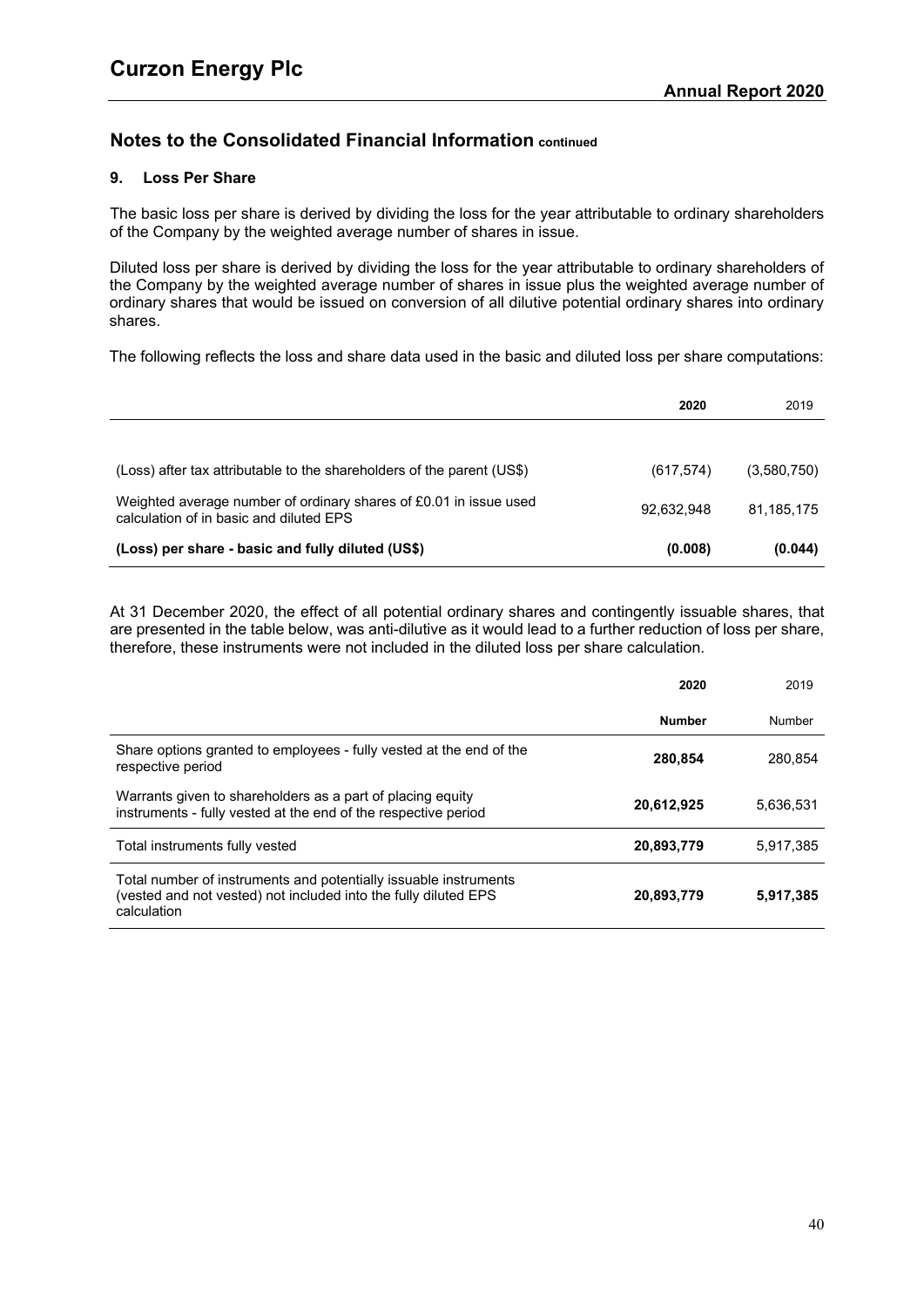# <span id="page-43-0"></span>**10. Intangible Assets**

|                                               | 2020           | 2019           |
|-----------------------------------------------|----------------|----------------|
| <b>Exploration and evaluation expenditure</b> | US\$           | US\$           |
| Cost:                                         |                |                |
| At the beginning of the year                  | 24,716,316     | 24,716,316     |
| Additions - exploration costs capitalised     |                |                |
| At the end of the year                        | 24,716,316     | 24,716,316     |
|                                               |                |                |
| Impairment provision:                         |                |                |
| At the beginning of the year                  | (24, 716, 316) | (22, 157, 316) |
| Provision for the year                        |                | (2,559,000)    |
| At end of the year                            | (24, 716, 316) | (24, 716, 316) |
| <b>Net Book Value</b>                         |                |                |

# **Environmental Matters**

The Group has established procedures for a continuing evaluation of its operations to identify potential environmental exposures and to assure compliance with regulatory policies and procedures. The Directors monitor these laws and regulations and periodically assesses the propriety of its operational and accounting policies related to environmental issues. The nature of the Group's business requires routine day-to-day compliance with environmental laws and regulations. The Group has incurred no material environmental investigation, compliance or remediation costs for each of the years ended 31 December 2020 and 31 December 2019. The Directors are unable to predict whether the Group's future operations will be materially affected by these laws and regulations. It is believed that legislation and regulations, relating to environmental protection will not materially affect the results of operations of the Group.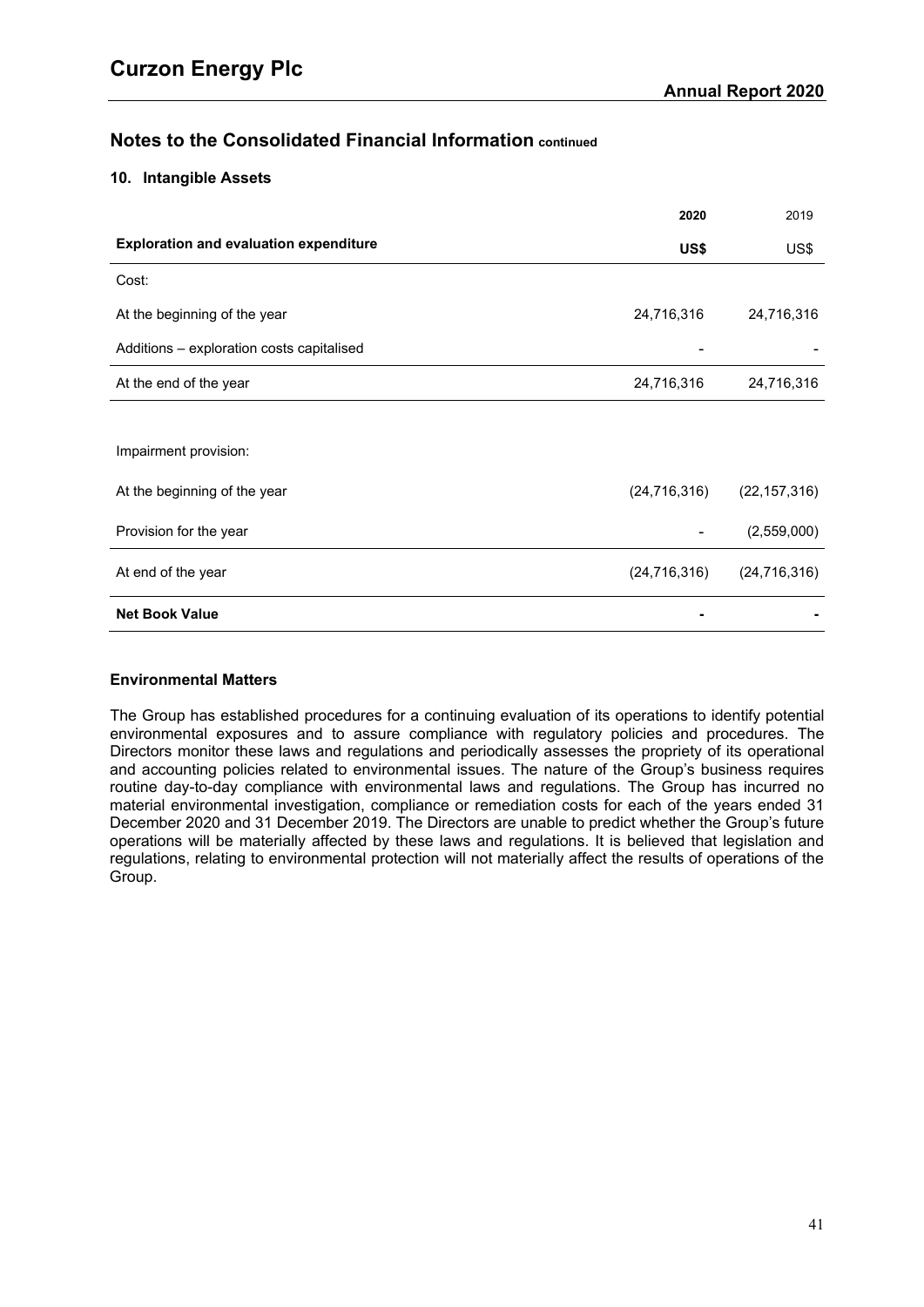# **11. Subsidiary Undertakings**

The Group has the following subsidiary undertakings:

| Name                                        | Country of<br>incorporation | <b>Issued capital</b>   | <b>Proportion held</b><br>by Group | <b>Activity</b>         |
|---------------------------------------------|-----------------------------|-------------------------|------------------------------------|-------------------------|
| Coos Bay Energy LLC                         | <b>USA</b>                  | Membership<br>interests | 100%                               | Holding company         |
| <b>Westport Energy</b><br>Acquisitions Inc. | <b>USA</b>                  | <b>Shares</b>           | 100%                               | Holding company         |
| <b>Westport Energy LLC</b>                  | <b>USA</b>                  | Membership<br>interests | 100%                               | Oil and gas exploration |
| Curzon Energy Inc.*                         | <b>USA</b>                  | <b>Shares</b>           | 100%                               | Holding company         |
| Rigel Energy LLC**                          | <b>USA</b>                  | Membership<br>interests | 100%                               | Holding company         |

\* Incorporated on 1 May 2019 and dissolved on 26 February 2020 as related transaction did not complete.

\*\* Incorporated on 1 May 2019 and dissolved on 27 February 2020 as related transaction did not complete.

Coos Bay Energy LLC is a limited liability corporation incorporated in Nevada, USA whose registered office is 1370 Crowley Avenue SE, Portland, Oregon 97302, USA.

Westport Energy Acquisition Inc. was incorporated in May 2010 in Delaware, USA. Its registered office is located at 100 Overlook Center, 2nd Floor, Princeton Junction, NJ 08540, USA.

Westport Energy LLC was incorporated in December 2008 in Delaware, USA. Its registered office is located at 100 Overlook Center, 2nd Floor, Princeton Junction, NJ 08540, USA.

# <span id="page-44-0"></span>**12. Restricted Cash**

Restricted cash includes funds held as a collateral to support stand-by letters of credit related to the Group's oil and gas properties. The letters of credit secure the Group's reclamation obligations under the leases and state law. The cash can be taken by Umpqua Bank in the event the letters of credit are drawn on by the State of Oregon, Department of Geology & Mineral Industries (DOGAMI). The cash is held in the form of a Certificate of Deposit.

# <span id="page-44-1"></span>**13. Prepayments and Other Receivables**

|                                         | 2020   | 2019   |
|-----------------------------------------|--------|--------|
|                                         | US\$   | US\$   |
| VAT recoverable                         | 3,106  | 4,503  |
| Other debtors                           | 38,593 | 26,700 |
| Total prepayments and other receivables | 41,699 | 31,203 |

The fair value of receivables and deposits approximates their carrying amount as the impact of discounting is not significant. The receivables are not impaired and are not past due.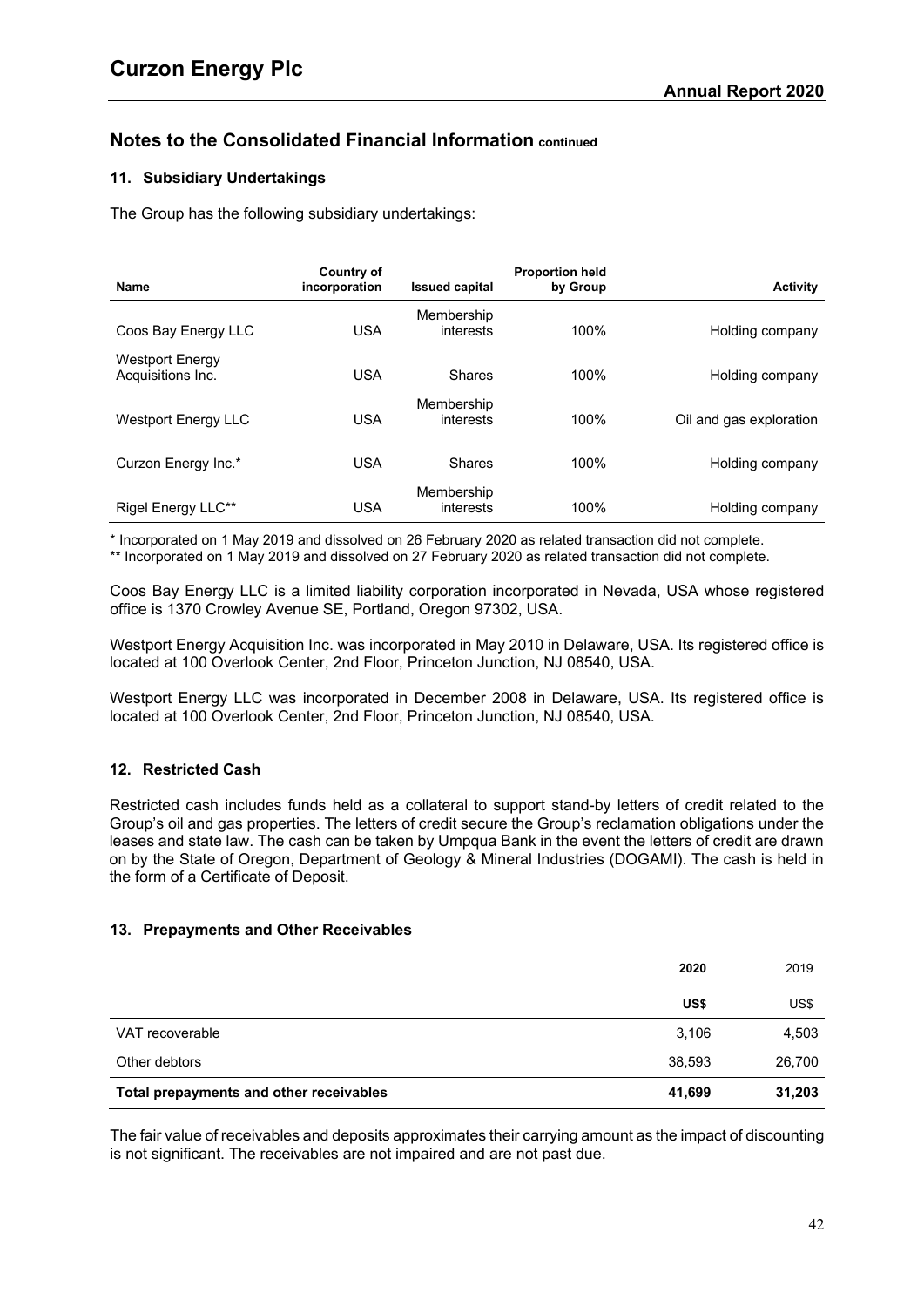# <span id="page-45-0"></span>**14. Cash and Cash Equivalents**

For the purpose of the Statements of Financial Position, cash and cash equivalents comprise the following:

|                          | 2020   | 2019   |
|--------------------------|--------|--------|
|                          | US\$   | US\$   |
| Cash in hand and at bank | 47,188 | 28,709 |

# <span id="page-45-1"></span>**15. Trade and Other Payables**

|                                                                                                                                | 2020    | 2019.<br>re-stated |
|--------------------------------------------------------------------------------------------------------------------------------|---------|--------------------|
|                                                                                                                                | US\$    | US\$               |
| Trade and other payables                                                                                                       | 332,159 | 362,748            |
| Accruals                                                                                                                       | 388,718 | 327,567            |
| Total financial liabilities, excluding loans and borrowings, classified as<br>financial liabilities measured at amortised cost | 720,877 | 690,315            |
| Other payables - tax and social security payments                                                                              | 16,958  |                    |
| Total trade and other payables                                                                                                 | 737,835 | 690.315            |

# <span id="page-45-2"></span>**16. Borrowings**

Details of the notes and borrowings originated by the Group are disclosed in the table below:

|                                                        | Origination<br>date | Contractual<br>settlement date          | Original note<br>value in<br>original | Annual<br>interest<br>rate |                                        | Status at 31<br>December 2020 |
|--------------------------------------------------------|---------------------|-----------------------------------------|---------------------------------------|----------------------------|----------------------------------------|-------------------------------|
|                                                        |                     |                                         | currency                              |                            | <b>Security</b>                        |                               |
| C4 Energy Ltd                                          | 22 Sept 2017        | Conversion/Re<br>payment at<br>RTO date | \$200,000                             | 15%                        | unsecured                              | Outstanding                   |
| <b>Bruce Edwards</b>                                   | 1 Sep 2017          | Conversion at<br>RTO date               | \$100,000                             | 15%                        | unsecured                              | Outstanding                   |
| <b>HNW Investor</b><br>Group                           | 1 July 2019*        | Conversion/Re<br>payment at<br>RTO date | £263,265                              | 13%                        | 100%<br>interest in<br>Coos Bay<br>LLC | Outstanding                   |
| Sun Seven<br>Stars<br>Investment<br>Group<br>("SSSIG") | 13 Mar 2020         | 30 Aug 2021                             | £260,000                              | 10%                        | unsecured                              | Outstanding                   |

\*Please refer to note [23](#page-55-0) Post Balance Sheet Events for more information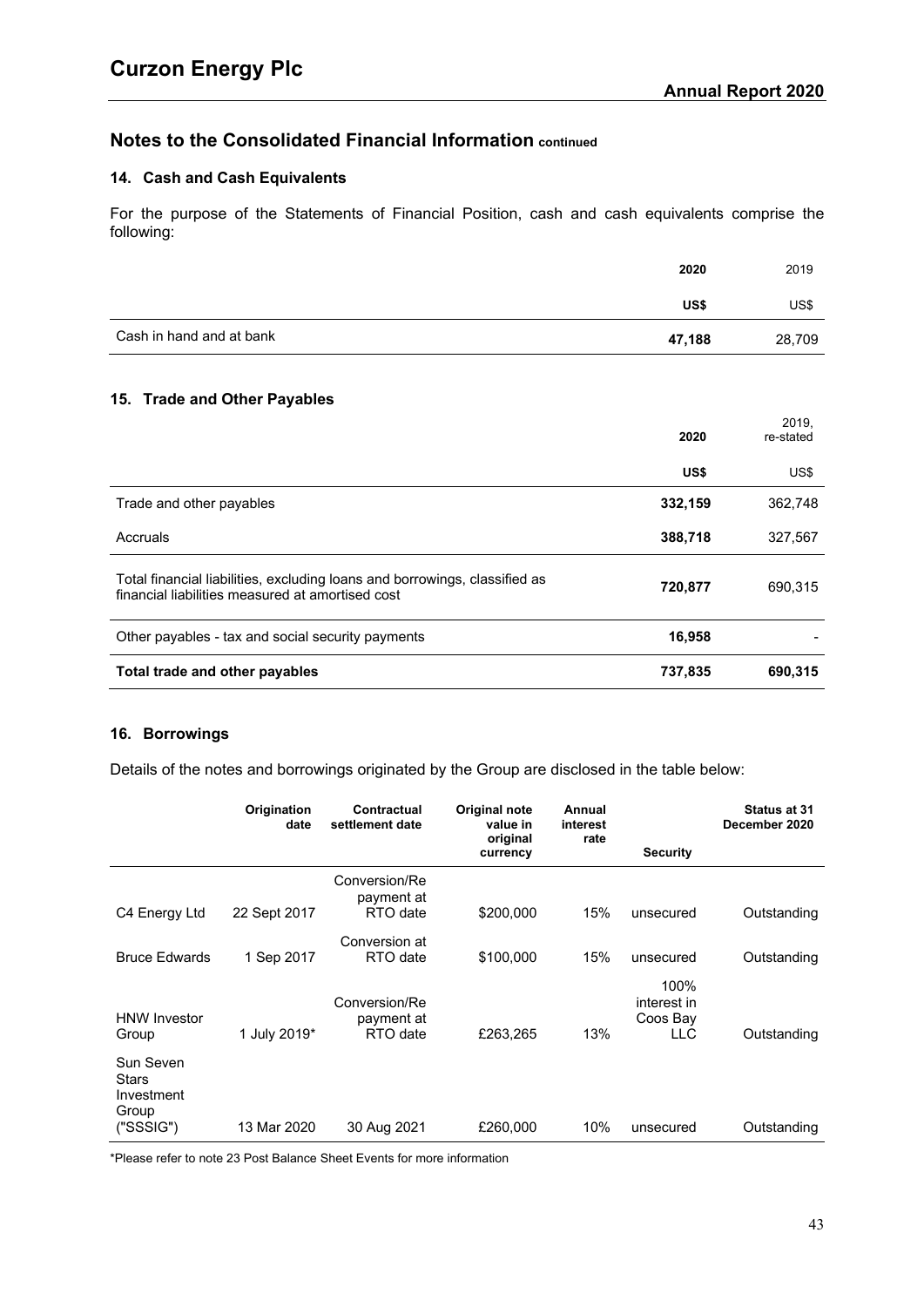# **16. Borrowings continued**

No interim payments are required under the promissory notes, as the payment terms require the original principal amount of each note and all accrued interest thereon, to be paid in single lump payments on the respective contractual settlement dates.

|                                             | 2020      | 2019    |
|---------------------------------------------|-----------|---------|
|                                             | US\$      | US\$    |
| At 1 January                                | 698,798   | 213,812 |
| Received during the year                    | 331,760   | 362,320 |
| Interest accrued during the year            | 109,943   | 110,700 |
| Exchange rate differences                   | 42,517    | 11,966  |
| Short-term loans and borrowings 31 December | 1,183,018 | 698,798 |

# **Reconciliation of Liabilities Arising from Financing Activities**

|                                                       | 31 Dec 2019              | Cash flows<br><b>Proceeds from</b><br>new<br>borrowings | Non-cash flow<br><b>Forex movement</b> | Non-cash flow<br>Interest accrued | 31 Dec<br>2020 |
|-------------------------------------------------------|--------------------------|---------------------------------------------------------|----------------------------------------|-----------------------------------|----------------|
| <b>HNW Investor Group</b>                             | 334,070                  | $\overline{\phantom{a}}$                                | 17,286                                 | 43.704                            | 395,060        |
| C4 Energy Ltd.                                        | 232,378                  | ٠                                                       |                                        | 30,000                            | 262,378        |
| <b>Bruce Edwards</b>                                  | 132.350                  |                                                         |                                        | 15.000                            | 147,350        |
| Sun Seven Stars<br>Investment Group<br>("SSSIG")      | $\overline{\phantom{a}}$ | 331,760                                                 | 25.231                                 | 21.239                            | 378,230        |
| <b>Total liabilities from</b><br>financing activities | 698,798                  | 331,760                                                 | 42,517                                 | 109,943                           | 1,183,018      |

|                                                       | 31 Dec 2018 | <b>Cash flows</b><br><b>Proceeds from</b><br>new<br>borrowings | Non-cash flow<br><b>Forex movement</b> | Non-cash flow<br>Interest accrued | 31 Dec<br>2019 |
|-------------------------------------------------------|-------------|----------------------------------------------------------------|----------------------------------------|-----------------------------------|----------------|
| <b>HNW Investor Group</b>                             |             | 262,320                                                        | 1.948                                  | 69,802                            | 334.070        |
| C4 Energy Ltd.                                        | 100.433     | 100.000                                                        | 5,459                                  | 26.486                            | 232,378        |
| <b>Bruce Edwards</b>                                  | 113.379     | $\overline{\phantom{a}}$                                       | 4,559                                  | 14,412                            | 132,350        |
| <b>Total liabilities from</b><br>financing activities | 213,812     | 362,320                                                        | 11,966                                 | 110,700                           | 698,798        |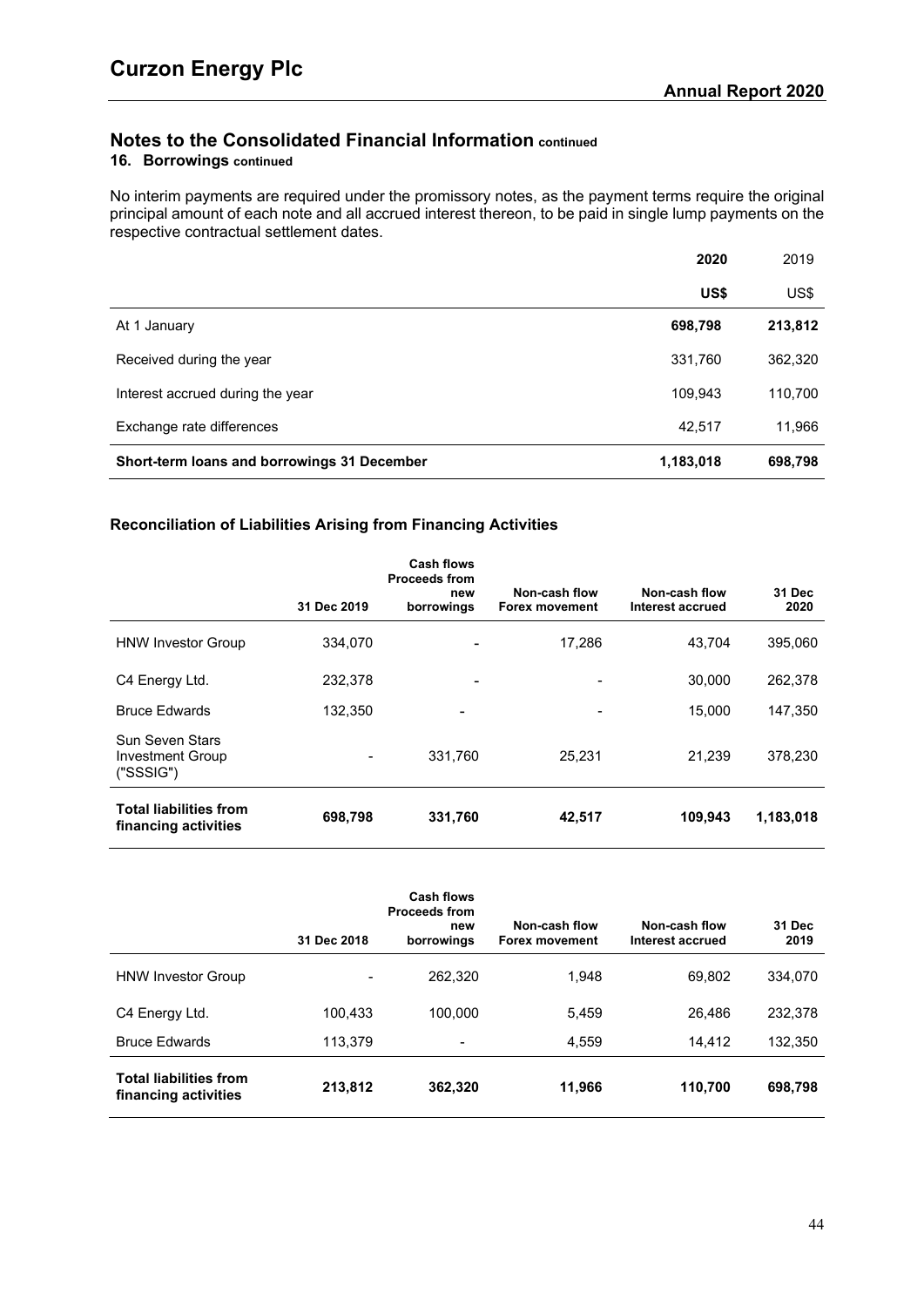# <span id="page-47-0"></span>**17. Share Capital**

# **Authorised Share Capital**

As permitted by the Companies Act 2006, the Company does not have an authorised share capital. The Company has one class of ordinary shares, which carry no right to fixed income. The ordinary shares carry the right to one vote per share at General Meetings of the Company and the rights to share in any distribution of profits or returns of capital and to share in any residual assets available for distribution in the event of a winding up.

## **Issued Equity Share Capital**

|                                                                                              | Ordinary shares,<br>number | Deferred shares,<br>number | Share capital,<br>US\$ |
|----------------------------------------------------------------------------------------------|----------------------------|----------------------------|------------------------|
| At 1 January 2019                                                                            | 77,020,316                 |                            | 1,024,036              |
| Issue of shares at £0.0158 per share via<br>placement on 1 March 2019 for cash               | 6,012,655                  |                            | 79,421                 |
| At 31 December 2019                                                                          | 83,032,971                 |                            | 1,103,457              |
| Share subdivision on 6 May 2020 – details of<br>subdivision are presented in the table below | 83,032,971                 | 83,032,971                 | 1,103,457              |
| Issue of shares at £0.01 per share via<br>placement on 3 June 2020 for cash                  | 16,606,594                 |                            | 2,090                  |
| At 31 December 2020                                                                          | 99,639,565                 | 83,032,971                 | 1,105,547              |

|                                                                                    | <b>Number</b><br>Ordinary<br>shares of<br>£0.0001 | <b>Number</b><br><b>Deferred</b><br>shares of<br>£0.0099 | <b>Share</b><br>Capital,<br>US\$ | <b>Number</b><br>Ordinary<br>shares of<br>£0.01 before<br>subdivision | Share<br>Capital,<br>US\$ |
|------------------------------------------------------------------------------------|---------------------------------------------------|----------------------------------------------------------|----------------------------------|-----------------------------------------------------------------------|---------------------------|
| <b>Issued and fully paid</b>                                                       |                                                   |                                                          |                                  |                                                                       |                           |
| <b>Existing Ordinary Shares of</b><br>£0.01 each immediately<br>before subdivision |                                                   |                                                          |                                  | 83,032,972                                                            | 1,103,457                 |
| After subdivision*:                                                                |                                                   |                                                          |                                  |                                                                       |                           |
| оf<br>New<br>Ordinary<br>shares<br>£0,0001 each                                    | 83,032,972                                        |                                                          | 11,035                           |                                                                       |                           |
| Deferred Shares of £0,0099<br>each                                                 |                                                   | 83,032,972                                               | 1,092,422                        |                                                                       |                           |
| <b>Total Share Capital</b>                                                         |                                                   |                                                          | 1,103,457                        |                                                                       | 1,103,457                 |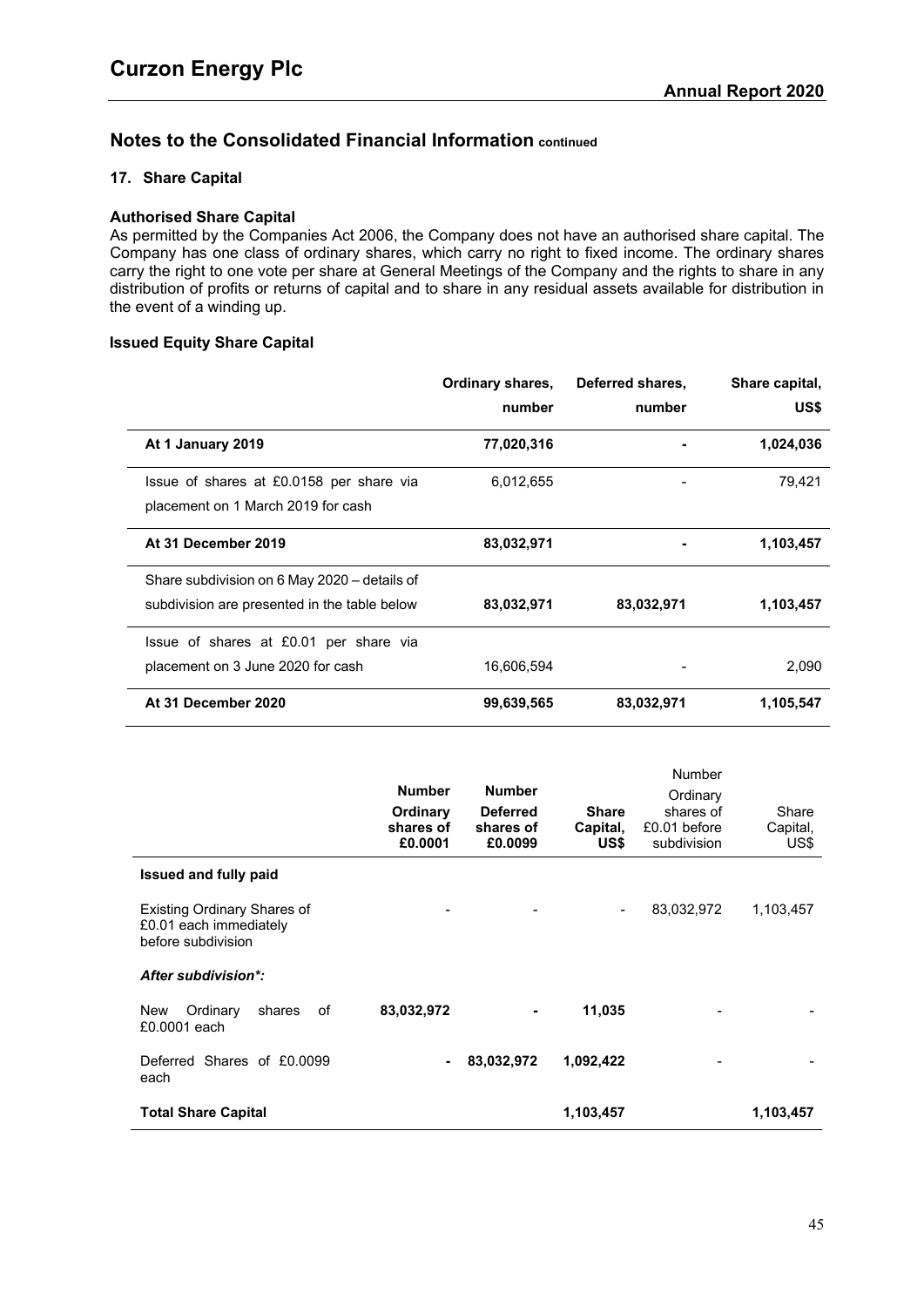# **17. Share Capital continued**

\*On 6 May 2020, the Company's shareholders approved the subdivision and re-designation of the 83,032,971 Existing Ordinary Shares ("Existing Ordinary Shares") of £0.01 each in the capital of the Company into (i) 83,032,971 New Ordinary Shares ("New Ordinary Shares") of £0.0001 each and (ii) 83,032,971 Deferred Shares ("Deferred Shares") of £0.0099 each in the capital of the Company, and to amend the Company's Articles of Association accordingly.

Each New Ordinary Share carries the same rights in all respects under the amended Articles of Association as each Existing Ordinary Share did under the existing Articles of Association, including the rights in respect of voting and the entitlement to receive dividends. Each Deferred Share carries no rights and is deemed effectively valueless.

# <span id="page-48-0"></span>**18. Share Based Payments**

# *Employee Share Options*

At 31 December 2020, the Company had outstanding options to subscribe for ordinary shares as follows:

| Option exercise price                            | Number of<br>options granted | <b>Vesting date</b> | <b>Expiry date</b> | Fair value of<br>individual option |
|--------------------------------------------------|------------------------------|---------------------|--------------------|------------------------------------|
| £0.10                                            | 280.854                      | 4 Oct 2018          | 4 Oct 2022         | £0.074                             |
| Total options outstanding at<br>31 December 2020 | 280,854                      |                     |                    |                                    |

|                                                 | 2020                 |                                               | 2019                 |                                               |  |
|-------------------------------------------------|----------------------|-----------------------------------------------|----------------------|-----------------------------------------------|--|
|                                                 | Number of<br>options | Weighted<br>average<br>exercise<br>price<br>£ | Number of<br>options | Weighted<br>average<br>exercise<br>price<br>£ |  |
| Outstanding at the beginning of the period      | 280,854              | 0.10                                          | 7,633,704            | 0.17                                          |  |
| Granted during the period                       |                      |                                               |                      |                                               |  |
| Forfeited during the period                     |                      | $\overline{\phantom{a}}$                      | (6,089,394)          | 0.16                                          |  |
| Exercised during the period                     |                      |                                               |                      |                                               |  |
| Lapsed during the period                        |                      | $\blacksquare$                                | (1,263,456)          | 0.18                                          |  |
| Outstanding at the end of the period            | 280,854              | 0.10                                          | 280,854              | 0.10                                          |  |
| Vested and exercisable at the end of the period | 280,854              | 0.10                                          | 280,854              | 0.10                                          |  |

During the financial year, no options (2019: none) were granted. The weighted average fair value of each option granted during the year was £nil (2019: nil).

The exercise price of options outstanding on 31 December 2020 and 31 December 2019 is £0.1 Their weighted average remaining contractual life was 1.45 years (2019: 2.45 years).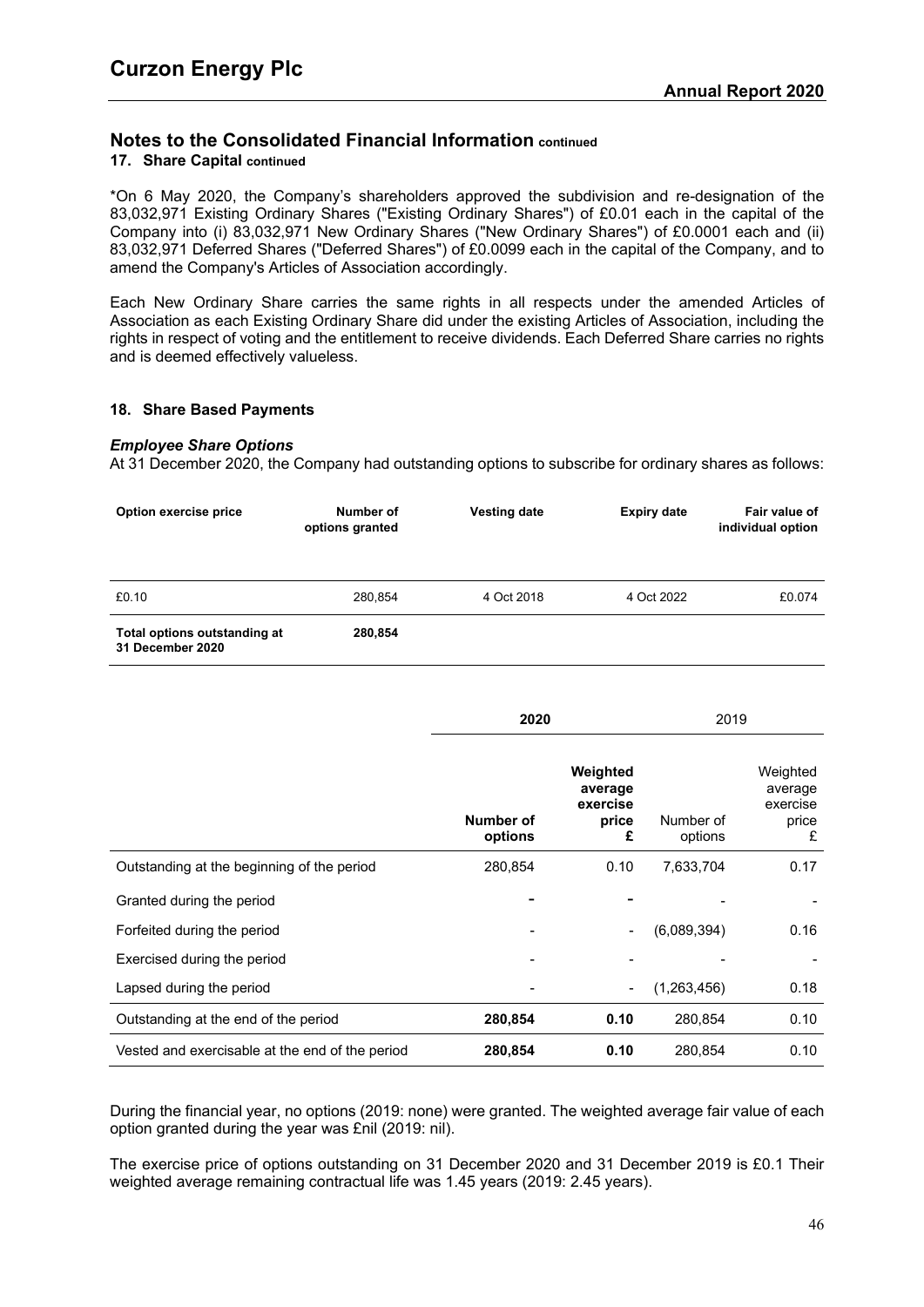# **Notes to the Consolidated Financial Information continued 18. Share Based Payments continued**

No options were exercised during the reporting year (2019: nil).

Share-based remuneration expense, related to the share options granted during the comparative period and part of the charge relating to the options granted in 2017, is included in the administration expenses line in the consolidated income statement in the amount of US\$ nil (2019: US\$20,766).

## *Warrants*

On 31 December 2020, the following warrants were in issue:

| Warrant exercise price                         | Number of<br>warrants granted | <b>Expiry date</b> | <b>Fair value of individual</b><br>warrant |
|------------------------------------------------|-------------------------------|--------------------|--------------------------------------------|
| £0.0158                                        | 3,006,331                     | 5 Mar 2021         | £0.0056                                    |
| £0.01                                          | 17,606,594                    | 3 June 2022        | £0.00731                                   |
| Total warrants in issue at 31<br>December 2020 | 20,612,925                    |                    |                                            |

|                                                 | 2020<br>Number of<br>warrants | 2019<br>Number of<br>warrants |
|-------------------------------------------------|-------------------------------|-------------------------------|
| Outstanding at the beginning of the period      | 5.636.531                     | 3,630,200                     |
| Granted during the period                       | 17.606.594                    | 4.006.331                     |
| Lapsed during the period                        | (2,630,200)                   | (2,000,000)                   |
| Exercised during the period                     |                               |                               |
| Outstanding at the end of the period            | 20,612,925                    | 5,636,531                     |
| Vested and exercisable at the end of the period | 20,612,925                    | 5,636,531                     |

The exercise price of warrants, outstanding on 31 December 2020, ranged between £0.01 and £0.158 (2019: ranged between £0.0158 and £0.1). Their weighted average remaining contractual life was 1.24 years (2019: 0.93 years).

The weighted average share price (at the date of exercise) of warrants exercised during the year was nil (2019: nil) as no warrants were exercised.

The following information is relevant in the determination of the fair value of the warrants granted during the year ended 31 December 2020: **Granted on 3 June 2020**

|                                               | Granted on 3 June 2020 |
|-----------------------------------------------|------------------------|
| Warrant pricing model used                    | <b>Black-Scholes</b>   |
| Weighted average share price at grant date, £ | 0.013                  |
| Warrant exercise price, £                     | 0.015                  |
| Weighted average contractual life, years      | 2                      |
| Expected volatility, %                        | 117                    |
| Expected dividend growth rate, %              | $\Omega$               |
| Risk-free interest rate (2-year bond), %      | 0.006                  |
| FV of 1 warrant, £                            | 0.00731                |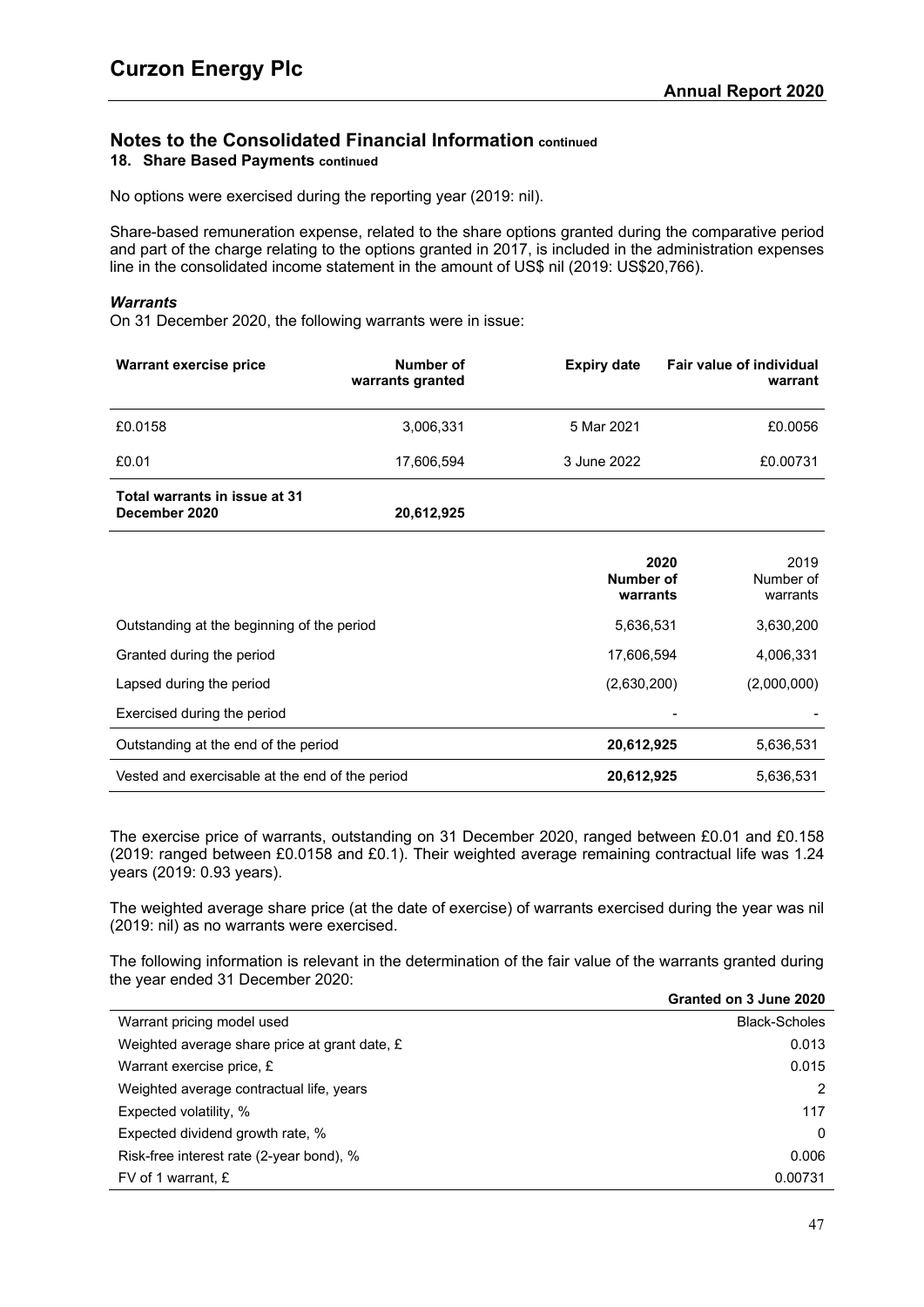## **Notes to the Consolidated Financial Information continued 18. Share Based Payments continued**

Calculation of volatility involves significant judgement by the Directors due to the absence of the historical trading data for the Company at the date of the grant. Volatility number above was estimated based on the range of 5-year month end volatilities of 10 similar sized listed companies operating in the Oil and Gas sector.

The aggregate fair value, related to the share warrants granted to shareholders acting in the capacity of shareholders during the reporting period, has been allocated to share premium as directly attributable share issue cost in the amount of US\$161,948 (2019: US\$22,239).

## **19. Reserves**

#### *Share Premium*

The share premium account represents the excess of consideration received for shares issued above their nominal value net of transaction costs.

## *Foreign Currency Translation Reserve*

The translation reserve represents the exchange gains and losses that have arisen from the retranslation of operations with a functional currency, which differs to the presentation currency.

## *Retained Earnings*

Retained earnings represent the cumulative profit and loss net of distributions to owners.

#### *Warrants Reserve*

The warrants reserve represents the cumulative fair value of the warrants, granted to the investors together with placement shares, still outstanding and not exercised.

#### *Share-Based Payment Reserve*

The share-based payment reserve represents the cumulative charge for options granted, still outstanding and not exercised.

#### *Merger Reserve*

The merger reserve represents the cumulative share capital and membership capital contributions of all the companies included into the legal acquire sub-group less cost of investments into these legal acquirees.

#### <span id="page-50-0"></span>**20. Financial Instruments – Risk Management**

#### **General Objectives, Policies and Processes**

The overall objective of the Directors is to set policies that seek to reduce risk as far as possible without unduly affecting the Group's competitiveness and flexibility. Further details regarding these policies are set out below.

The Directors review the Group's monthly reports through which they assess the effectiveness of the processes put in place and the appropriateness of the objectives and policies it sets.

#### **Categories of Financial Assets and Liabilities**

The Group's activities are exposed to a variety of market risk (including currency risk) and liquidity risk. The Group's overall financial risk management policy focuses on the unpredictability of financial markets and seeks to minimise potential adverse effects on its financial performance.

The principal financial instruments used by the Group, from which financial instrument risk arises, are as follows: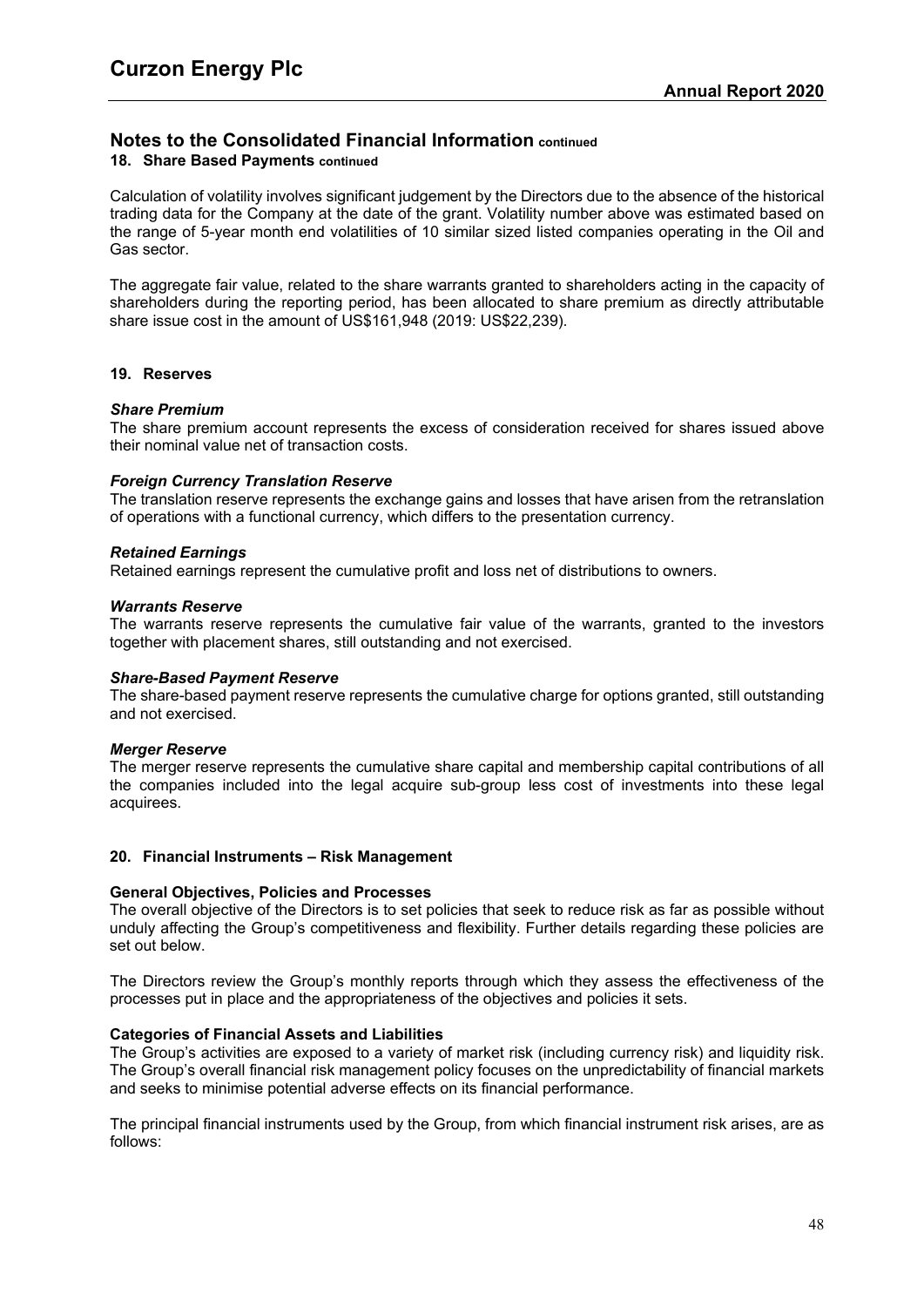# **Notes to the Consolidated Financial Information continued 20. Financial Instruments – Risk Management continued**

- **•** other receivables;
- **cash and cash equivalents;**
- **trade and other payables; and**
- **•** borrowings.

The carrying value of financial assets and financial liabilities, maturing within the next 12 months, approximates their fair value due to the relatively short-term maturity of the financial instruments.

The Group had no financial assets or liabilities carried at fair values at the end of each reporting date.

A summary of the financial instruments held by category is provided below:

|                              | 2020      | 2019,<br>*re-stated |
|------------------------------|-----------|---------------------|
|                              | US\$      | US\$                |
| <b>Financial assets</b>      |           |                     |
| Cash and cash equivalents    | 47,188    | 28,708              |
| Other receivables            |           | 1,245               |
| Restricted cash              | 125,000   | 125,000             |
|                              |           |                     |
| <b>Financial liabilities</b> |           |                     |
| Trade payables*              | 349,117   | 362,748             |
| Accruals                     | 388,718   | 327,567             |
| Short-term borrowings        | 1,183,018 | 698,798             |

#### **Credit Risk**

The Group's exposure to credit risk, or the risk of counterparties defaulting, arises mainly from notes and other receivables. The Directors manage the Group's exposure to credit risk by the application of monitoring procedures on an ongoing basis. For other financial assets (including cash and bank balances), the Directors minimise credit risk by dealing exclusively with high credit rating counterparties.

#### **Credit Risk Concentration Profile**

The Group's receivables do not have significant credit risk exposure to any single counterparty or any group of counterparties having similar characteristics. The Directors define major credit risk as exposure to a concentration exceeding 10% of a total class of such asset.

The Company maintains its cash reserves in Barclays Bank UK PLC, which maintains the following credit ratings: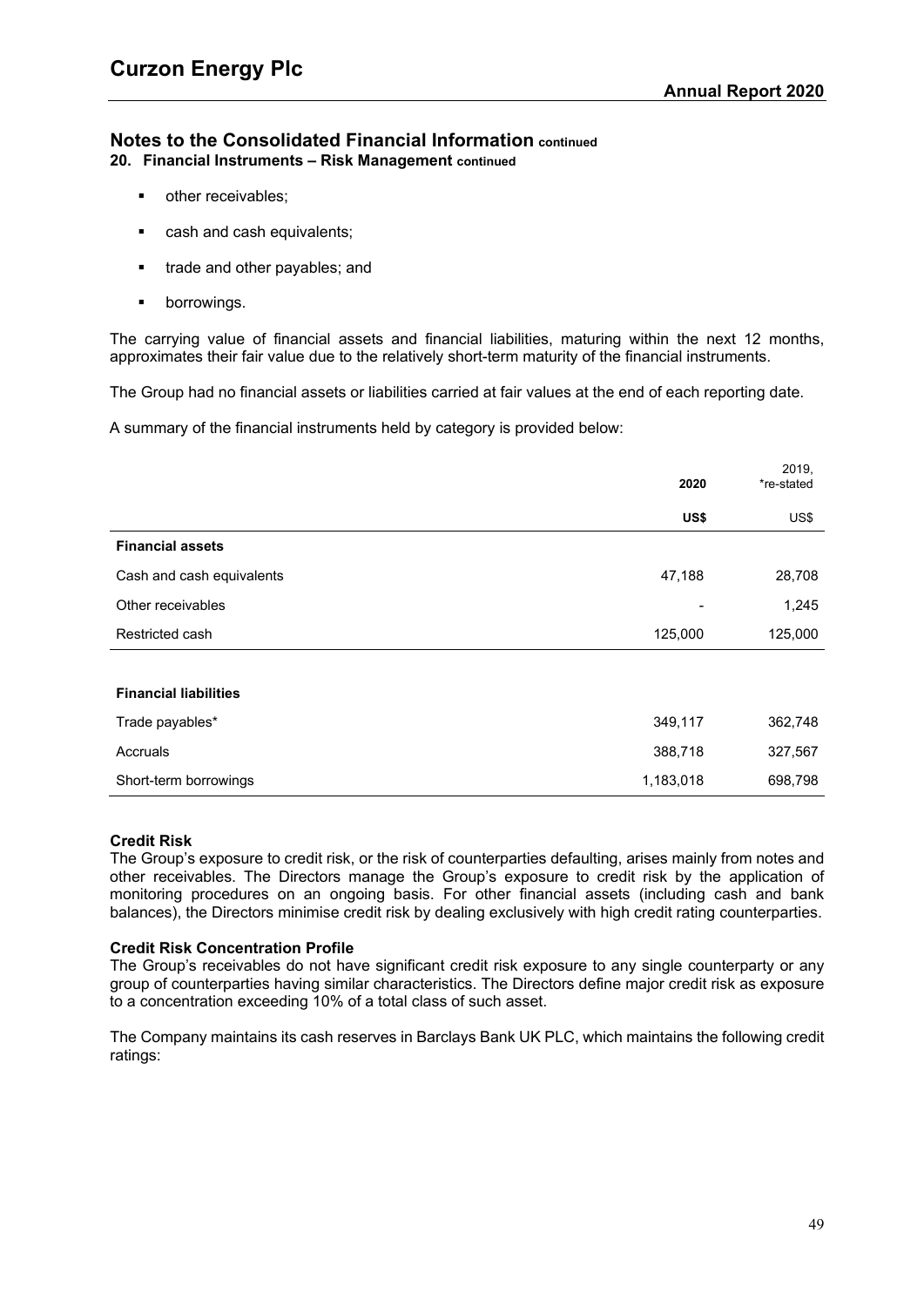**20. Financial Instruments – Risk Management continued**

| <b>Credit Agency</b>                                                     | <b>Standard and Poor's</b> | Moody's   | <b>Fitch</b>   | R&I      |
|--------------------------------------------------------------------------|----------------------------|-----------|----------------|----------|
| Long Term                                                                | A/Stable                   | A1/Stable | A+/Negative    | A/Stable |
| Short Term                                                               | $A-1$                      | $P-1$     | F <sub>1</sub> | N/A      |
| Unsupported Group Credit /Baseline<br>Credit Assessment/Viability Rating | bbb+                       | baa3      | a              | N/A      |

# **Exposure to Credit Risk**

The Group is exposed to the credit risk of the US Specialty Insurance Company, currently holding a US\$125,000 bond on behalf of the Company's Coos Bay Energy LLC subsidiary.

# **Market Risk - Interest Rate Risk**

Borrowings issued at fixed rates expose the Group to fair value interest rate risk. The Directors' policy is to maintain a majority of the Group's borrowings in fixed rate instruments. The Directors have analysed the Group's interest rate exposure on a dynamic basis. This takes into consideration refinancing, renewal of existing positions and alternative financing. Based on these considerations, the Directors believe the Group's exposure to cash flow and fair value interest rate risk is not significant.

# **Market Risk - Currency Risk**

Currency risk is the risk that the value of financial instruments will fluctuate due to changes in foreign exchange rates. Currency risk arises when future commercial transactions and recognised assets and liabilities are denominated in a currency that is not the Company's (Pound Sterling, £) or its subsidiaries' functional currency (US\$). The Group is exposed to foreign exchange risk, arising from currency exposures primarily with respect to the UK Pound Sterling (£). The Directors monitor the exchange rate fluctuations on a continuous basis and act accordingly. The following sensitivity analysis shows the effects on loss before tax of 10% increase/decrease in the exchange rates of the US\$ versus closing exchange rates of UK Pound Sterling as at 31 December 2020: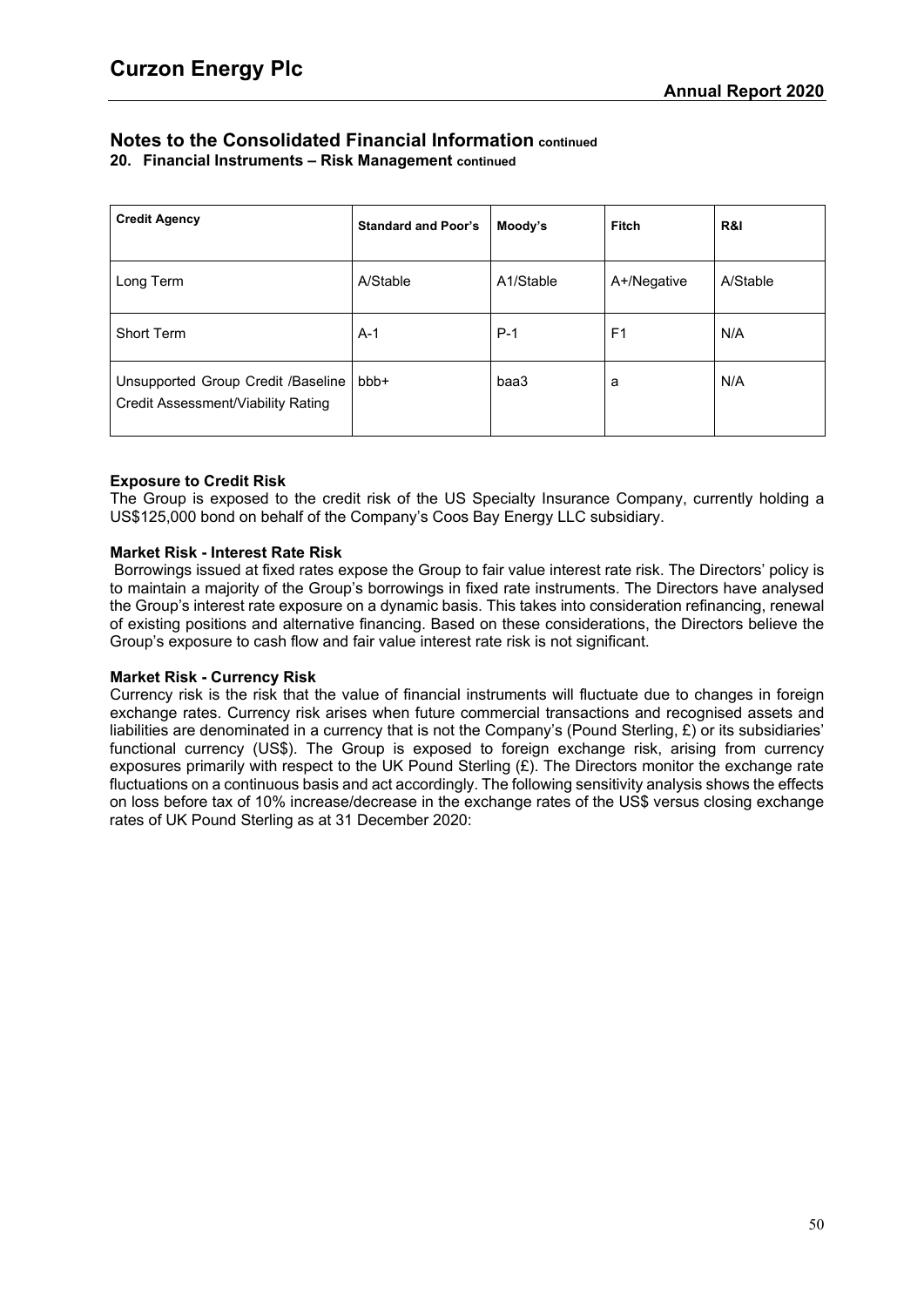**20. Financial Instruments – Risk Management continued**

|                                                                                            |                          |                          |                      | $+10%$                   | $-10%$                            |                     |  |
|--------------------------------------------------------------------------------------------|--------------------------|--------------------------|----------------------|--------------------------|-----------------------------------|---------------------|--|
|                                                                                            |                          |                          |                      | US\$                     |                                   | US\$                |  |
| Loss before tax                                                                            |                          |                          | Increase in loss by  | US\$56,435               | Decrease in loss by<br>US\$56,435 |                     |  |
|                                                                                            |                          |                          |                      |                          |                                   |                     |  |
|                                                                                            | 2020                     | 2020                     | 2020                 | 2019.<br>*re-stated      | 2019                              | 2019.<br>*re-stated |  |
| Assets and liabilities by currency of<br>denomination, al numbers are presented<br>in US\$ | US\$                     | £                        | <b>Total</b><br>US\$ | US\$                     | £                                 | Total<br>US\$       |  |
| <b>Financial assets</b>                                                                    |                          |                          |                      |                          |                                   |                     |  |
| Cash and cash equivalents                                                                  | 299                      | 46,889                   | 47,188               | 118                      | 28,590                            | 28,708              |  |
| Other receivables                                                                          | $\overline{\phantom{a}}$ | $\overline{\phantom{0}}$ | $\blacksquare$       | $\overline{\phantom{a}}$ | 1,245                             | 1,245               |  |
| Restricted cash                                                                            | 125,000                  | -                        | 125,000              | 125,000                  | $\blacksquare$                    | 125,000             |  |
|                                                                                            |                          |                          |                      |                          |                                   |                     |  |
| <b>Financial liabilities</b>                                                               |                          |                          |                      |                          |                                   |                     |  |
| Trade payables*                                                                            | 54,805                   | 294,312                  | 349,117              | 65,066                   | 297,682                           | 362,748             |  |
| Accruals                                                                                   | $\blacksquare$           | 388,718                  | 388,718              | 29,721                   | 297,846                           | 327,567             |  |
| Short-term borrowings                                                                      | 409,728                  | 773,290                  | 1,183,018            | 364,727                  | 334,071                           | 698,798             |  |

# **Liquidity Risk**

The Group currently holds cash balances to provide funding for normal trading activity. Trade and other payables and short-term borrowings are monitored as part of normal management routine and all amounts outstanding fall due in one year or less. Borrowings are conducted in both US\$ and UK Pound Sterling and as such the Company monitors fluctuations that may impact both present and future liquidity levels.

# **Capital Management**

The Group defines capital as the total equity of the Group. The Directors' objectives, when managing capital, are to safeguard its ability to continue as a going concern in order to provide returns for shareholders and benefits for other stakeholders and to maintain an optimal capital structure to reduce the cost of capital.

To meet these objectives, the Directors review the budgets and projections on a regular basis to ensure there is sufficient capital to meet the needs of the Group through to profitability and positive cash flow.

The capital structure of the Group consists of shareholders' equity as set out in the consolidated statement of changes in equity. All working capital requirements are financed from existing cash resources and borrowings.

Whilst the Group does not currently have distributable profits, it is part of the capital strategy to provide returns for shareholders and benefits for members in the future.

Capital for further development of the Group's activities will, where possible, be achieved by share issues or other finance as appropriate.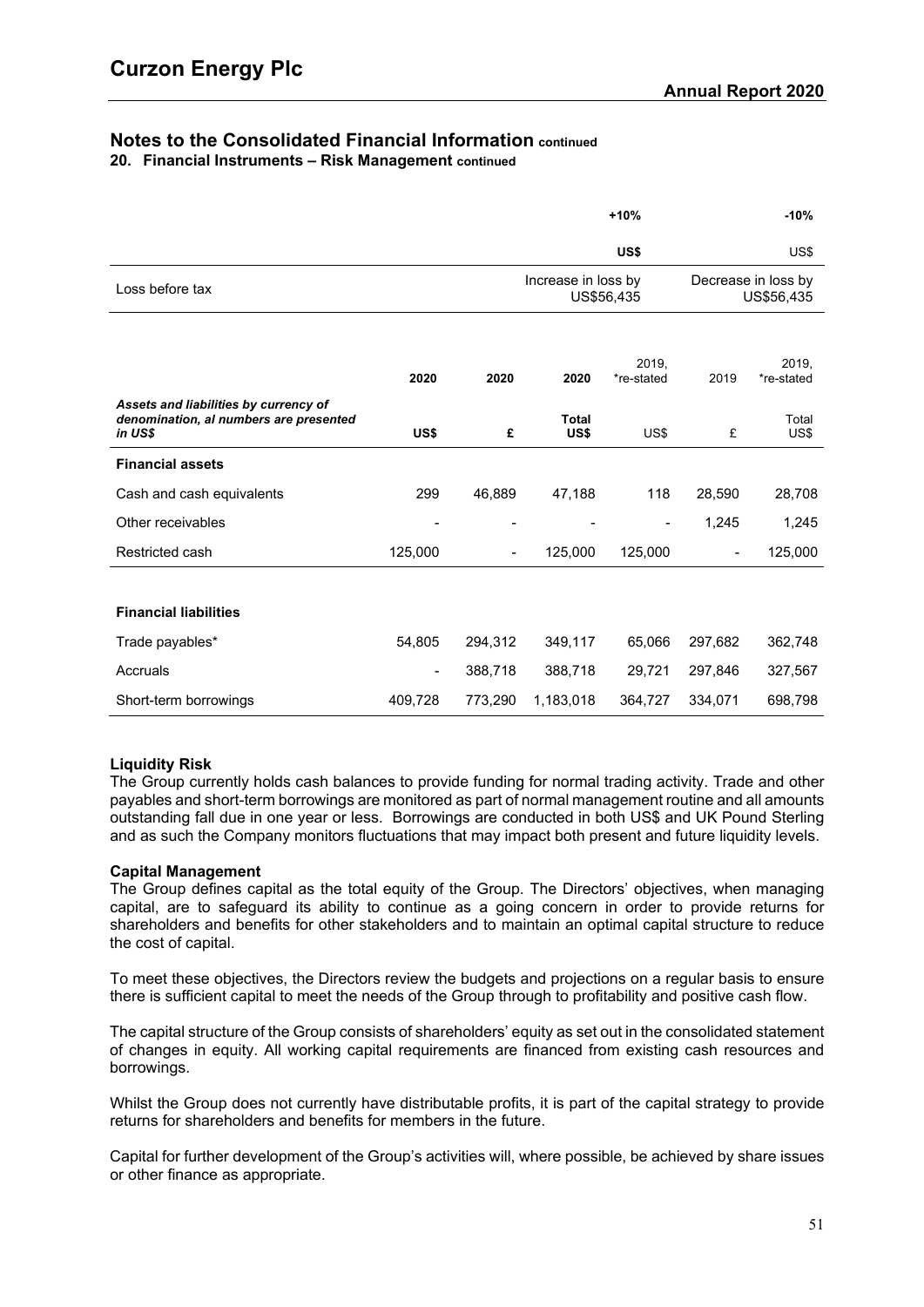# **Notes to the Consolidated Financial Information continued 20. Financial Instruments – Risk Management continued**

In order to maintain or adjust the capital structure, the Directors may return capital to shareholders, issue new shares or sell assets to reduce debt. It also ensures that distributions to shareholders do not exceed working capital requirements.

## **Fair Value Hierarchy**

All the financial assets and financial liabilities, recognised in the Group Financial Statements, are shown at the carrying value, which also approximates the fair values of those financial instruments. Therefore, no separate disclosure for fair value hierarchy is required.

# **21. Leases**

All the Group's leases are short-term leases, which are month-to-month obligations (i.e., US administrative storage operating lease).

# **22. Related Party Transactions**

Balances and transactions between the Company and its subsidiaries, Coos Bay Energy LLC, Westport Energy Acquisition Inc. and Westport Energy LLC are eliminated on consolidation and are not disclosed in this note. Balances and transactions between the Group and other related parties are disclosed below.

## *Promissory Notes*

During the year ended 31 December 2019, US\$100,000 of promissory notes were issued to YA Global Investments LP, a company that is also the majority shareholder of the business, see note 16 for further information.

On 13 February 2020, the Company announced that it had been informed by YA Global Investments LP of the sale of its outstanding debt due to YA Global to C4 Energy Ltd, a UK incorporated private Company. The balance of the loan agreement at that time was US\$200,000, with approximately US\$32,000 of accrued interest.

#### *Remuneration of Directors*

The remuneration of the senior Executive Management Committee members, who are the key management personnel of the Group, is set out in aggregate for each of the categories specified in IAS 24 "Related Party Disclosures" in note [5.](#page-39-0)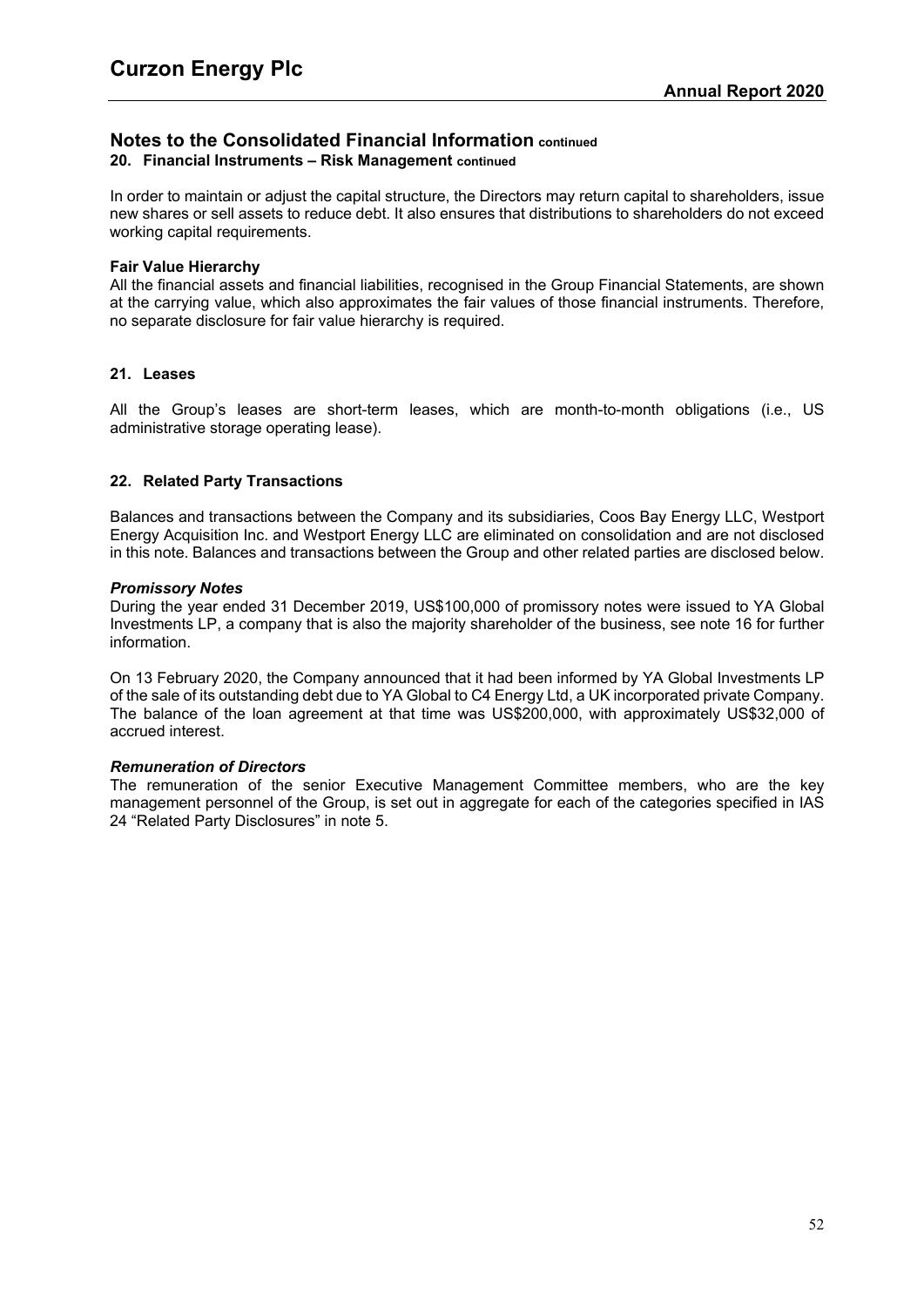# <span id="page-55-0"></span>**23. Events After the Reporting Period**

## **Termination of Discussions – Execution of LOI**

On 03 February 2021, the Company announced that it has informed Sun Seven Stars Investment Group ("SSSIG") of the formal termination of the Letter of Intent, first announced on 18 March 2020. As the period of exclusivity with SSSIG had already expired, no further obligations remain among the parties.

The Company further announced the execution of a Letter of Intent ("LOI") with Poseidon Enhanced Technologies Limited ("PET"). The Company will now enter an initial period of exclusivity with PET during which each party will conduct due diligence on the other. The parties have agreed that during this period they will work towards the execution and delivery of a definitive purchase agreement, contemplating a reverse takeover of Curzon by PET ("RTO"), which will be conditional upon receipt of the required regulatory approvals from the FCA and its primary market functions, among other matters. For providing PET with an initial period of exclusivity, lasting through to 28 February 2021, PET will lend the Company an initial amount of £65,000 in the form of a one-year loan Note (the "Note"), carrying an annual interest rate of 10% per annum, and convertible at the price of any subsequent share issue alongside the contemplated RTO transaction. Under the terms of the Note, a total of £500,000 is authorised to be made available to the Company through mutually agreed drawdowns. Any additional drawdowns, including in relation to potential ongoing exclusivity, will be deducted from this total authorised amount as they are made. After 1 March 2021, further loan funds may be made available by PET to the Company if the envisaged transaction continues to progress, or in order to extend the initial period of exclusivity beyond 28 February 2021.

## **Exclusivity Extension**

On 1 March 2021, the Company announced that under the terms of the LOI initially announced on 3 February 2021, Poseidon Enhanced Technologies has informed the Company of an extension of the existing exclusivity period through 1 April 2021.

On 29 March 2021, the Company announced that Poseidon Enhanced Technologies has informed the Company of an extension of the existing period through 1 May 2021.

On 28 April 2021, the Company announced that Poseidon Enhanced Technologies had informed the Company of an extension of the existing exclusivity period through 1 June 2021.

#### **Loan Extension**

On 25 March 2021, the Company announced that it had extended its outstanding loan with Sun Seven Stars Investment Group to 30 August 2021.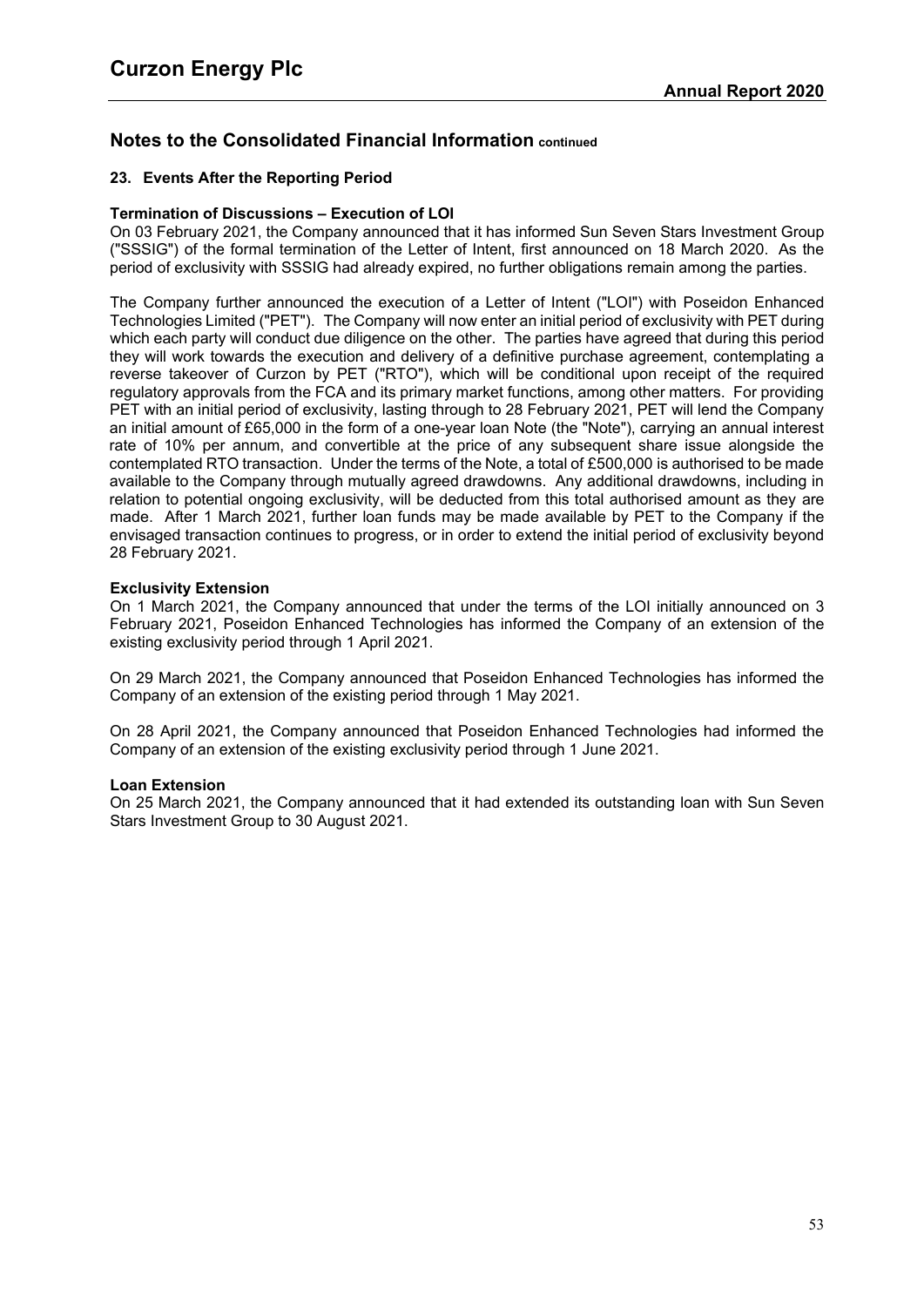# **Company Statement of Financial Position as at 31 December 2020**

|                                                   | Note | 2020           | 2019        |
|---------------------------------------------------|------|----------------|-------------|
|                                                   |      | £              | £           |
| <b>Assets</b>                                     |      |                |             |
| <b>Non-current assets</b>                         |      |                |             |
| Property, plant and equipment                     |      |                | 521         |
| Investments in subsidiaries                       | 28   |                |             |
| Amounts receivable from subsidiary undertakings   | 29   |                |             |
| <b>Total non-current assets</b>                   |      | $\blacksquare$ | 521         |
| <b>Current assets</b>                             |      |                |             |
| Trade and other receivables                       | 30   | 30,500         | 23,790      |
| Cash and cash equivalents                         | 31   | 34,514         | 21,888      |
| <b>Total current assets</b>                       |      | 65,014         | 45,678      |
| <b>Total assets</b>                               |      | 65,014         | 46,199      |
| <b>Liabilities</b>                                |      |                |             |
| <b>Current liabilities</b>                        |      |                |             |
| Trade and other payables                          | 32   | 499,583        | 454,048     |
| <b>Borrowings</b>                                 | 33   | 865,285        | 532,783     |
| <b>Total liabilities</b>                          |      | 1,364,868      | 986,831     |
| Capital and reserves attributable to shareholders |      |                |             |
| Share capital                                     | 34   | 831,990        | 830,330     |
| Share premium                                     | 34   | 2,718,932      | 2,693,194   |
| Share-based payments reserve                      |      | 355,269        | 355,269     |
| <b>Warrants reserve</b>                           |      | 289,481        | 160,777     |
| Merger relief reserve                             |      | 2,800,000      | 2,800,000   |
| <b>Accumulated losses</b>                         |      | (8, 295, 526)  | (7,780,202) |
| <b>Total capital and reserves</b>                 |      | (1, 299, 854)  | (940, 632)  |
| <b>Total equity and liabilities</b>               |      | 65,014         | 46,199      |

# **Company Statement of Comprehensive Income**

As permitted by Section 408 Companies Act 2006, the Company has not presented its own income statement or statement of comprehensive income. The Company's loss for the financial year was £515,324 (2019: £5,191,316). The Company's total comprehensive loss for the financial year was £515,324 (2019: £5,191,316).

The Financial Statements were approved by the Board of Directors and authorised for issue on 29 April 2021 and are signed on its behalf by:

 $\mathcal{L}$ 

**John McGoldrick Director**

The notes to the Company Statement of Financial Position form part of these Financial Statements.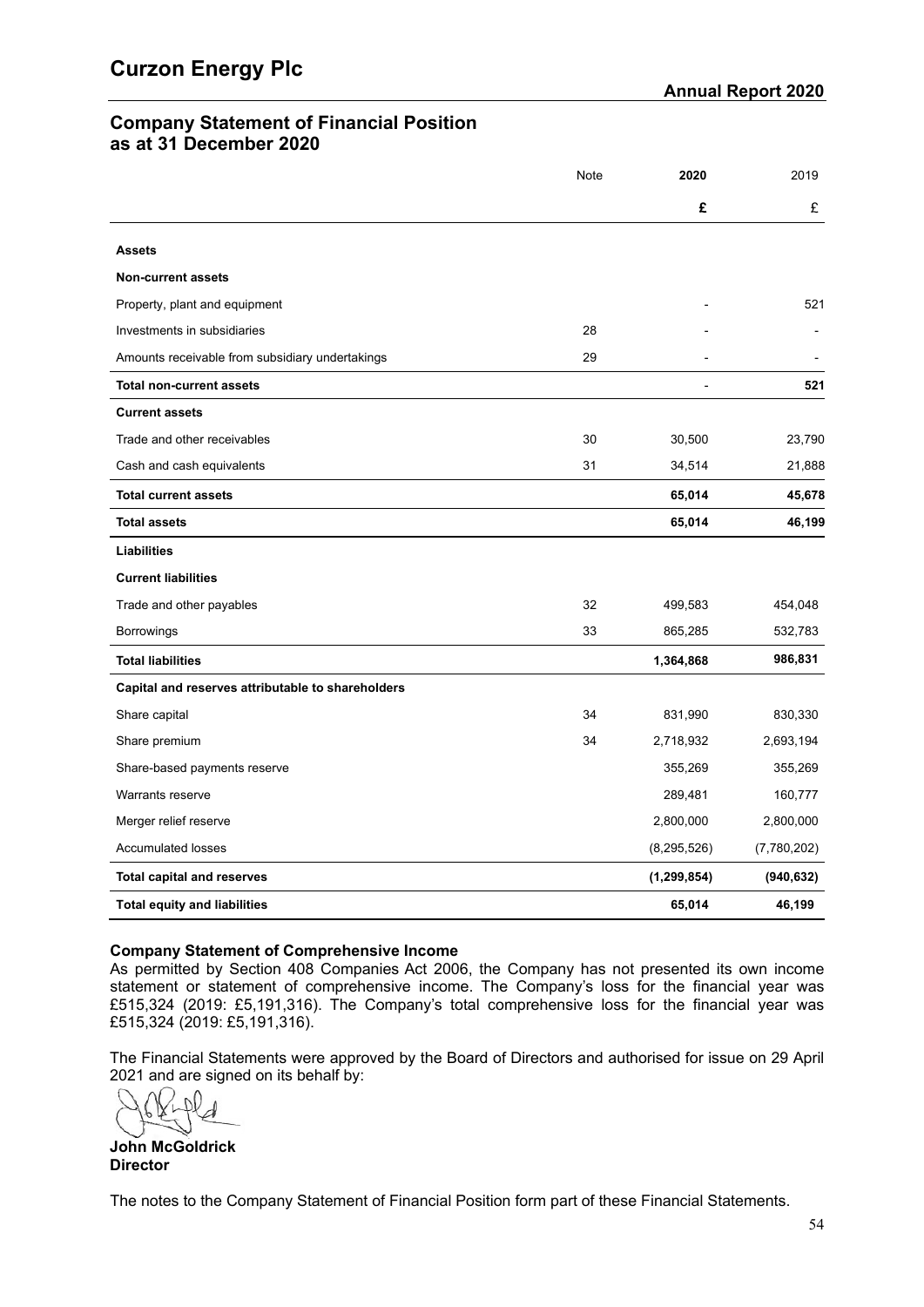# **Company Statement of Changes in Equity**

|                                                      | <b>Share</b><br>capital<br>£ | Share<br>Premium<br>£    | Share-<br>based<br>payments<br>reserve<br>£ | Warrants<br>reserve<br>£ | Merger relief<br>reserve<br>£ | <b>Accumulated</b><br>loss<br>£ | <b>Total</b><br>£ |
|------------------------------------------------------|------------------------------|--------------------------|---------------------------------------------|--------------------------|-------------------------------|---------------------------------|-------------------|
| Equity at 1 January 2019                             | 770,203                      | 2,675,156                | 338,995                                     | 143,942                  | 2,800,000                     | (2,588,886)                     | 4,139,410         |
| Loss for the year 2019                               |                              |                          | $\overline{\phantom{0}}$                    | $\overline{\phantom{0}}$ | $\overline{\phantom{a}}$      | (5, 191, 316)                   | (5, 191, 316)     |
| <b>Total comprehensive loss</b><br>for the year 2019 |                              |                          |                                             |                          | ۰                             | (5, 191, 316)                   | (5, 191, 316)     |
| <b>Issue of shares</b>                               | 60,127                       | 34,873                   |                                             |                          |                               |                                 | 95,000            |
| <b>Issue of warrants</b>                             | $\overline{\phantom{a}}$     | (16, 835)                |                                             | 16,835                   |                               | $\overline{a}$                  | $\blacksquare$    |
| <b>Issue of share options</b>                        | $\overline{\phantom{a}}$     | $\overline{\phantom{a}}$ | 16,274                                      |                          |                               |                                 | 16,274            |
| <b>Total transactions with</b><br>shareholders       | 60,127                       | 18,038                   | 16,274                                      | 16,835                   |                               |                                 | 111,274           |
| <b>Equity at 31 December</b><br>2019                 | 830,330                      | 2,693,194                | 355,269                                     | 160,777                  | 2,800,000                     | (7,780,202)                     | (940, 632)        |
|                                                      |                              |                          |                                             |                          |                               |                                 |                   |
| Loss for the year 2020                               |                              |                          |                                             |                          | $\overline{a}$                | (515, 324)                      | (515, 324)        |
| Other comprehensive loss<br>for the year             |                              |                          | $\overline{a}$                              |                          |                               |                                 |                   |
| <b>Total comprehensive loss</b><br>for the year 2020 |                              |                          |                                             |                          |                               | (515, 324)                      | (515, 324)        |
| <b>Issue of shares</b>                               | 1,661                        | 164,405                  |                                             |                          |                               |                                 | 166,066           |
| <b>Transaction costs</b>                             |                              | (9,964)                  |                                             |                          |                               |                                 | (9,964)           |
| <b>Issue of warrants</b>                             | $\overline{\phantom{a}}$     | (128, 704)               | $\overline{a}$                              | 128,704                  |                               |                                 |                   |
| <b>Total transactions with</b><br>shareholders       | 1,661                        | 25,737                   | ٠                                           | 128,704                  |                               |                                 | 156,102           |
| <b>Equity at 31 December</b><br>2020                 | 831,990                      | 2,718,932                | 355,269                                     | 289,481                  | 2,800,000                     | (8, 295, 526)                   | (1, 299, 854)     |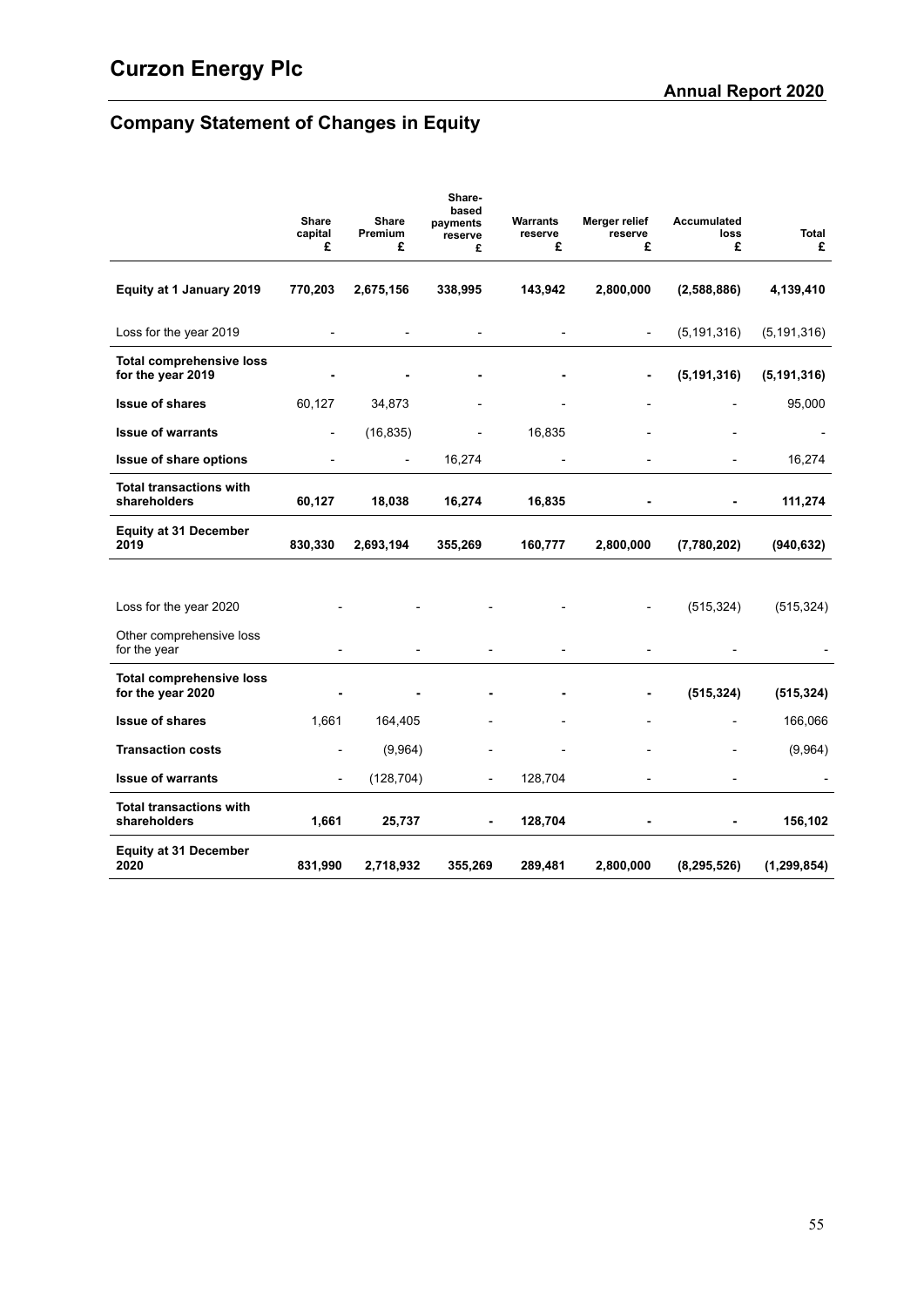# **Company Statement of Cash Flows for the Year Ended 31 December 2020**

|                                                                       | <b>Notes</b> | 2020       | 2019          |
|-----------------------------------------------------------------------|--------------|------------|---------------|
|                                                                       |              | £          | £             |
| Cash flow from operating activities                                   |              |            |               |
| Loss before taxation                                                  |              | (515, 324) | (5, 191, 316) |
| Adjustments for:                                                      |              |            |               |
| Finance expense                                                       |              | 87,681     | 87,849        |
| Finance income                                                        |              | (39, 368)  | (39, 368)     |
| Share-based payments charge                                           |              |            | 16,274        |
| Impairment of loans and receivables                                   |              | 94,627     | 1,713,317     |
| Impairment of investments in subsidiaries                             |              |            | 2,800,275     |
| Income from forgiven creditors                                        |              | (15, 816)  |               |
| Unrealised foreign exchange movements                                 |              | (18, 110)  | (3,069)       |
| Operating cashflows before working capital changes                    |              | (406, 310) | (616, 038)    |
| Changes in working capital:                                           |              |            |               |
| Increase in payables                                                  |              | 64,802     | 233,718       |
| (Increase)/decrease in receivables                                    |              | (6,709)    | 20,649        |
| Net cash used in operating activities                                 |              | (348, 217) | (361, 671)    |
| <b>Financing activities</b>                                           |              |            |               |
| Issue of ordinary shares, net of share issue costs                    |              | 156,102    | 78,750        |
| Proceeds from new borrowings                                          |              | 260,000    | 277,540       |
| Advances granted to subsidiaries                                      |              | (55, 259)  | (71, 722)     |
| Net cash flow from financing activities                               |              | 360,843    | 284,568       |
| Net increase/(decrease) in cash and cash equivalents in the<br>period |              | 12,626     | (77, 103)     |
| Cash and cash equivalents at the beginning of the period              |              | 21,888     | 98,991        |
| Cash and cash equivalents at the end of the period                    |              | 34,514     | 21,888        |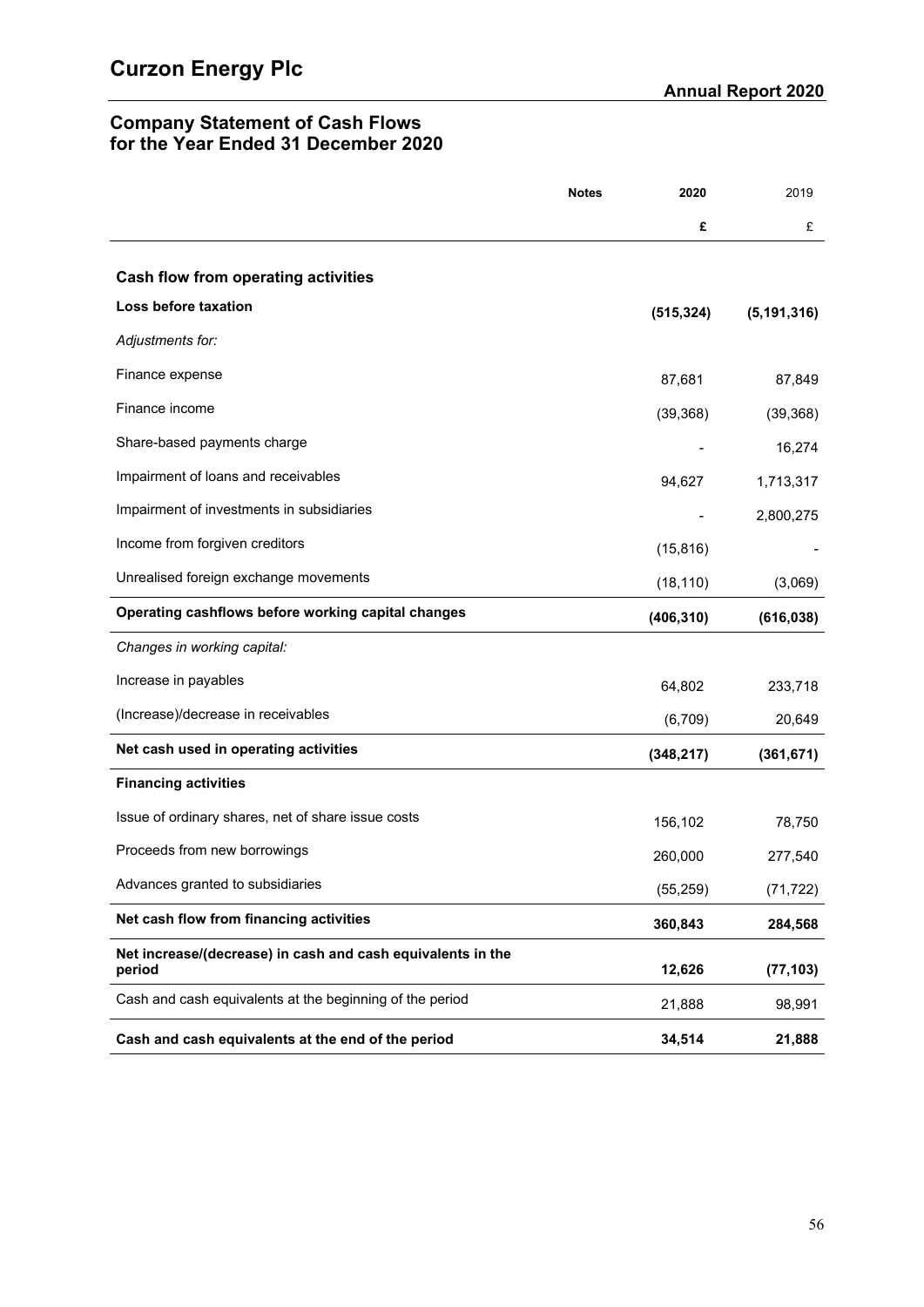# **Notes to the Company Financial Statements**

# **24. Significant Accounting Policies**

The separate Financial Statements of the Company are presented as required by the Companies Act 2016 ("the Act"). As permitted by the Act, the separate Financial Statements have been prepared in accordance with International Financial Reporting Standards.

The Financial Statements have been prepared on the historical cost basis. The principal accounting policies adopted are the same as those set out in note 2 to the Consolidated Financial Statements except as noted below.

## **Investments in Subsidiaries**

Investments in subsidiaries are carried at cost and are regularly reviewed for impairment if there are any indications that the carrying value may not be recoverable.

## **Receivables from Subsidiaries**

Impairment provisions for receivables from related parties and loans to related parties are recognized, based on a forward-looking expected credit loss model. The methodology, used to determine the amount of the provision, is based on whether there has been a significant increase in credit risk since initial recognition of the financial asset. For those where the credit risk has not increased significantly since initial recognition of the financial asset, twelve month expected credit losses along with gross interest income are recognised. For those for which credit risk has increased significantly but not determined to be credit impaired, lifetime expected credit losses along with the gross interest income are recognised. For those that are determined to be credit impaired, lifetime expected credit losses along with interest income on a net basis are recognised.

## **Critical Accounting Judgments and Key Sources of Estimation Uncertainty**

The Company's Financial Statements, and in particular its investments in and receivables from subsidiaries, are affected by the critical accounting judgments and key sources of estimation uncertainty in respect of going concern judgements which are more fully described in note [2](#page-29-1) to the Consolidated Financial Statements.

# **25. Auditor's Remuneration**

The auditor's remuneration for audit and other services is disclosed in note [4](#page-38-0) to the Consolidated Financial Statements.

# **26. Directors and Staff**

Scott Kaintz, Executive Director of the Company, has been the only employee of the Company in the reporting year after he was employed on 5 November 2018 and to date.

Key management remuneration is disclosed in note [5](#page-39-0) to the Consolidated Financial Statements.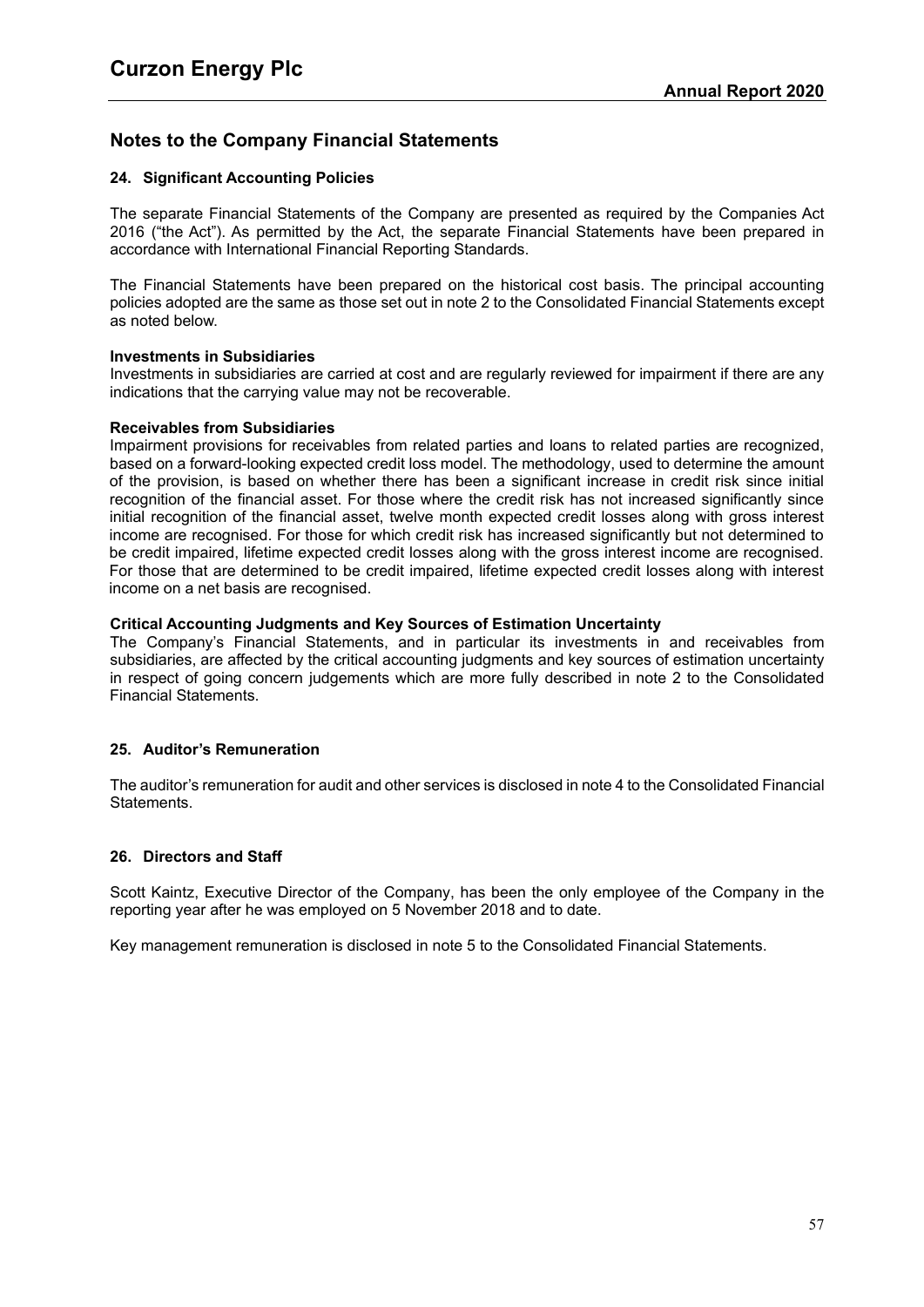# **27. Administrative Expenses**

|                                          | 2020    | 2019    |
|------------------------------------------|---------|---------|
|                                          | £       | £       |
| Staff costs                              | 218,954 | 166,113 |
| Share-based payments                     |         | 16,274  |
| <b>Standard Listing Prospectus Costs</b> |         | 203,985 |
| <b>Standard Listing Regulatory Costs</b> | 73,263  | 79,524  |
| Professional and consultancy fees        | 75,672  | 103,121 |
| Other general administrative expenses    | 38,421  | 63,296  |
| <b>Total</b>                             | 406,310 | 632,312 |

## <span id="page-60-0"></span>**28. Investments**

Investment in subsidiaries

|                                   | 2020           | 2019        |
|-----------------------------------|----------------|-------------|
|                                   | £              |             |
| Costs at beginning of the year    |                | 2,800,275   |
| Impairment                        | $\blacksquare$ | (2,800,275) |
| Total investments in subsidiaries | ۰              |             |

# <span id="page-60-1"></span>**29. Receivables from Subsidiaries and Related Party Transactions**

|                                    | 2020 | 2019 |
|------------------------------------|------|------|
|                                    | c    |      |
| Loans to subsidiaries              |      |      |
| <b>Total loans to subsidiaries</b> |      |      |

During the year ended 31 December 2020, the Company recognised expected credit losses in relation to the intercompany loans in the amount of £94,627 (2019: £1,713,317). This relates to the write-off of the Company's Coos Bay coal bed methane project in full, due primarily to the lack of capital available to advance the project in declining US oil and gas markets.

During the year ended 31 December 2020, the maximum amount owed by the Group to the Company was £94,627 (2019: £1,713,317). The related party loans are unsecured and are repayable at the time of completion of a reverse takeover. Interest is receivable at a rate of 9%. At 31 December 2020, £39,368 (2019: £39,368) was accrued and included in the above balance.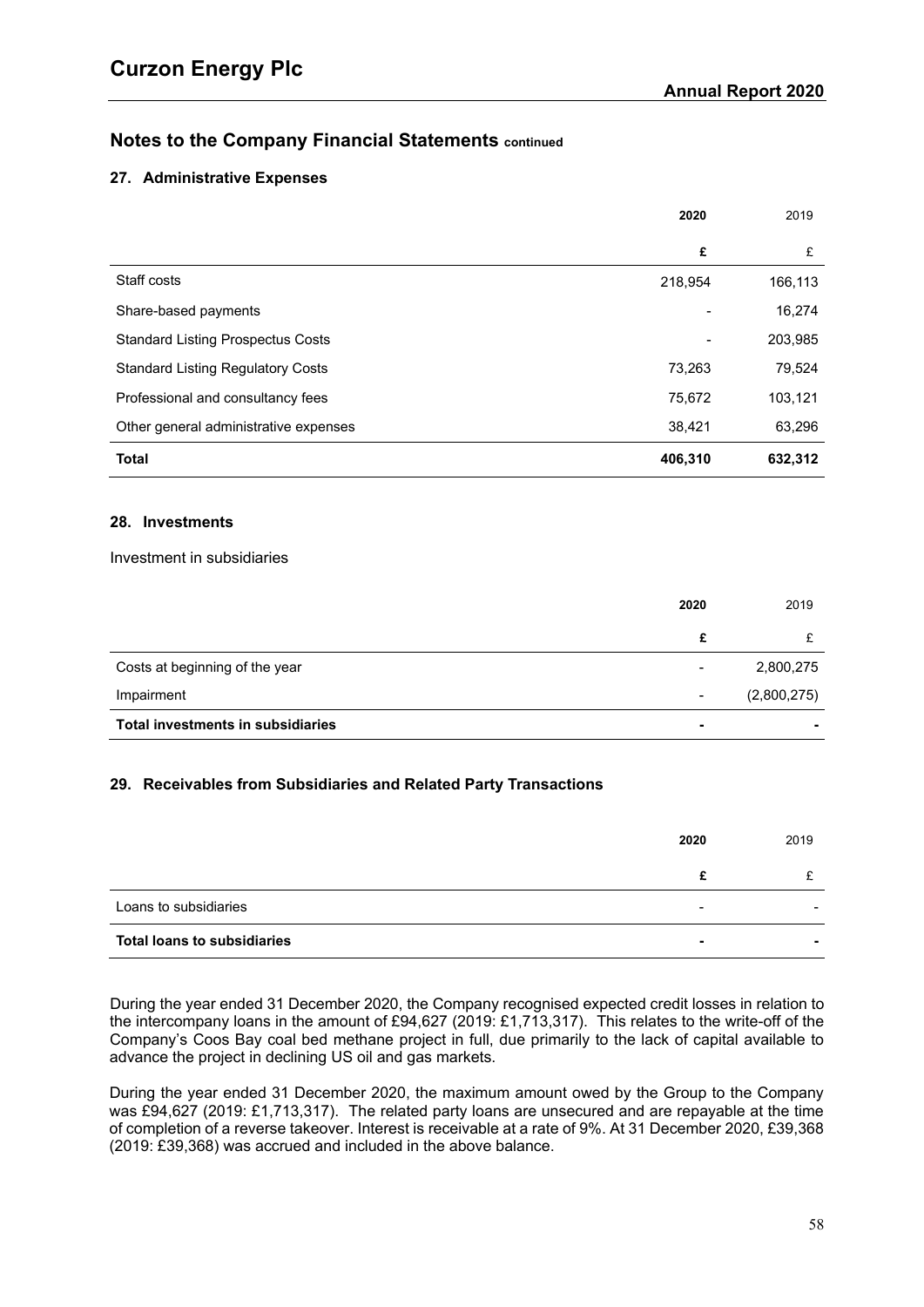# **Notes to the Company Financial Statements continued 29. Receivables from Subsidiaries and Related Party Transactions continued**

The remuneration of the senior Executive Management Committee members, who are the key management personnel of the Group, is set out in aggregate for each of the categories specified in IAS 24 "Related Party Disclosures" in note [5.](#page-39-0)

# <span id="page-61-0"></span>**30. Prepayments and Other Receivables**

|                                         | 2020                     | 2019   |
|-----------------------------------------|--------------------------|--------|
|                                         | £                        | £      |
| VAT recoverable                         | 2,272                    | 3,433  |
| Prepayments                             | 28,227                   | 19,408 |
| Other debtors                           | $\overline{\phantom{a}}$ | 949    |
| Total prepayments and other receivables | 30,499                   | 23,790 |

The fair value of receivables and deposits approximates their carrying amount, as the impact of discounting is not significant. The receivables are not impaired and are not past due.

## <span id="page-61-1"></span>**31. Cash and Cash Equivalents**

For the purpose of the statements of cash flows, cash and cash equivalents comprise the following:

|                          | 2020   | 2019   |
|--------------------------|--------|--------|
|                          |        |        |
| Cash in hand and at bank | 34,514 | 21,888 |

# **32. Current Liabilities**

#### **Trade and Other Payables**

|                                | 2020    | 2019    |
|--------------------------------|---------|---------|
|                                | £       |         |
| Trade and other payables       | 215,266 | 226,962 |
| Accruals                       | 284,317 | 227,086 |
| Total trade and other payables | 499,583 | 454,048 |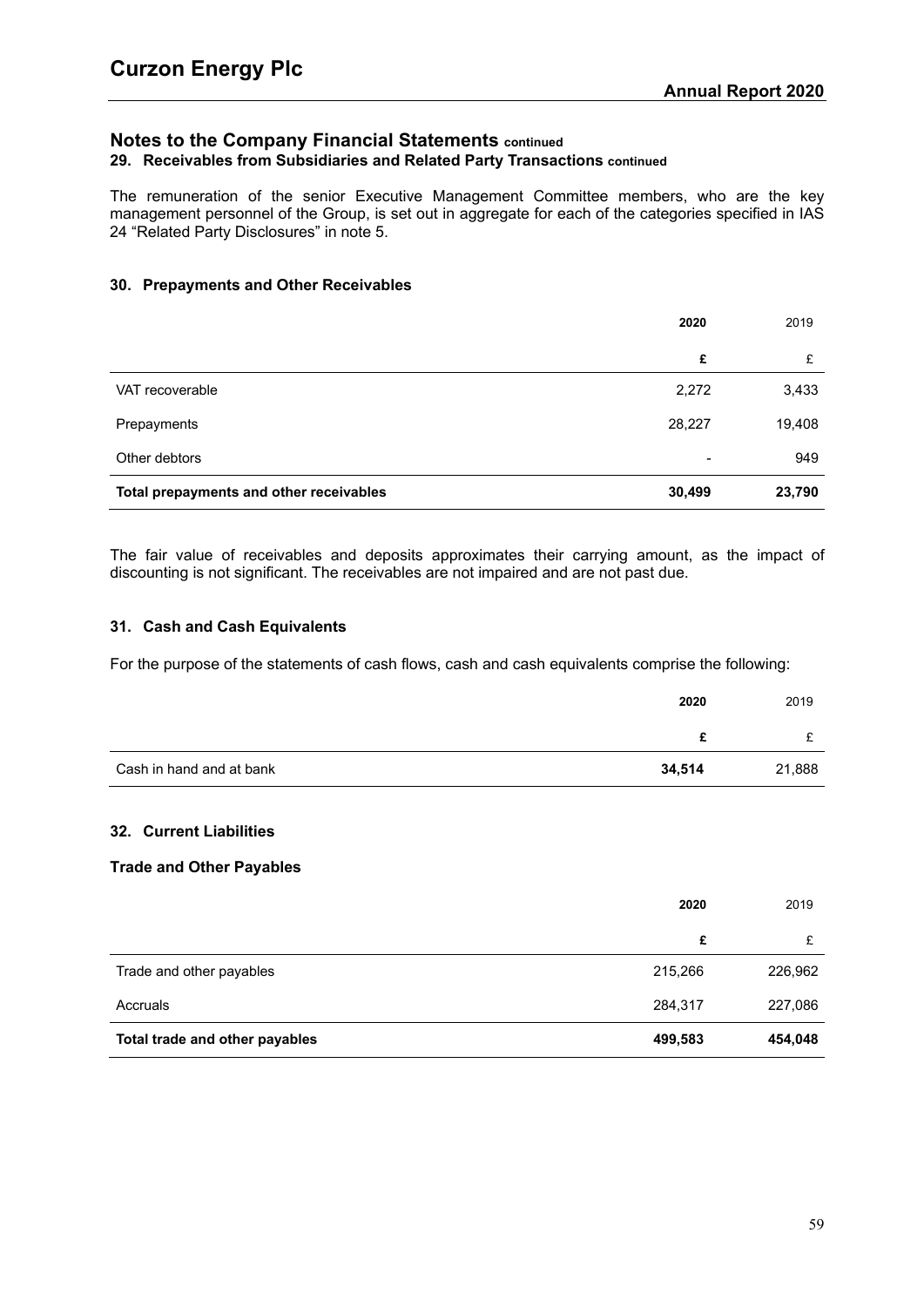# <span id="page-62-0"></span>**33. Short-Term Borrowings**

At 31 December 2020, the Company had an outstanding promissory notes and loans of £865,285 (2019: £532,783), please refer to note [16.](#page-45-2)

|                                                       | 1 Jan 2020, £                                                                                                                                     | <b>Cash flows</b><br><b>Proceeds from</b><br>new<br>borrowings, £ | Non-cash flow<br>Forex movement,<br>£ | Non-cash flow<br>Interest accrued, £ | 31 Dec<br>2020, E |
|-------------------------------------------------------|---------------------------------------------------------------------------------------------------------------------------------------------------|-------------------------------------------------------------------|---------------------------------------|--------------------------------------|-------------------|
| <b>HNW Investor Group</b>                             | 254,705                                                                                                                                           | -                                                                 |                                       | 34.251                               | 288,956           |
| C4 Energy Ltd                                         | 177,171                                                                                                                                           |                                                                   | (8,773)                               | 23,511                               | 191,909           |
| <b>Bruce Edwards</b>                                  | 100,907                                                                                                                                           |                                                                   | (4,888)                               | 11,756                               | 107,775           |
| Sun Seven Stars<br>Investment Group<br>("SSSIG")      | $\hskip1.6pt\hskip1.6pt\hskip1.6pt\hskip1.6pt\hskip1.6pt\hskip1.6pt\hskip1.6pt\hskip1.6pt\hskip1.6pt\hskip1.6pt\hskip1.6pt\hskip1.6pt\hskip1.6pt$ | 260,000                                                           |                                       | 16.645                               | 276,645           |
| <b>Total liabilities from</b><br>financing activities | 532,783                                                                                                                                           | 260,000                                                           | (13,661)                              | 86,163                               | 865,285           |

|                                                       | 1 Jan 2019, £ | <b>Cash flows</b><br><b>Proceeds from</b><br>new<br>borrowings, £ | Non-cash flow<br>Forex movement.<br>£ | Non-cash flow<br>Interest accrued, £ | 31 Dec<br>2019, E |
|-------------------------------------------------------|---------------|-------------------------------------------------------------------|---------------------------------------|--------------------------------------|-------------------|
| <b>HNW Investor Group</b>                             |               | 200,000                                                           |                                       | 54,705                               | 254,705           |
| C4 Energy Ltd                                         | 79,143        | 77,540                                                            |                                       | 20,488                               | 177,171           |
| <b>Bruce Edwards</b>                                  | 89,343        | $\overline{\phantom{0}}$                                          | $\overline{\phantom{a}}$              | 11.564                               | 100,907           |
| <b>Total liabilities from</b><br>financing activities | 168,486       | 277,540                                                           |                                       | 86,757                               | 532,783           |

# <span id="page-62-1"></span>**34. Share Capital**

The movements in the share capital account are disclosed in note [17](#page-47-0) to the Financial Statements.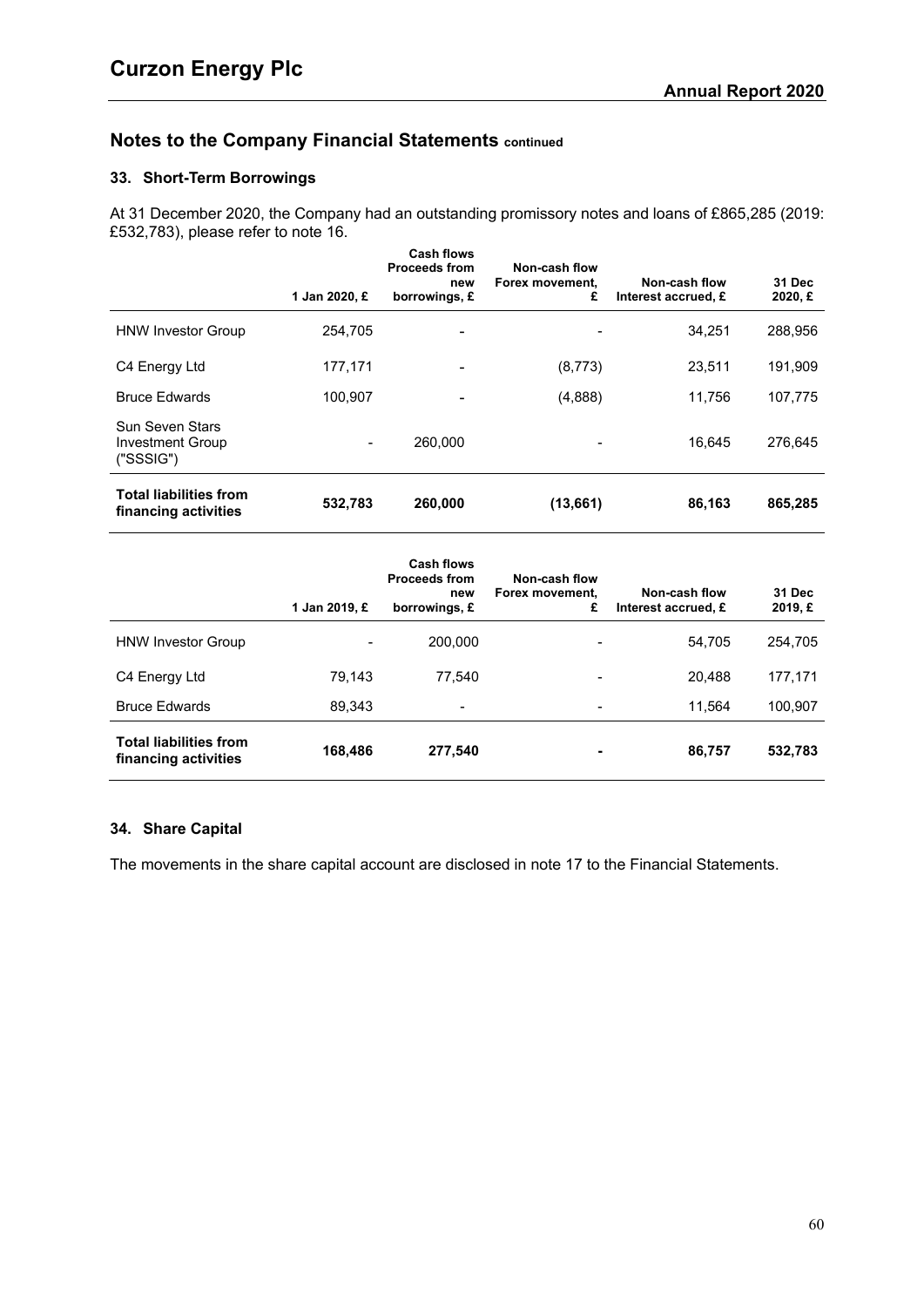## **35. Financial Instruments – Risk Management**

The Company's strategy and financial risk management objectives are described in note [20](#page-50-0).

#### **Principal Financial Instruments**

The principal financial instruments used by the Company from which risk arises are as follows:

|                              | 2020    | 2019    |
|------------------------------|---------|---------|
|                              | £       | £       |
| <b>Financial assets</b>      |         |         |
| Cash and cash equivalents    | 34,514  | 21,888  |
| Other receivables            |         | 949     |
| Loans due from subsidiaries  |         |         |
| <b>Financial liabilities</b> |         |         |
| Trade payables               | 215,266 | 226,961 |
| Accruals                     | 284,317 | 227,086 |
| Short-term borrowings        | 865,285 | 532,783 |

#### **Credit Risk**

Credit risk refers to the risk that a counterparty will default on its contractual obligations, resulting in financial loss to the Company.

In addition to the risks described in note [20,](#page-50-0) which affect the Group, the Company is also subject to credit risk on the balances receivable from subsidiaries, see note [29.](#page-60-1) In the year ended 31 December 2020, credit losses were recognised in full in relation to all the balances receivable from subsidiaries.

#### **Market Risk - Currency Risk**

The Companyis exposed to foreign exchange risk, arising from currency exposures primarily with respect to the US Dollar (US\$). The Directors monitor the exchange rate fluctuations on a continuous basis and act accordingly.

| Assets and liabilities by currency of<br>denomination, al numbers are presented in £ | 2020<br>US\$ | 2020<br>£ | 2020<br>Total<br>£ | 2019<br>US\$             | 2019<br>£ | 2019<br>Total<br>£ |
|--------------------------------------------------------------------------------------|--------------|-----------|--------------------|--------------------------|-----------|--------------------|
| <b>Financial assets</b>                                                              |              |           |                    |                          |           |                    |
| Cash and cash equivalents                                                            | 219          | 34.295    | 34,514             | 90                       | 21,798    | 21,888             |
| Other receivables                                                                    |              |           |                    |                          | 949       | 949                |
| <b>Financial liabilities</b>                                                         |              |           |                    |                          |           |                    |
| Trade payables                                                                       |              | 215,266   | 215.266            | $\overline{\phantom{a}}$ | 226.961   | 226.961            |
| Accruals                                                                             |              | 284,317   | 284.317            | $\overline{\phantom{a}}$ | 227.086   | 227,086            |
| Short-term borrowings                                                                | 299.684      | 565.601   | 865.285            | 278.078                  | 254.705   | 532.783            |